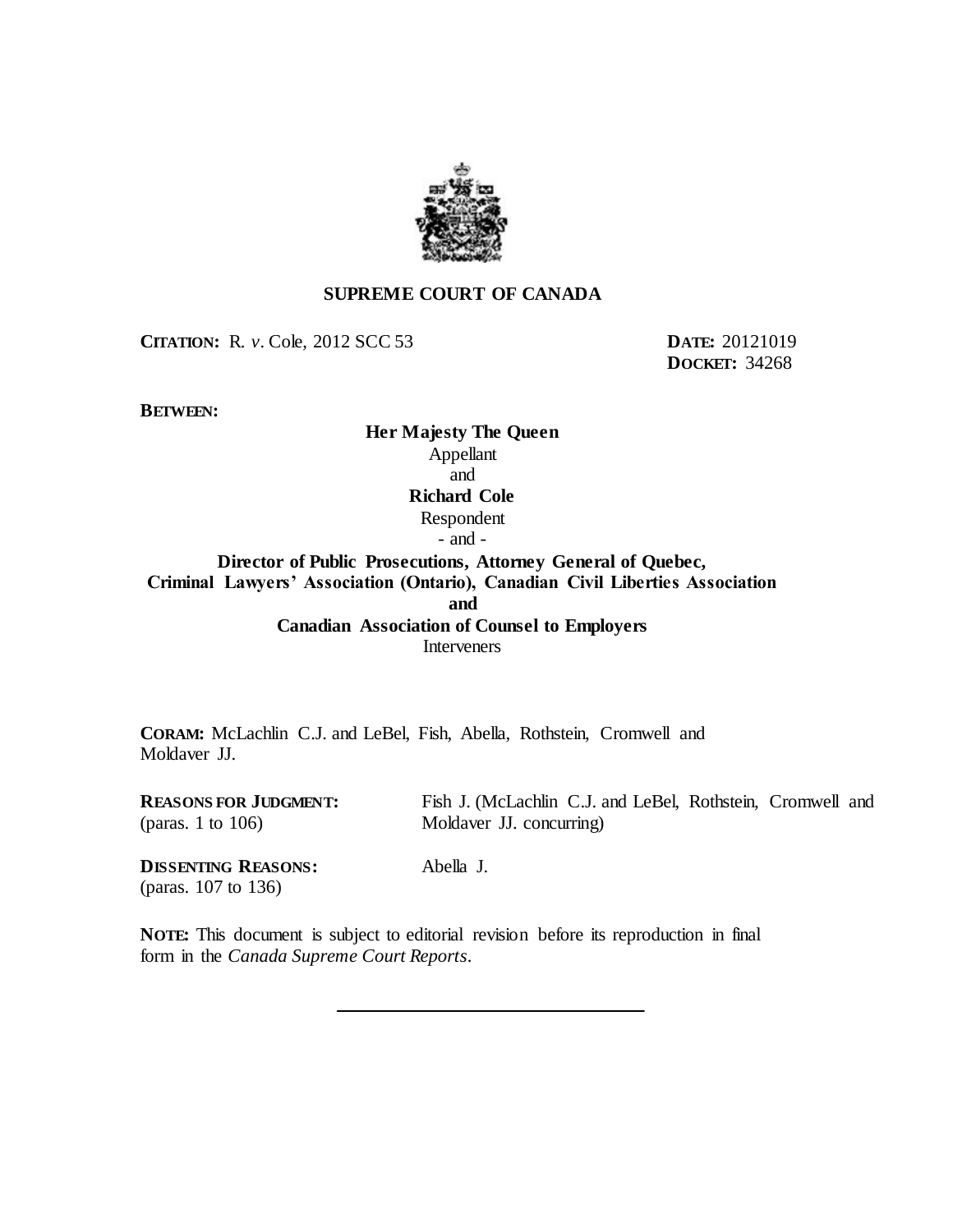R. *v.* COLE

**Her Majesty The Queen** *Appellant*

*v.*

**Richard Cole** *Respondent*

and

**Director of Public Prosecutions, Attorney General of Quebec, Criminal Lawyers' Association (Ontario), Canadian Civil Liberties Association and Canadian Association of Counsel to Employers** *Interveners*

**Indexed as: R.** *v.* **Cole**

**2012 SCC 53**

File No.: 34268.

2012: May 15; 2012: October 19.

Present: McLachlin C.J. and LeBel, Fish, Abella, Rothstein, Cromwell and Moldaver JJ.

ON APPEAL FROM THECOURT OF APPEAL FOR ONTARIO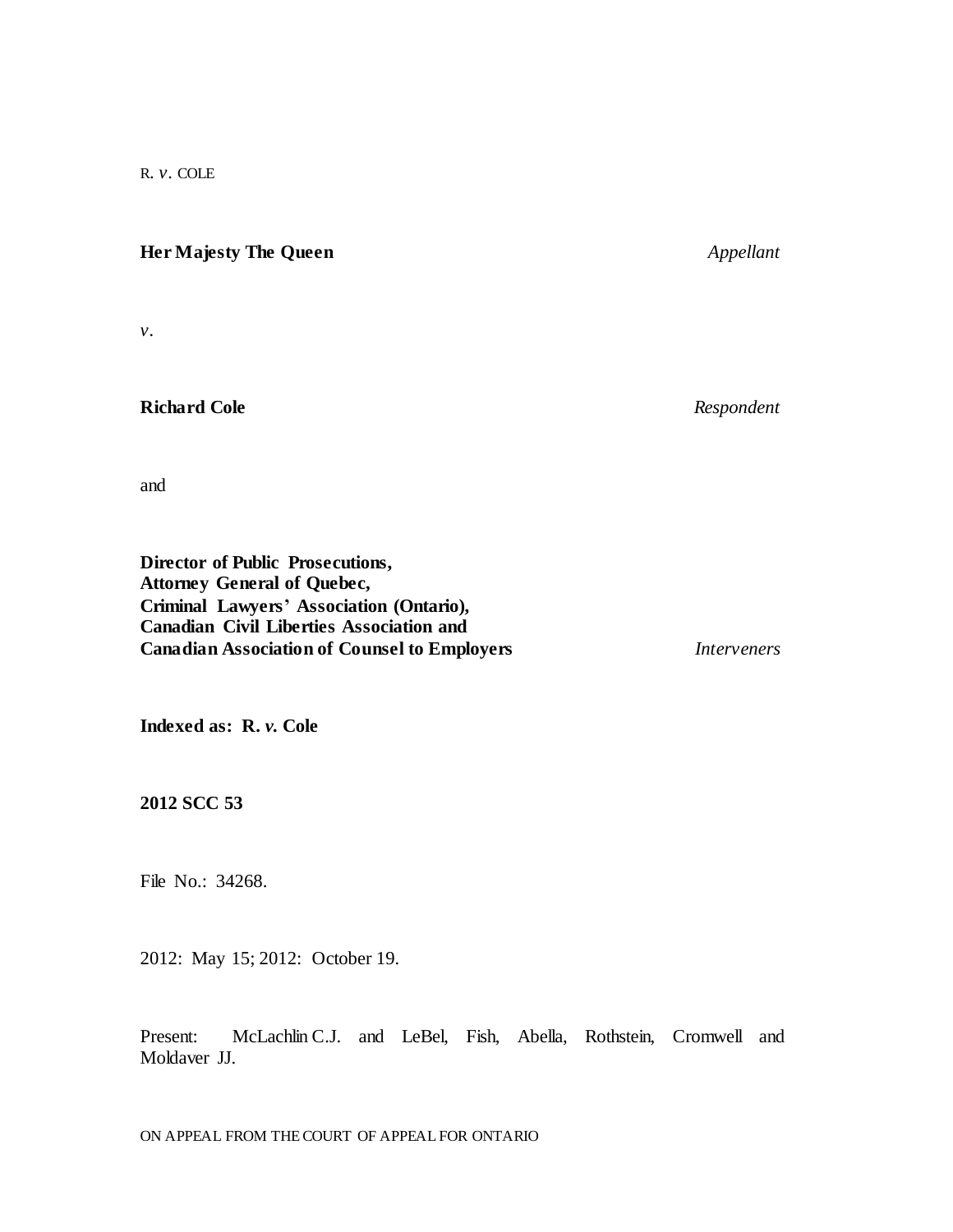*Constitutional law — Charter of Rights — Search and seizure — Information contained on computer — Pornographic pictures of child found on employer-issued work computer — Whether accused had reasonable expectation of privacy in employer-issued work computer — Whether warrantless search and seizure of laptop computer and disc containing Internet files breached accused's rights under s. 8 of Charter — If so, whether evidence ought to be excluded pursuant to s. 24(2) of Charter*.

The accused, a high-school teacher, was charged with possession of child pornography and unauthorized use of a computer. He was permitted to use his workissued laptop computer for incidental personal purposes which he did. While performing maintenance activities, a technician found on the accused's laptop a hidden folder containing nude and partially nude photographs of an underage female student. The technician notified the principal, and copied the photographs to a compact disc. The principal seized the laptop, and school board technicians copied the temporary Internet files onto a second disc. The laptop and both discs were handed over to the police, who without a warrant reviewed their contents and then created a mirror image of the hard drive for forensic purposes. The trial judge excluded all of the computer material pursuant to ss. 8 and 24(2) of the *Canadian Charter of Rights and Freedoms*. The summary conviction appeal court reversed the decision, finding that there was no s. 8 breach. The Court of Appeal for Ontario set aside that decision and excluded the disc containing the temporary Internet files, the laptop and the mirror image of its hard drive. The disc containing the photographs of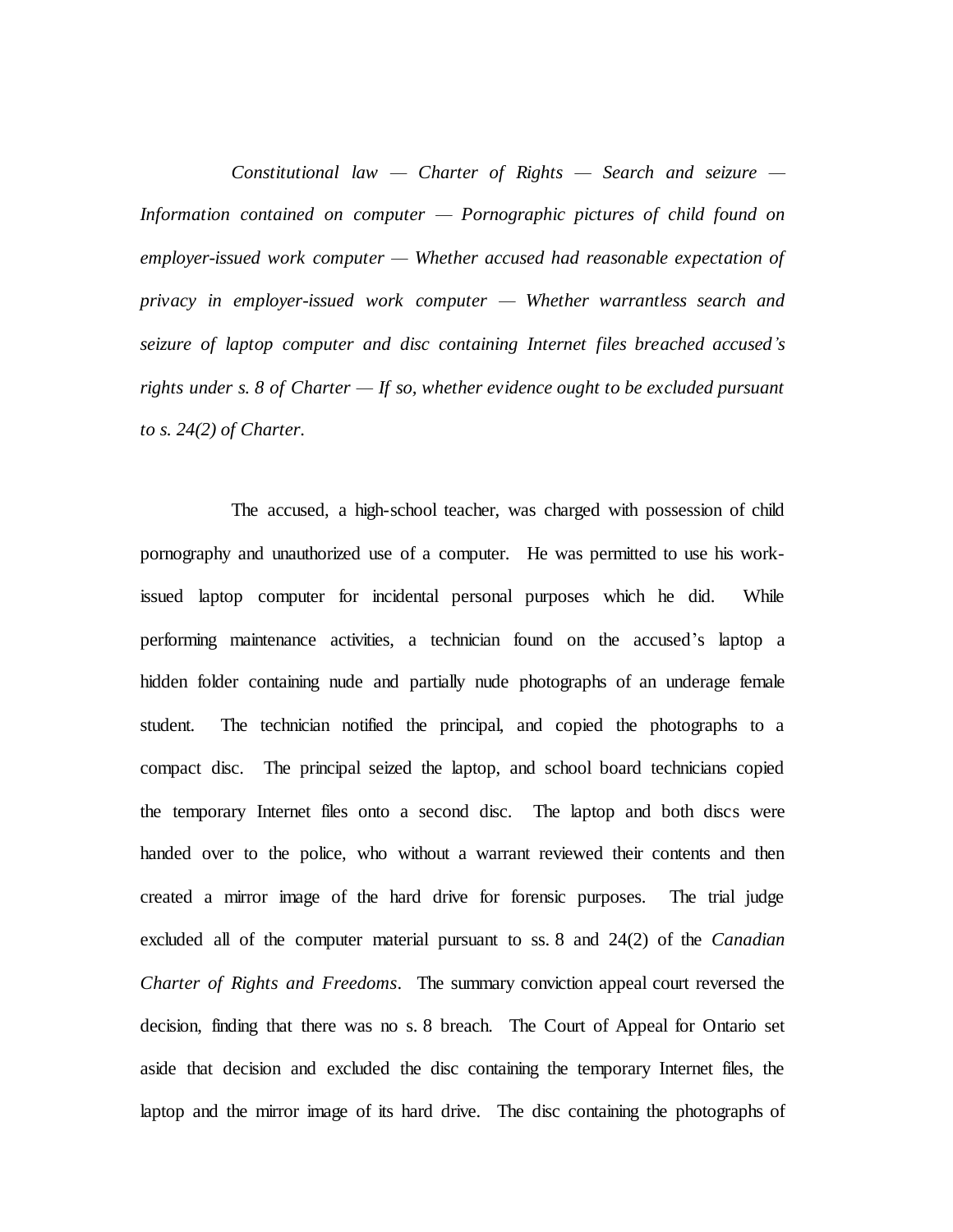the student was found to be legally obtained and therefore admissible. As the trial judge had wrongly excluded this evidence, the Court of Appeal ordered a new trial.

*Held* (Abella J. dissenting): The appeal should be allowed. The exclusionary order of the Court of Appeal is set aside and the order of a new trial is affirmed.

*Per* McLachlin C.J., and LeBel, **Fish**, Rothstein, Cromwell and Moldaver JJ.: Computers that are reasonably used for personal purposes — whether found in the workplace or the home — contain information that is meaningful, intimate, and touching on the user's biographical core. Canadians may therefore reasonably expect privacy in the information contained on these computers, at least where personal use is permitted or reasonably expected. Ownership of property is a relevant consideration, but is not determinative. Workplace policies are also not determinative of a person's reasonable expectation of privacy. Whatever the policies state, one must consider the totality of the circumstances in order to determine whether privacy is a reasonable expectation in the particular situation. While workplace policies and practices may diminish an individual's expectation of privacy in a work computer, these sorts of operational realities do not in themselves remove the expectation entirely. A reasonable though diminished expectation of privacy is nonetheless a reasonable expectation of privacy, protected by s. 8 of the *Charter*. Accordingly, it is subject to state intrusion only under the authority of a reasonable law.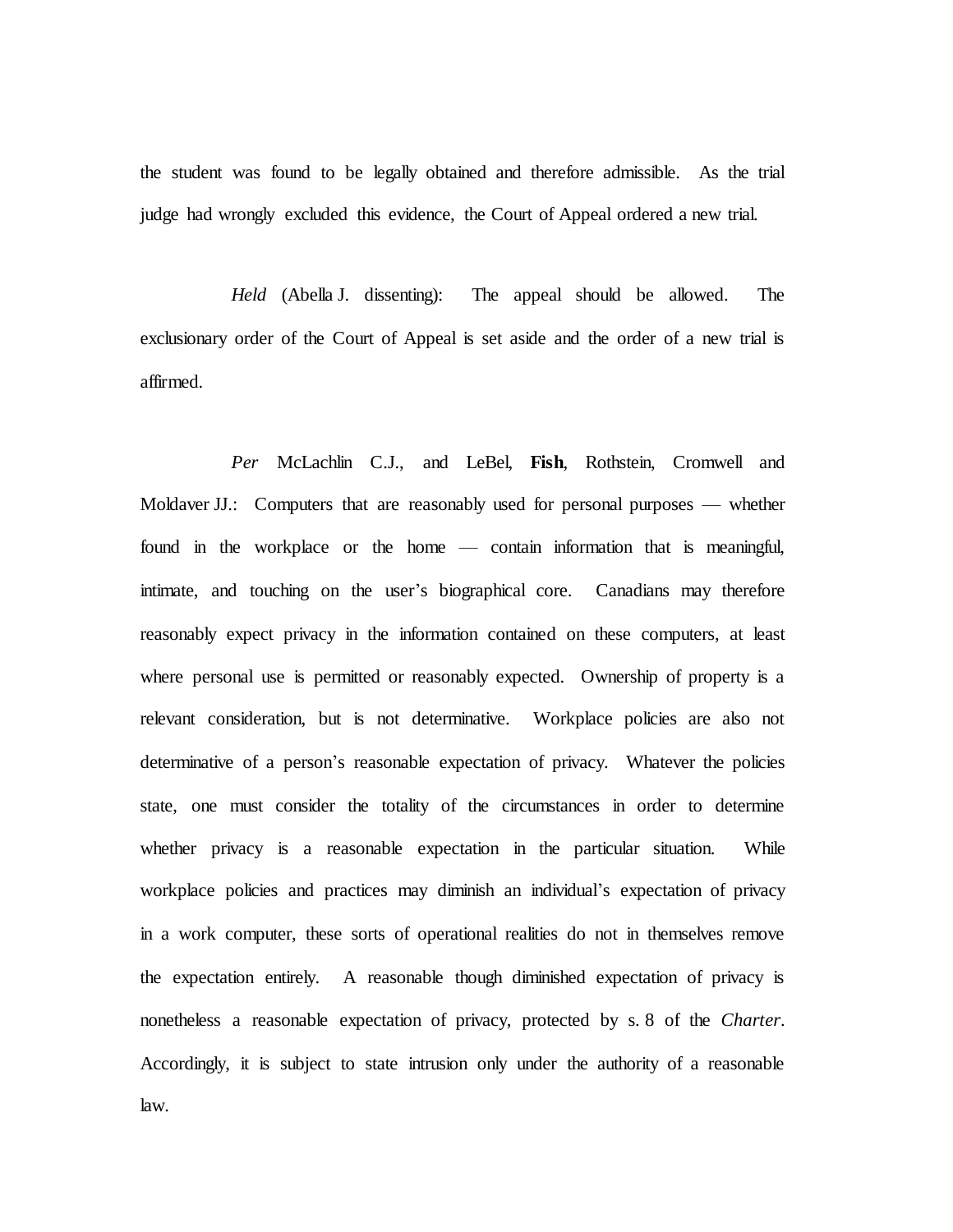The police in this case infringed the accused's rights under s. 8 of the *Charter*. The accused's personal use of his work-issued laptop generated information that is meaningful, intimate, and organically connected to his biographical core. Pulling in the other direction are the ownership of the laptop by the school board, the workplace policies and practices, and the technology in place at the school. These considerations diminished the accused's privacy interest in his laptop, at least in comparison to a personal computer, but they did not eliminate it entirely. On balance, the totality of the circumstances support the objective reasonableness of the accused's subjective expectation of privacy. While the principal had a statutory duty to maintain a safe school environment, and, by necessary implication, a reasonable power to seize and search a school-board issued laptop, the lawful authority of the accused's employer to seize and search the laptop did not furnish the police with the same power. Furthermore, a third party cannot validly consent to a search or otherwise waive a constitutional protection on behalf of another. The school board was legally entitled to inform the police of its discovery of contraband on the laptop. This would doubtless have permitted the police to obtain a warrant to search the computer for the contraband. But receipt of the computer from the school board did not afford the police warrantless access to the personal information contained within it. This information remained subject, at all relevant times, to the accused's reasonable and subsisting expectation of privacy.

Unconstitutionally obtained evidence should be excluded under s. 24(2) if, considering all of the circumstances, its admission would bring the administration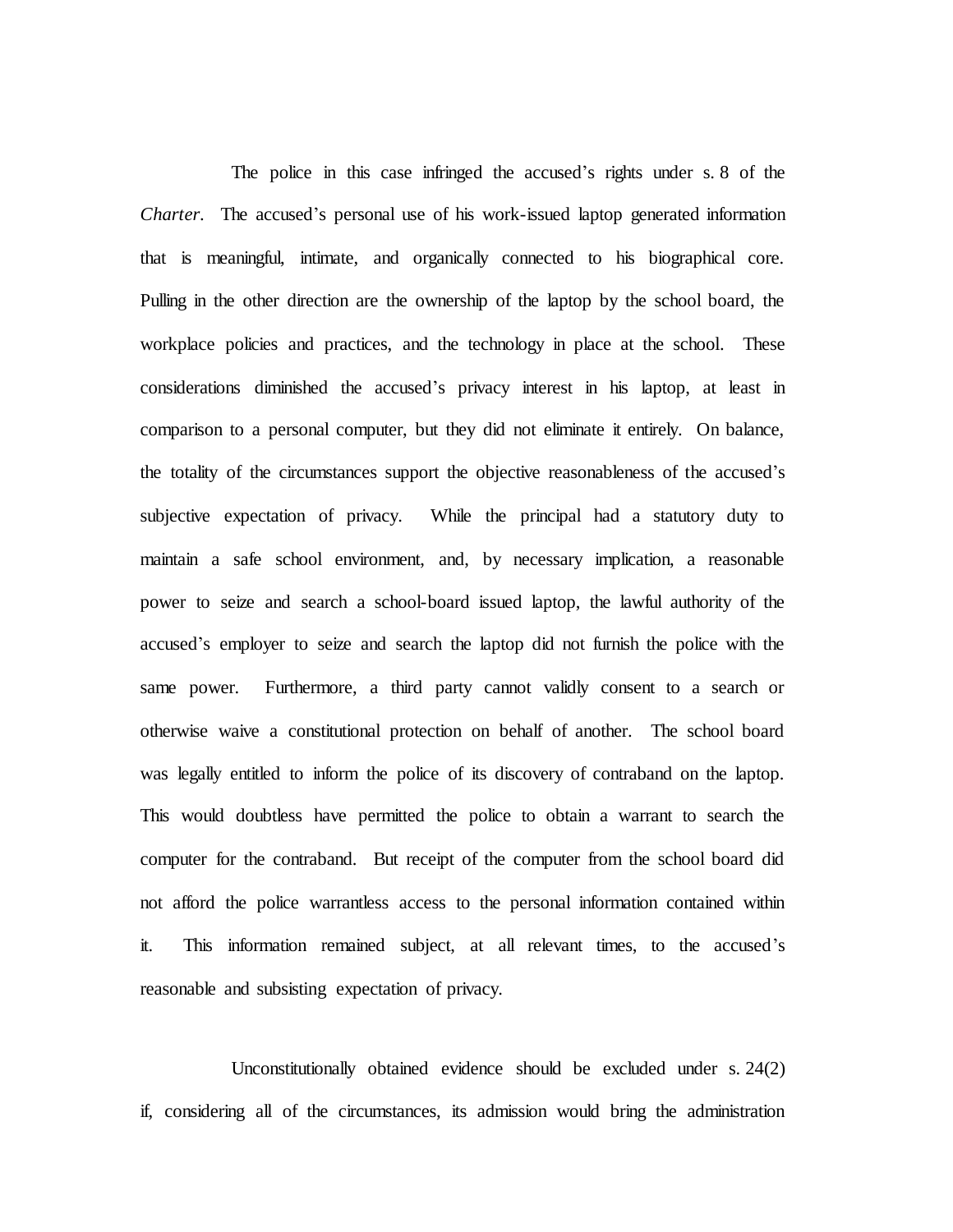of justice into disrepute. The conduct of the police officer in this case was not an egregious breach of the *Charter*. While the police officer did attach great importance to the school board's ownership of the laptop, he did not do so to the exclusion of other considerations. The officer sincerely, though erroneously, considered the accused's *Charter* interests. Further, the officer had reasonable and probable grounds to obtain a warrant. Had he complied with the applicable constitutional requirements, the evidence would necessarily have been discovered. Finally, the evidence is highly reliable and probative physical evidence. The exclusion of the material would have a marked negative impact on the truth-seeking function of the criminal trial process. The admission of the evidence would not bring the administration of justice into disrepute and therefore the evidence should not be excluded.

Generally speaking, the decision to exclude evidence under s. 24(2) should be final. In very limited circumstances however, a material change of circumstances may justify a trial judge to revisit an exclusionary order. In this case, the Court of Appeal invited the trial judge to re-assess the admissibility of the temporary Internet files disc if the evidence becomes important to the truth-seeking function as the trial unfolds. Unconstitutionally obtained evidence, once excluded, will not become admissible simply because the Crown cannot otherwise satisfy its burden to prove the guilt of the accused beyond a reasonable doubt.

*Per* Abella J. (dissenting): While it is agreed that there has been a *Charter* breach, the evidence in this case should be excluded under s. 24(2). The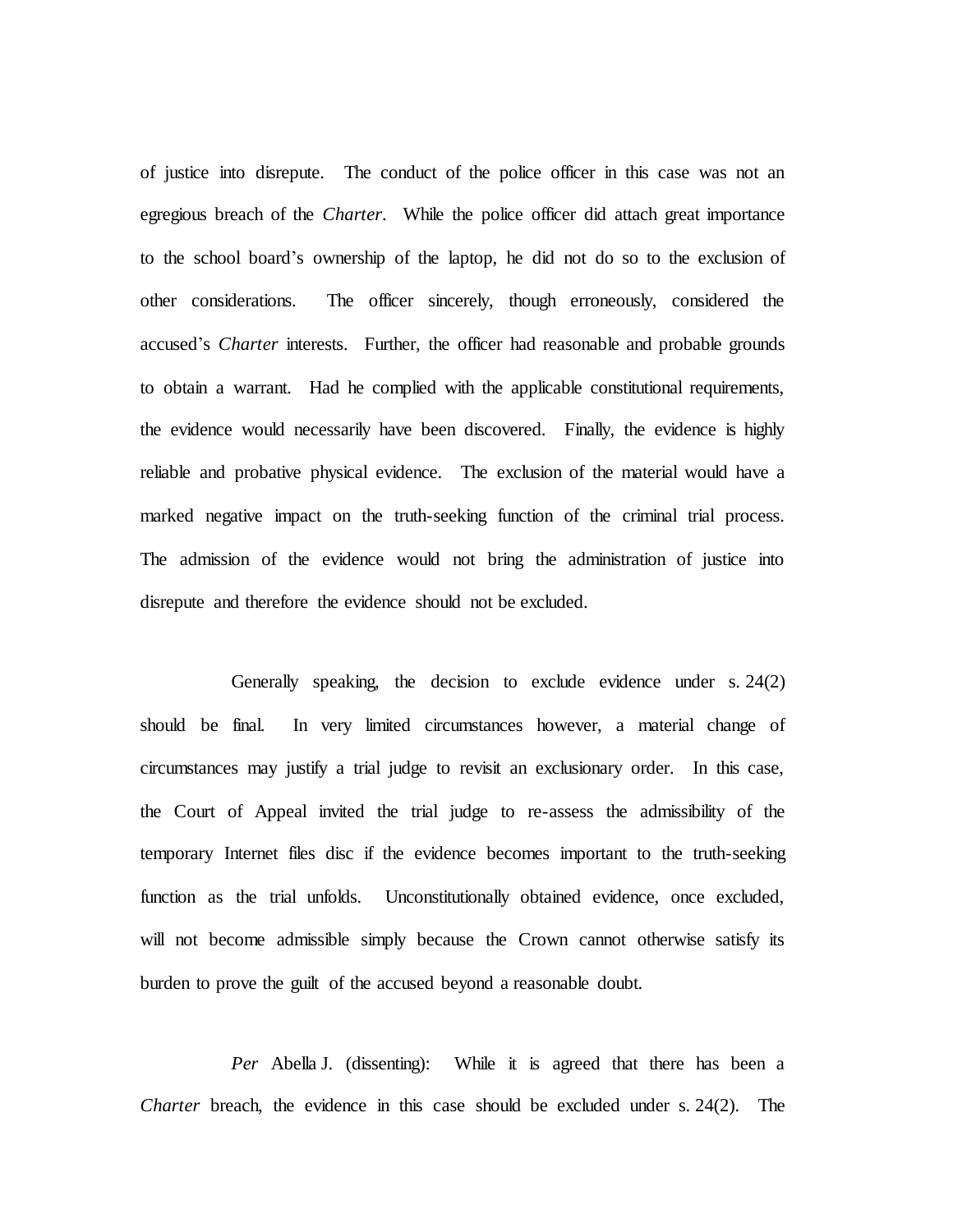*Charter*-infringing conduct in this case was serious in its disregard for central and well-established *Charter* standards. The police officer had years of experience in investigating cyber-crime and was expected to follow established *Charter*  jurisprudence. Further, the police officer's exclusive reliance on ownership to determine whether a warrant was required, was unreasonable and contradicted a finding of good faith for the purposes of s. 24(2). There were also no exigent circumstances or other legitimate reasons preventing the police from getting a warrant. The decision not to get a warrant mandates in favour of exclusion.

The impact of the breach on the accused's *Charter*-protected interests, even assuming that his reasonable expectation of privacy was reduced because it was a workplace computer, was significant given the extent of the intrusion into his privacy. The warrantless search and seizure in this case included the entire contents of the accused's computer. It had no restrictions as to scope. The extent of the search of the accused's hard drive and browsing history was significant and weighs in favour of exclusion.

Finally, while the evidence in this case is reliable, its importance to the prosecution's case is at best speculative given that the pornographic photographs themselves were admitted.

Balancing these factors, and in light of the deference owed to trial judges in applying s. 24(2), the evidence should be excluded.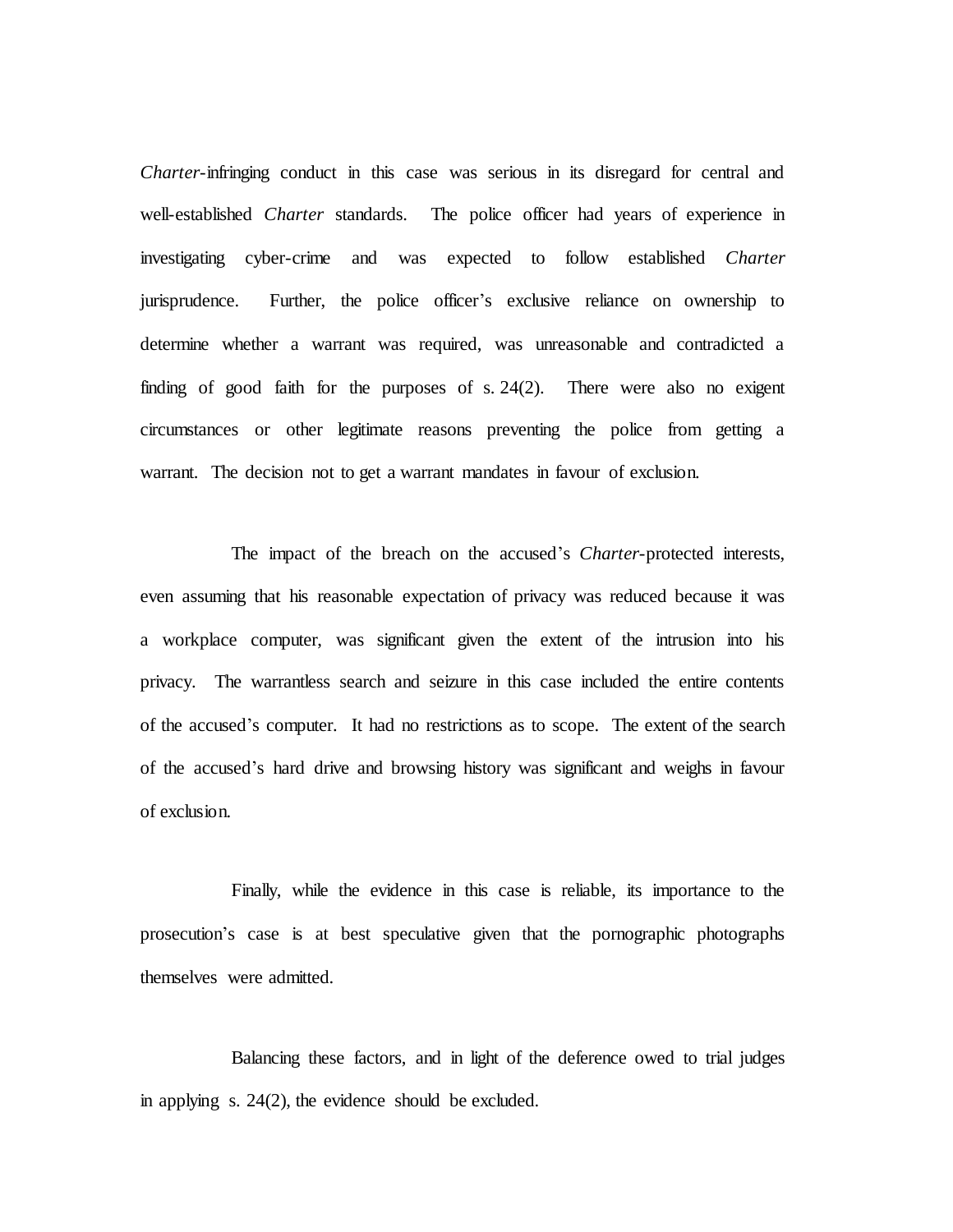## **Cases Cited**

By Fish J.

**Applied:** *R. v. Morelli*, 2010 SCC 8, [2010] 1 S.C.R. 253; **referred to:** *R. v. Tessling*, 2004 SCC 67, [2004] 3 S.C.R. 432; *R. v. Evans*, [1996] 1 S.C.R. 8; *R. v. Borden*, [1994] 3 S.C.R. 145; *R. v. Patrick*, 2009 SCC 17, [2009] 1 S.C.R. 579; *R. v. Nolet*, 2010 SCC 24, [2010] 1 S.C.R. 851; *Hunter v. Southam Inc.*, [1984] 2 S.C.R. 145; *R. v. Collins*, [1987] 1 S.C.R. 265; *R. v. M. (M.R.)*, [1998] 3 S.C.R. 393; *R. v. Edwards*, [1996] 1 S.C.R. 128; *R. v. Plant*, [1993] 3 S.C.R. 281; *R. v. Buhay*, 2003 SCC 30, [2003] 1 S.C.R. 631; *O'Connor v. Ortega*, 480 U.S. 709 (1987); *R. v. Gomboc*, 2010 SCC 55, [2010] 3 S.C.R. 211; *R. v. Colarusso*, [1994] 1 S.C.R. 20; *Quebec (Attorney General) v. Laroche*, 2002 SCC 72, [2002] 3 S.C.R. 708; *R. v. Jarvis*, 2002 SCC 73, [2002] 3 S.C.R. 757; *R. v. D'Amour* (2002), 166 C.C.C. (3d) 477; *R. v. Dyment*, [1988] 2 S.C.R. 417; *United States v. Matlock*, 415 U.S. 164 (1974); *Illinois v. Rodriguez*, 497 U.S. 177 (1990); *United States v. Ziegler*, 474 F.3d 1184 (2007); *R. v. Duarte*, [1990] 1 S.C.R. 30; *R. v. Wong*, [1990] 3 S.C.R. 36; *R. v. Grant*, 2009 SCC 32, [2009] 2 S.C.R. 353; *R. v. Côté*, 2011 SCC 46, [2011] 3 S.C.R. 215; *R. v. Belnavis*, [1997] 3 S.C.R. 341; *R. v. Harrison*, 2009 SCC 34, [2009] 2 S.C.R. 494; *R. v. Calder*, [1996] 1 S.C.R. 660; *R. v. Underwood*, [1998] 1 S.C.R. 77; *R. v. M. (C.A.)*, [1996] 1 S.C.R. 500; *R. v. Trask*, [1987] 2 S.C.R. 304.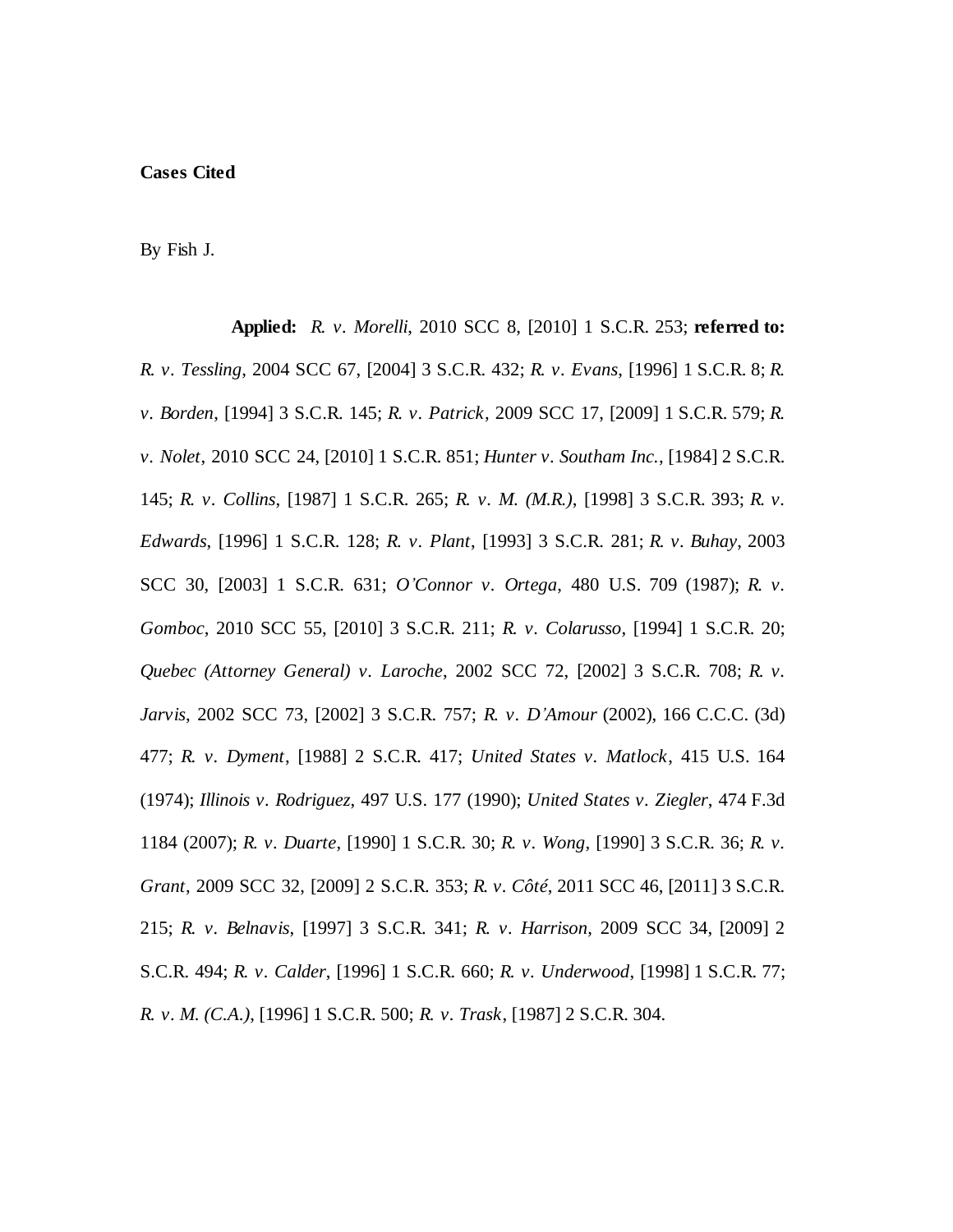By Abella J. (dissenting)

*R. v. Morelli*, 2010 SCC 8, [2010] 1 S.C.R. 253; *R. v. Kokesch*, [1990] 3 S.C.R. 3; *Hunter v. Southam Inc.*, [1984] 2 S.C.R. 145; *R. v. Wong*, [1990] 3 S.C.R. 36; *R. v. Buhay*, 2003 SCC 30, [2003] 1 S.C.R. 631; *R. v. Côté*, 2011 SCC 46, [2011] 3 S.C.R. 215; *R. v. Grant*, 2009 SCC 32, [2009] 2 S.C.R. 353; *R. v. Harrison*, 2009 SCC 34, [2009] 2 S.C.R. 494.

### **Statutes and Regulations Cited**

*Canadian Charter of Rights and Freedoms*, ss. 8, 24(2). *Criminal Code*, R.S.C. 1985, c. C-46, ss. 163.1(4), 342.1(1). *Education Act*, R.S.O. 1990, c. E.2, s. 265.

### **Authors Cited**

Westin, Alan F. *Privacy and Freedom*. New York: Atheneum, 1970.

APPEAL from a judgment of the Ontario Court of Appeal (Winkler C.J.O. and Sharpe and Karakatsanis JJ.A.), 2011 ONCA 218, 105 O.R. (3d) 253, 277 O.A.C. 50, 231 C.R.R. (2d) 76, 269 C.C.C. (3d) 402, 83 C.R. (6th) 1, [2011] CLLC ¶210-018, 90 C.C.E.L. (3d) 1, [2011] O.J. No. 1213 (QL), 2011 CarswellOnt 1766, setting aside a decision of Kane J., 190 C.R.R. (2d) 130, 2009 CanLII 20699, [2009] O.J. No. 1755 (QL), 2009 CarswellOnt 2251, setting aside a decision of Guay J.,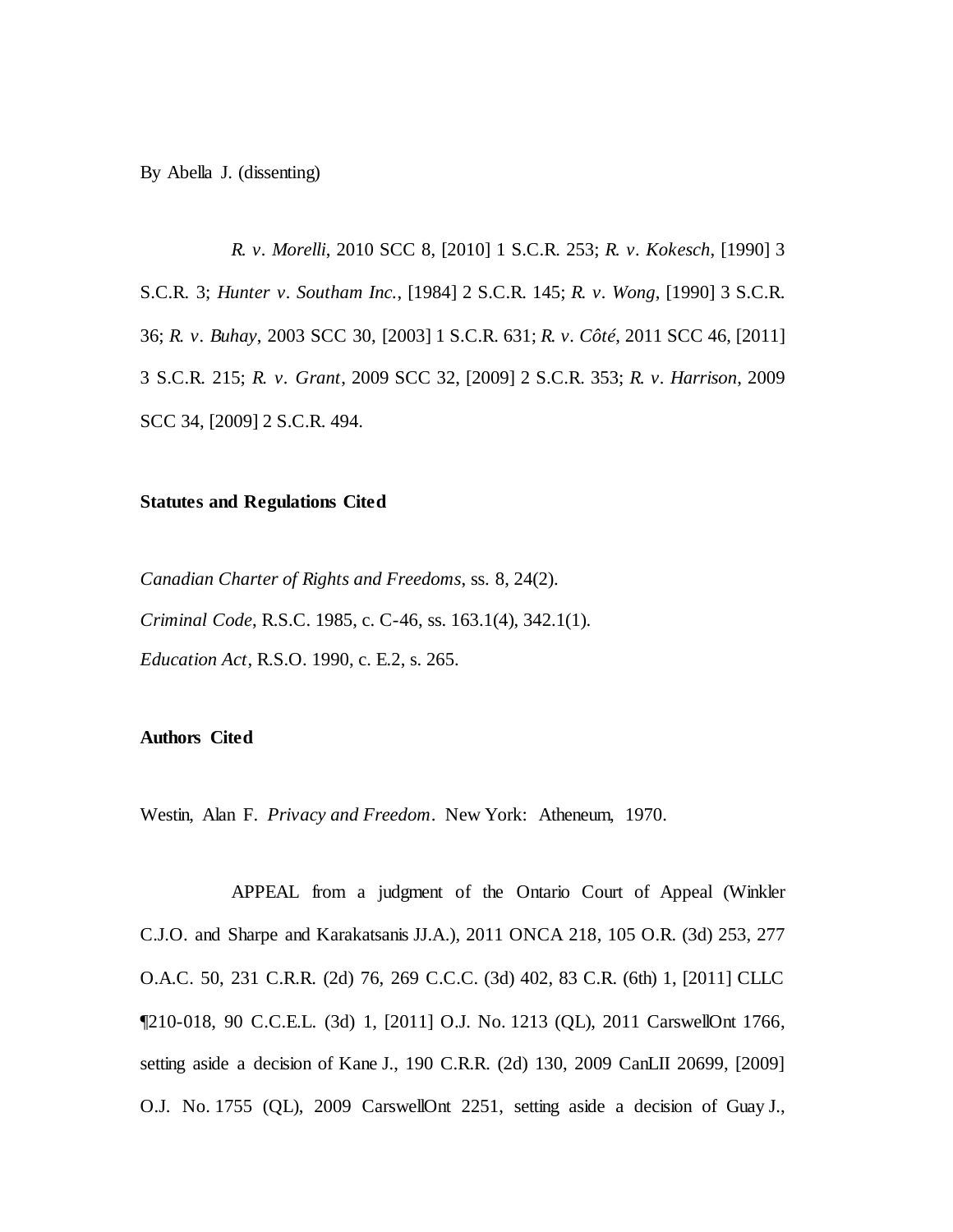2008 ONCJ 278, 175 C.R.R. (2d) 263, [2008] O.J. No. 2417 (QL), 2008 CarswellOnt 3601. Appeal allowed, Abella J. dissenting.

*Amy Alyea* and *Frank Au*, for the appellant.

*Frank Addario*, *Gerald Chan* and *Nader R. Hasan*, for the respondent.

*Ronald C. Reimer* and *Monique Dion*, for the intervener the Director of Public Prosecutions.

*Dominique A. Jobin* and *Gilles Laporte*, for the intervener the Attorney General of Quebec.

*Jonathan Dawe* and *Michael Dineen*, for the intervener the Criminal Lawyers' Association (Ontario).

*Jonathan C. Lisus* and *Michael Perlin*, for the intervener the Canadian Civil Liberties Association.

*Daniel Michaluk* and *Joseph Cohen-Lyons*, for the intervener the Canadian Association of Counsel to Employers.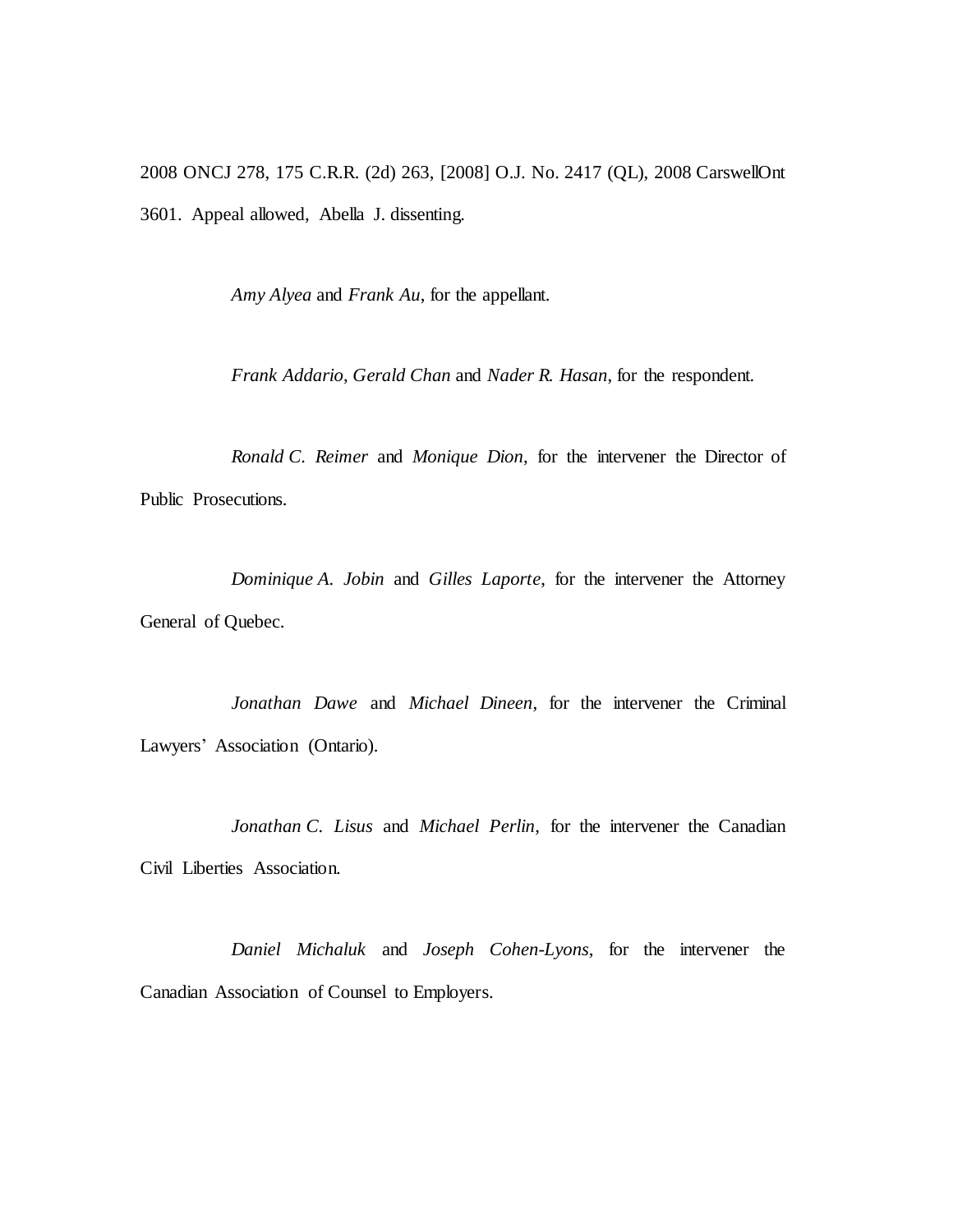The judgment of McLachlin C.J. and LeBel, Fish, Rothstein, Cromwell and Moldaver JJ.was delivered by

 $FISH J.$  —

I

[1] The Court left no doubt in *R. v. Morelli*, 2010 SCC 8, [2010] 1 S.C.R. 253, that Canadians may reasonably expect privacy in the information contained on their own *personal* computers. In my view, the same applies to information on *work*  computers, at least where personal use is permitted or reasonably expected.

[2] Computers that are reasonably used for personal purposes — whether found in the workplace or the home — contain information that is meaningful, intimate, and touching on the user's biographical core. *Vis-à-vis* the state, everyone in Canada is constitutionally entitled to expect privacy in personal information of this kind.

[3] While workplace policies and practices may diminish an individual's expectation of privacy in a work computer, these sorts of operational realities do not in themselves remove the expectation entirely: The nature of the information at stake exposes the likes, interests, thoughts, activities, ideas, and searches for information of the individual user.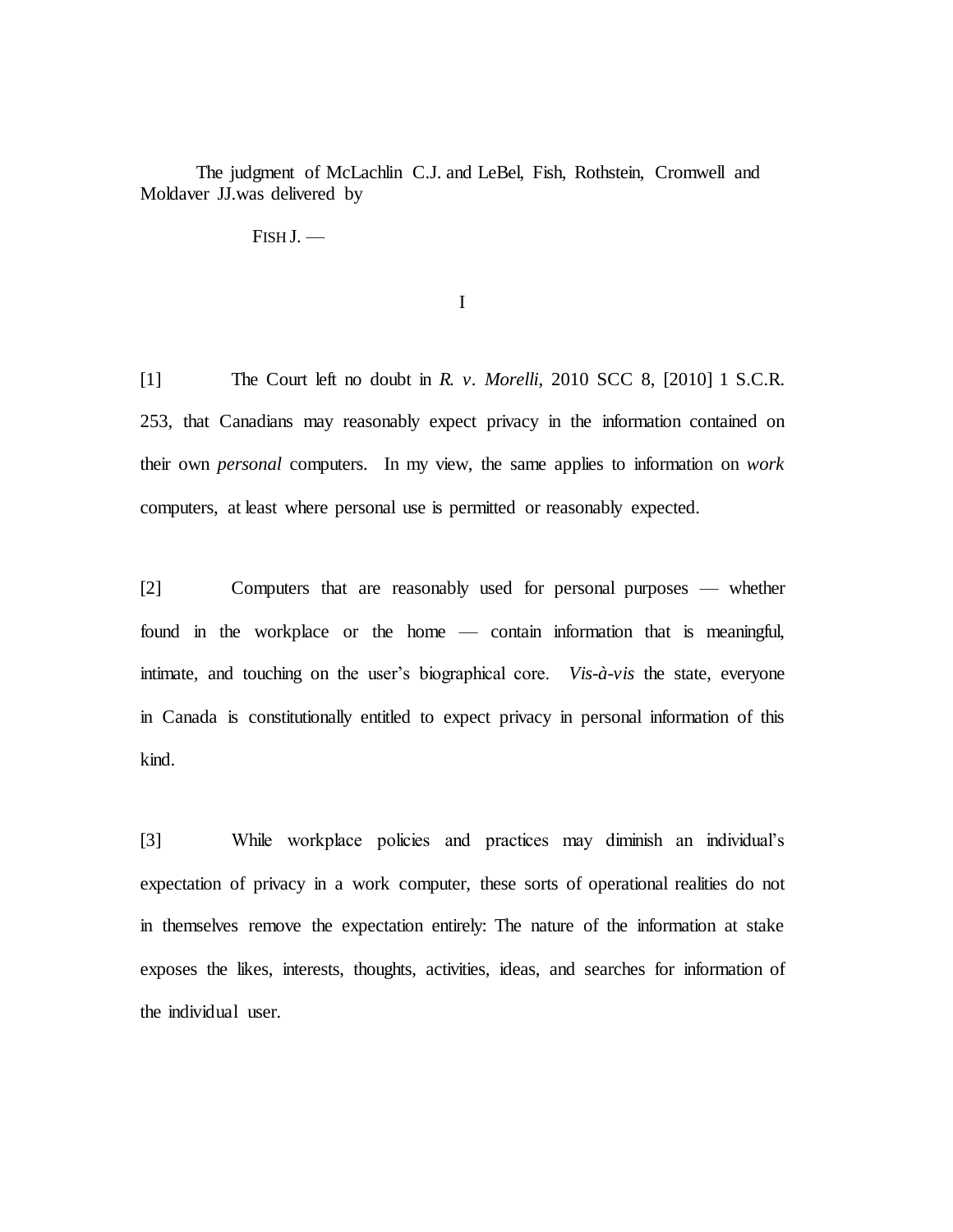[4] Such was the case here. Mr. Cole, a high-school teacher, was permitted to use his work-issued laptop computer for incidental personal purposes. He did. He browsed the Internet and stored personal information on his hard drive.

[5] While performing maintenance activities, a technician found on Mr. Cole's laptop a hidden folder containing nude and partially nude photographs of a female student. He notified the principal, and, under the latter's discretion, copied the photographs to a compact disc or CD. The principal seized the laptop, and school board technicians copied the temporary Internet files onto a second CD. The laptop and both CDs were handed over to the police, who without a warrant reviewed their contents and then created a mirror image of the hard drive for forensic purposes.

[6] Mr. Cole was charged with possession of child pornography and unauthorized use of a computer, contrary to ss.  $163.1(4)$  and s.  $342.1(1)$  of the *Criminal Code*, R.S.C. 1985, c. C-46, respectively, and prosecuted by way of summary conviction. The trial judge excluded all of the computer material pursuant to ss. 8 and 24(2) of the *Canadian Charter of Rights and Freedoms*. The Crown offered no further evidence and the charges were therefore dismissed (2008 ONCJ 278, 175 C.R.R. (2d) 263).

[7] The summary conviction appeal court reversed the decision of the trial judge, finding that there was no s. 8 breach ((2009), 190 C.R.R. (2d) 130). The Court of Appeal for Ontario set aside that decision and excluded the disc containing the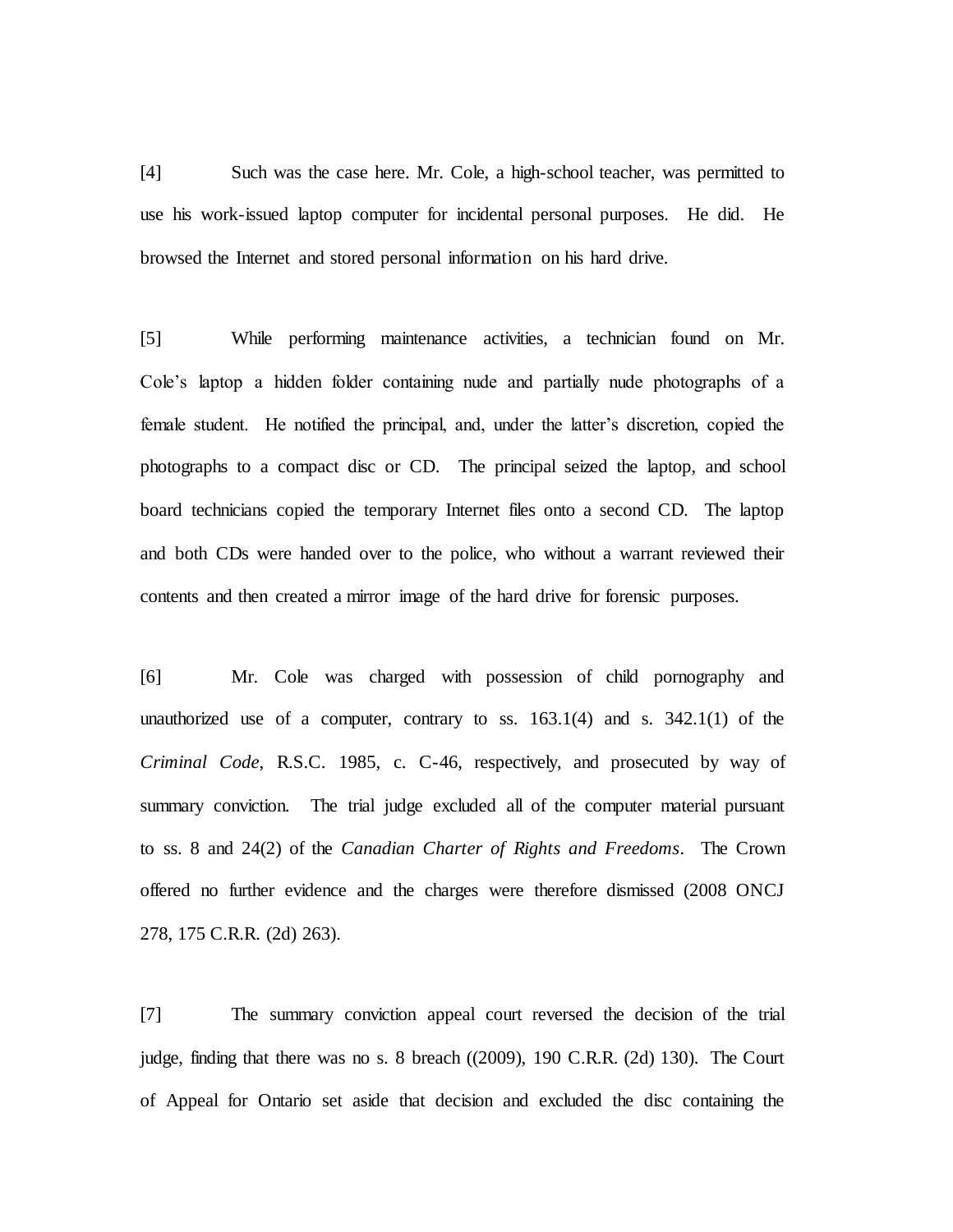temporary Internet files, the laptop, and the mirror image of its hard drive (2011 ONCA 218, 105 O.R. (3d) 253).

[8] I agree with the Court of Appeal that the police infringed Mr. Cole's rights under s. 8 of the *Charter*. He expected a measure of privacy in his personal information on the laptop. Even taking into account the relevant workplace policies, this expectation of privacy was reasonable in the circumstances. It was, however, a *diminished expectation of privacy* in comparison with the privacy interest considered in *Morelli* ― which, unlike this case, involved a personal computer that belonged to Mr. Morelli and was searched and seized in his home.

[9] A reasonable though diminished expectation of privacy is nonetheless a reasonable expectation of privacy, protected by s. 8 of the *Charter*. Accordingly, it is subject to state intrusion only under the authority of a reasonable law.

[10] The Crown in this case could point to no law authorizing the police to conduct, as they did, a warrantless search of Mr. Cole's work laptop. The lawful authority of his *employer* — a school board — to seize and search the laptop did not furnish the *police* with the same power. And the school board's "third party consent" to the search was of no legal consequence.

[11] Unlike the Court of Appeal, however, I would not exclude any of the unconstitutionally obtained evidence under s. 24(2).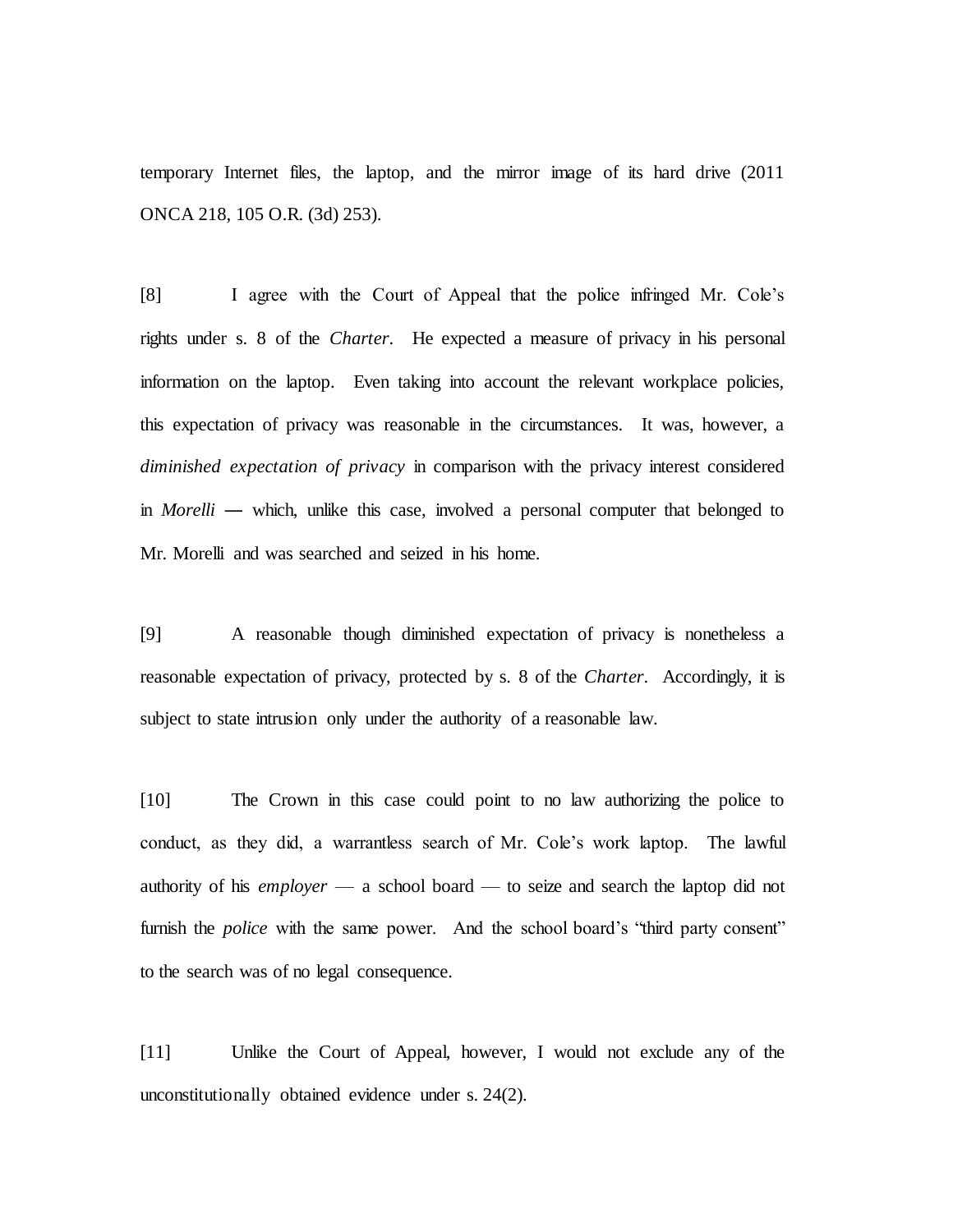[12] For these reasons and the reasons that follow, I would allow the appeal and set aside the decision of the Court of Appeal.

II

[13] The parties agree that Mr. Cole may face a new trial regardless of the outcome of this appeal: If the appeal is allowed, the Crown may proceed to a new trial with the benefit of all of the computer evidence excluded by the trial judge; if the Crown's appeal is dismissed, the Crown can still return to trial, but only with regard to the disc containing the nude photographs.

[14] As a new trial may thus be had, I shall discuss the facts only to the extent necessary to explain my conclusion.

[15] Mr. Cole, as mentioned earlier, was a high-school teacher. In addition to his regular teaching duties, he was responsible for policing the use by students of their networked laptops. To this end, he was supplied with a laptop owned by the school board and accorded domain administration rights on the school's network. This permitted him to access the hard drives of the students' laptops.

[16] The use of Mr. Cole's work-issued laptop was governed by the school board's Policy and Procedures Manual, which allowed for incidental personal use of the board's information technology. The policy stipulated that teachers' email correspondence remained private, but subject to access by school administrators if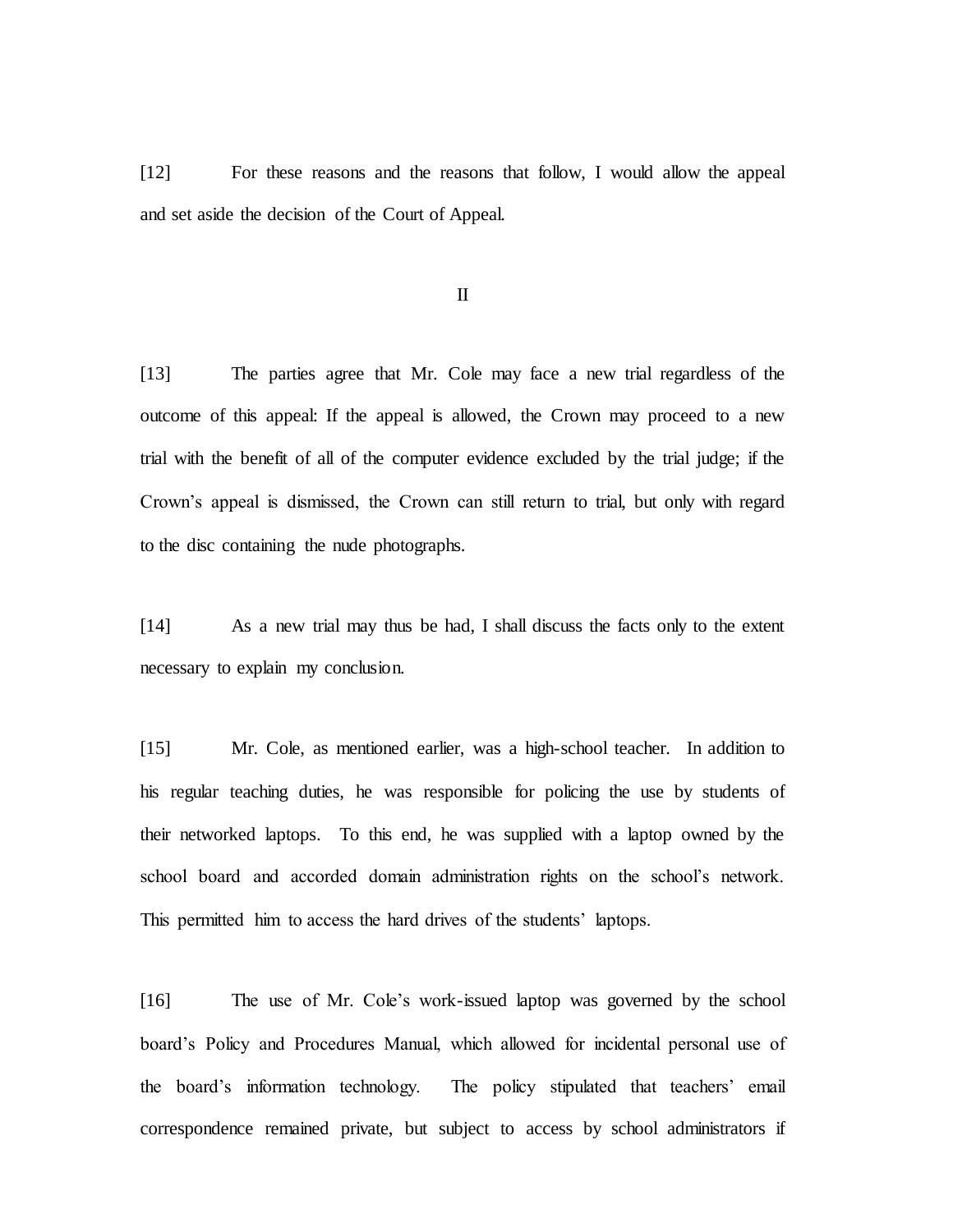specified conditions were met. It did not address privacy in other types of files, but it did state that "all data and messages generated on or handled by board equipment are considered to be the property of [the school board]".

[17] There is evidence as well that the school's Acceptable Use Policy written for and signed by students — applied *mutatis mutandis* to teachers. This policy not only restricted the uses to which the students could put their laptops, but also warned users not to expect privacy in their files.

[18] Mr. Cole was not the only person who could remotely access networked laptops. School board technicians could do so as well. While performing maintenance activities, a school board technician found, on Mr. Cole's laptop, a hidden folder containing nude and partially nude photographs of an underage female student.

[19] As mentioned earlier, the technician notified the principal, who directed him to copy the photographs to a compact disc. After discussing the matter with school board officials, the principal seized the laptop.

[20] At no time did Mr. Cole disclose his password. But he did ask the principal not to access a folder containing photographs of his wife.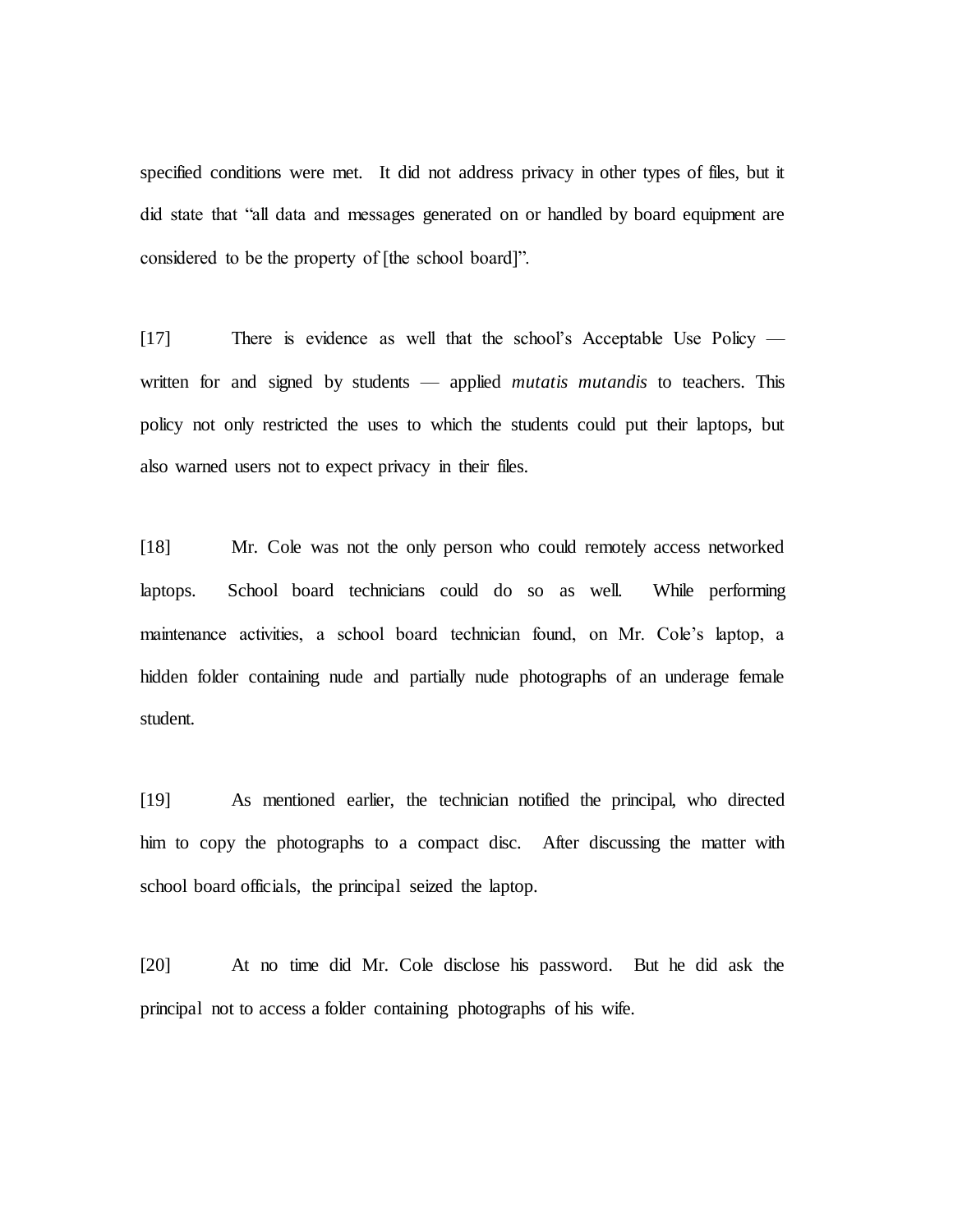[21] Technicians at the school board eventually gained access to Mr. Cole's laptop and made a compact disc containing his temporary Internet files, which is said by the Crown to contain pornographic images.

[22] The next day, a police officer attended at the school and at the offices of the school board, where he took possession of the laptop and the two CDs: one containing photographs of the student; the other, Mr. Cole's temporary Internet files. The officer reviewed the contents of both discs at the police station, and then sent the laptop away for forensic examination. A mirror image of the hard drive was created for that purpose.

[23] At no time did the officer obtain a warrant to search the laptop's hard drive or either of the compact discs.

#### III

[24] Mr. Cole brought a pre-trial motion seeking exclusion of the computer evidence pursuant to s. 24(2) of the *Charter*. The trial judge found that the police had violated Mr. Cole's s. 8 *Charter* rights, and, for that reason, he excluded all of the computer evidence. The summary conviction appeal court granted the Crown's appeal, finding that Mr. Cole had no reasonable expectation of privacy in his work laptop.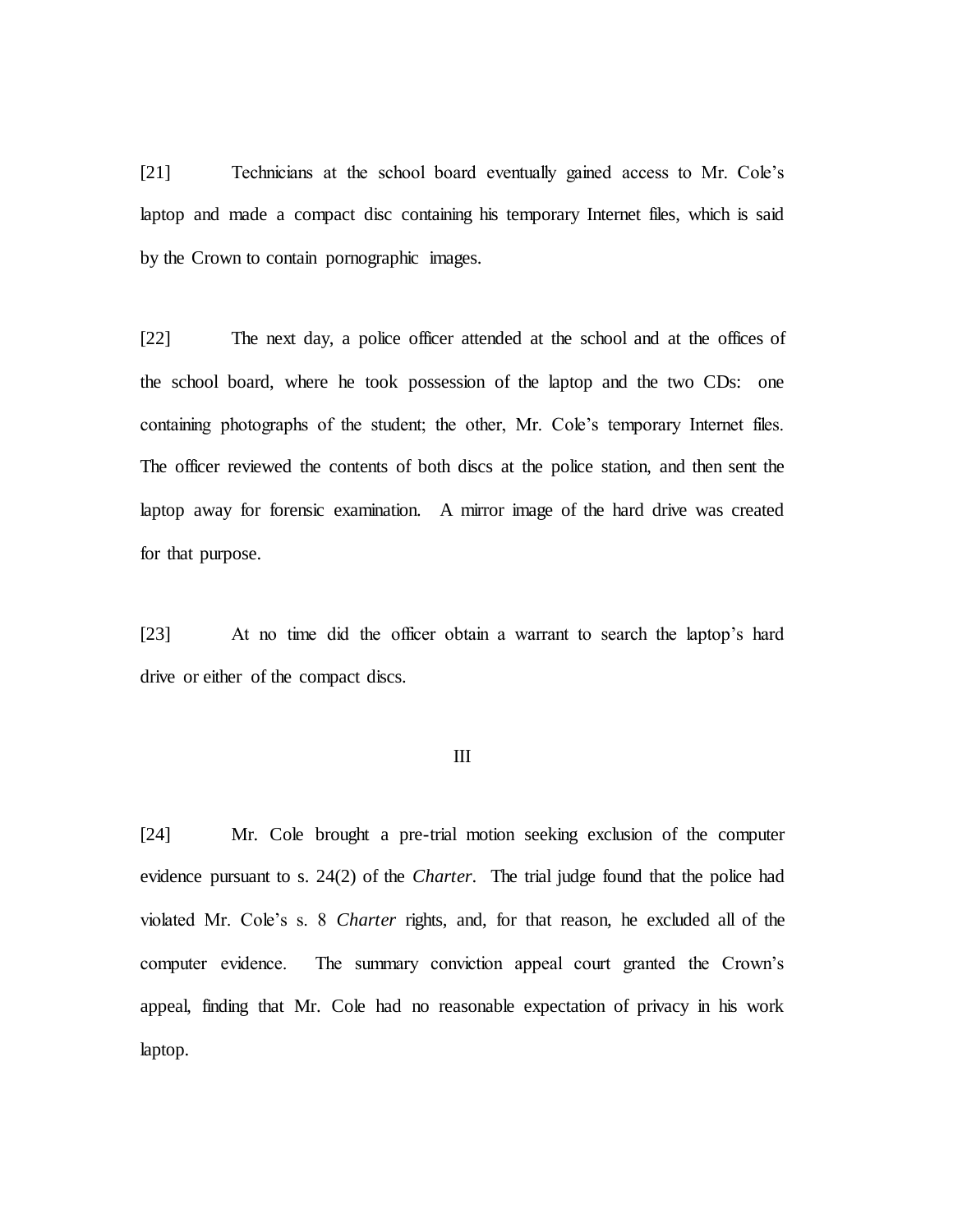[25] Mr. Cole appealed successfully to the Court of Appeal for Ontario. The Court of Appeal held that Mr. Cole had a reasonable expectation of privacy in the informational content of the laptop, but that this expectation was "modified to the extent that [Mr. Cole] knew that his employer's technician could and would access the laptop as part of his role in maintaining the technical integrity of the school's information network" (para. 47).

[26] On this approach, the initial remote access by the technician was not a "search" for the purposes of s. 8. But the examinations by the police, the principal, and the school board (assuming the *Charter* applied to the latter two) *did* engage s. 8.

[27] The Court of Appeal concluded that the search and seizure of the laptop by the principal and the school board was authorized by law and reasonable. The disc containing the photographs was thus created without breaching s. 8. And since Mr. Cole had no privacy interest in the photographs themselves, he had no legal basis to attack the search and seizure by the police of the disc to which they had been copied.

[28] The laptop and the disc with Mr. Cole's temporary Internet files, however, involve different considerations. Mr. Cole had a continuing reasonable expectation of privacy in this material, and its seizure by school officials did not endow the police with *their* authority. Nor could the school board consent to the search by the police. As the police had no other lawful authority, the s. 8 breach was established.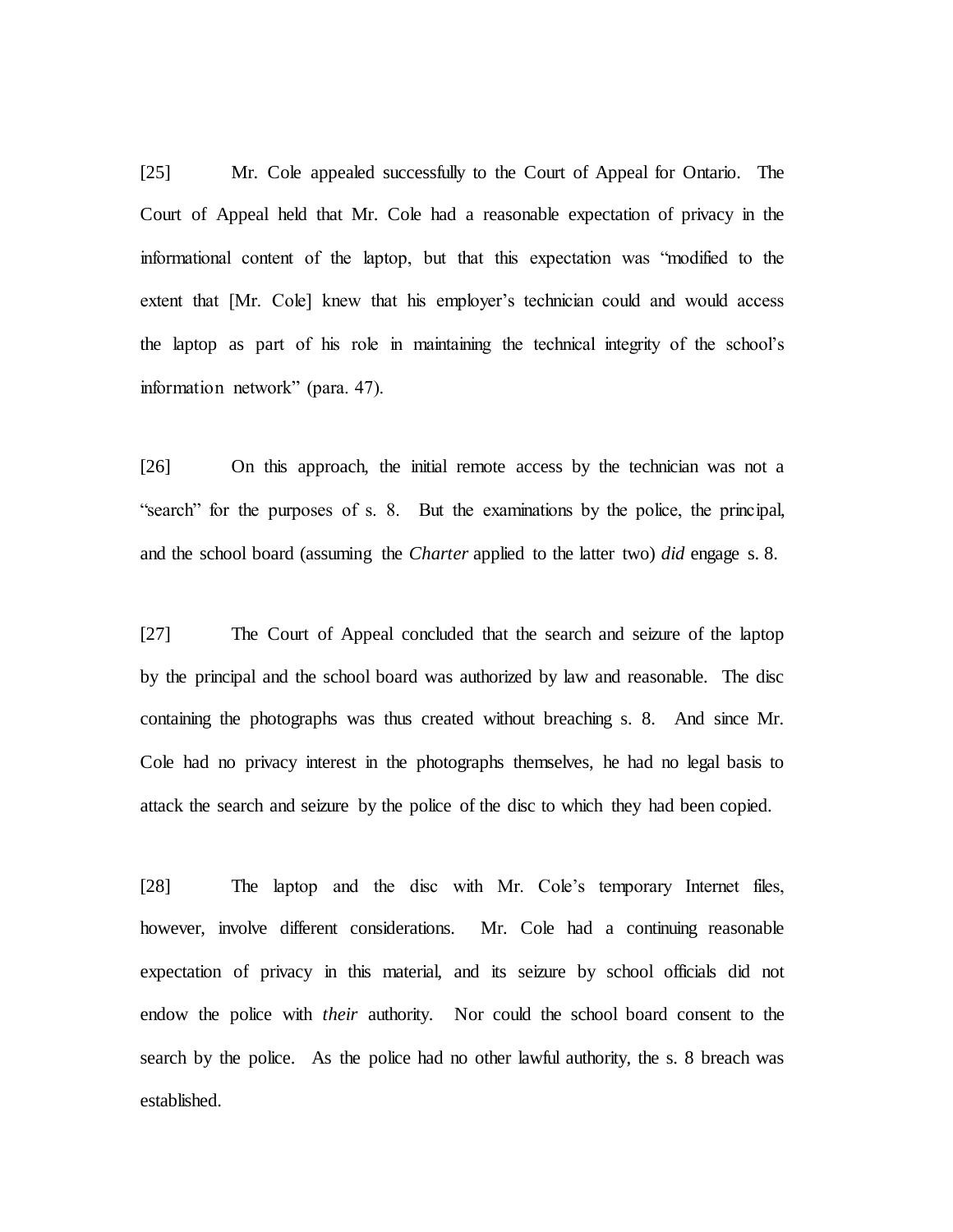[29] The Court of Appeal excluded the laptop and the mirror image of its hard drive pursuant to s. 24(2) of the *Charter*. The court also excluded the disc containing the Internet files, but only provisionally, leaving it "open to the trial judge to re-assess the admissibility of this evidence if the evidence becomes important to the truthseeking function as the trial unfolds" (para. 92).

[30] The disc containing the photographs of the student was legally obtained and therefore admissible. As the trial judge had wrongly excluded this evidence, the Court of Appeal ordered a new trial.

[31] The Crown appeals from the order excluding the laptop, its mirror image, and the Internet files disc. Mr. Cole does not challenge the admission, under ss. 8 and 24(2) of the *Charter*, of the disc containing the photographs, or the order of a new trial.

[32] This appeal thus raises three issues: (1) whether the Court of Appeal erred in concluding that Mr. Cole had a reasonable expectation of privacy in his employer-issued work computer; (2) whether the Court of Appeal erred in concluding that the search and seizure by the police of the laptop and the disc containing the Internet files was unreasonable within the meaning of s. 8 of the *Charter*; and (3) whether the Court of Appeal erred in excluding the evidence under s. 24(2) of the *Charter*.

[33] I would answer the first two questions in the negative, but not the third.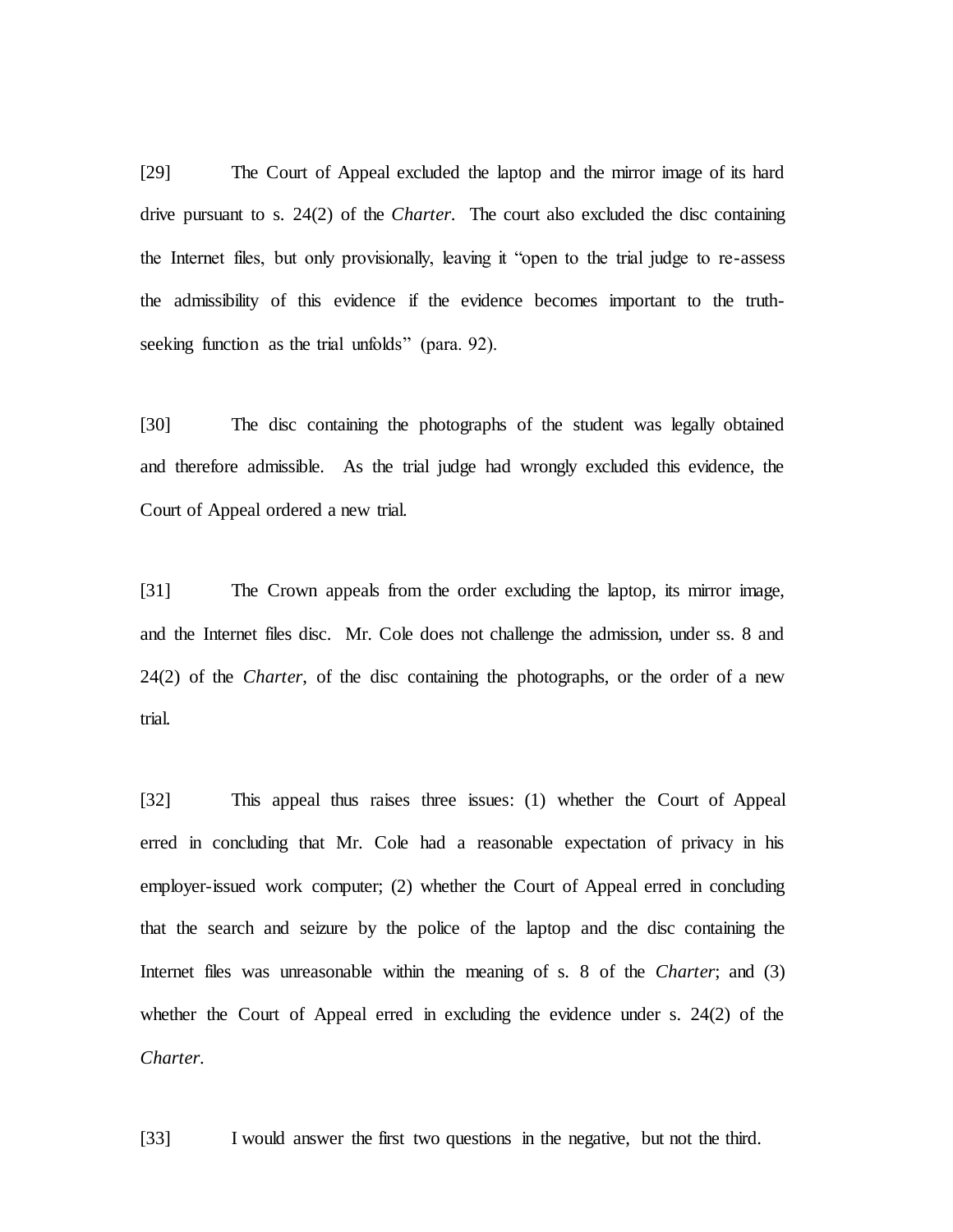[34] Section 8 of the *Charter* guarantees the right of everyone in Canada to be secure against unreasonable search or seizure. An inspection is a search, and a taking is a seizure, where a person has a reasonable privacy interest in the object or subject matter of the state action and the information to which it gives access (*R. v. Tessling*, 2004 SCC 67, [2004] 3 S.C.R. 432, at para. 18; *R. v. Evans*, [1996] 1 S.C.R. 8, at para. 11; *R. v. Borden*, [1994] 3 S.C.R. 145, at p. 160).

[35] Privacy is a matter of reasonable expectations. An expectation of privacy will attract *Charter* protection if reasonable and informed people in the position of the accused would expect privacy (*R. v. Patrick*, 2009 SCC 17, [2009] 1 S.C.R. 579, at paras. 14-15).

[36] If the claimant has a reasonable expectation of privacy, s. 8 is engaged, and the court must then determine whether the search or seizure was reasonable.

[37] Where, as here, a search is carried out without a warrant, it is presumptively unreasonable (*R. v. Nolet*, 2010 SCC 24, [2010] 1 S.C.R. 851, at para. 21; *Hunter v. Southam Inc.*, [1984] 2 S.C.R. 145, at p. 161). To establish reasonableness, the Crown must prove on the balance of probabilities (1) that the search was authorized by law, (2) that the authorizing law was itself reasonable, and (3) that the authority to conduct the search was exercised in a reasonable manner (*Nolet*, at para. 21; *R. v. Collins*, [1987] 1 S.C.R. 265, at p. 278).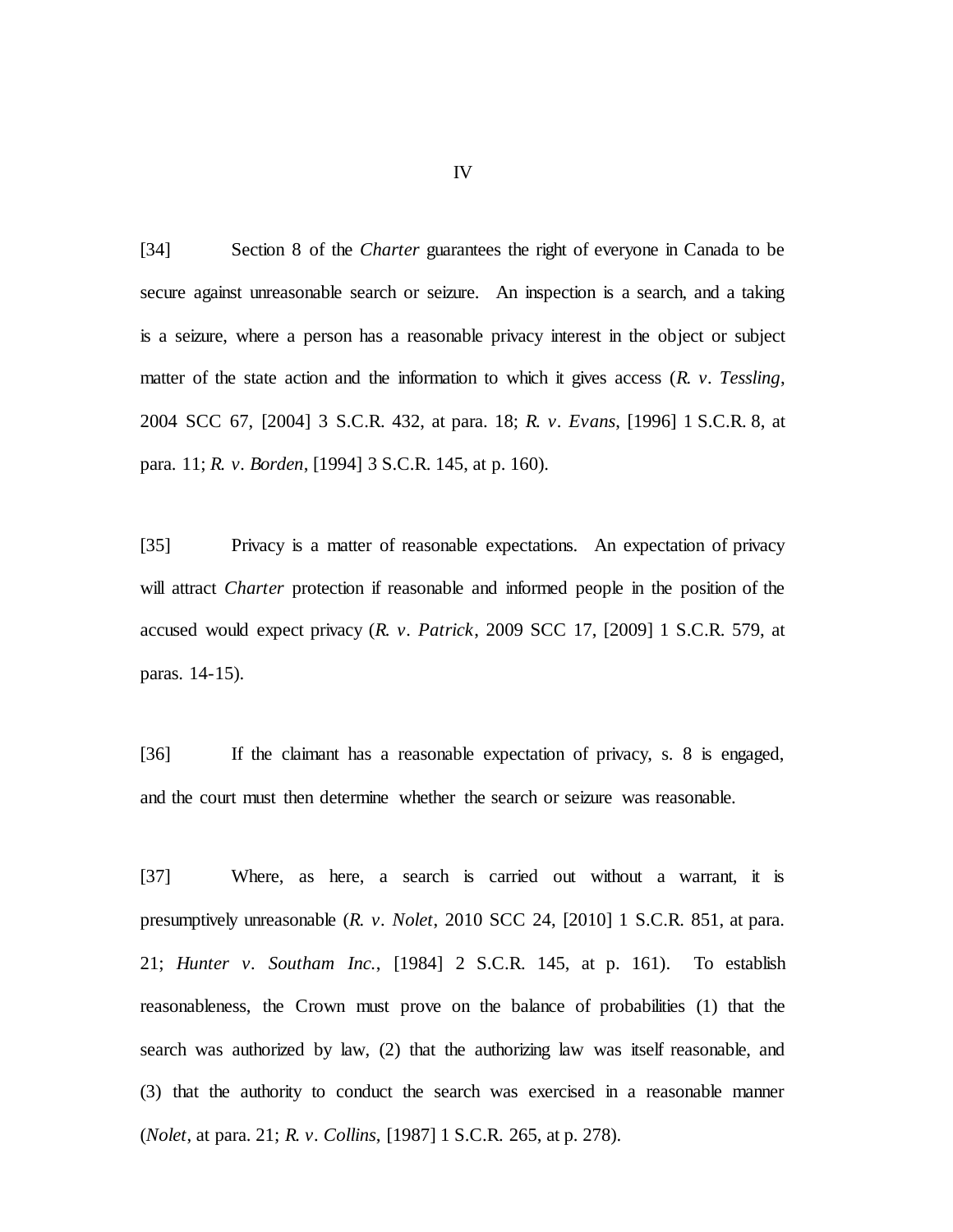[38] Before applying this analytical framework here, I pause to explain why it is unnecessary on this appeal to decide whether the *Charter* applies to school officials. The Crown conceded in the courts below that it does. Like the Court of Appeal, I shall proceed on that assumption, as did Cory J. in *R. v. M. (M.R.)*, [1998] 3 S.C.R. 393, at paras. 24-25.

#### V

[39] Whether Mr. Cole had a reasonable expectation of privacy depends on the "totality of the circumstances" (*R. v. Edwards*, [1996] 1 S.C.R. 128, at para. 45).

[40] The "totality of the circumstances" test is one of substance, not of form. Four lines of inquiry guide the application of the test: (1) an examination of the subject matter of the alleged search; (2) a determination as to whether the claimant had a direct interest in the subject matter; (3) an inquiry into whether the claimant had a subjective expectation of privacy in the subject matter; and (4) an assessment as to whether this subjective expectation of privacy was objectively reasonable, having regard to the totality of the circumstances (*Tessling*, at para. 32; *Patrick*, at para. 27). I will discuss each in turn.

[41] In this case, the subject matter of the alleged search is the data, or *informational content* of the laptop's hard drive, its mirror image, and the Internet files disc — not the devices themselves.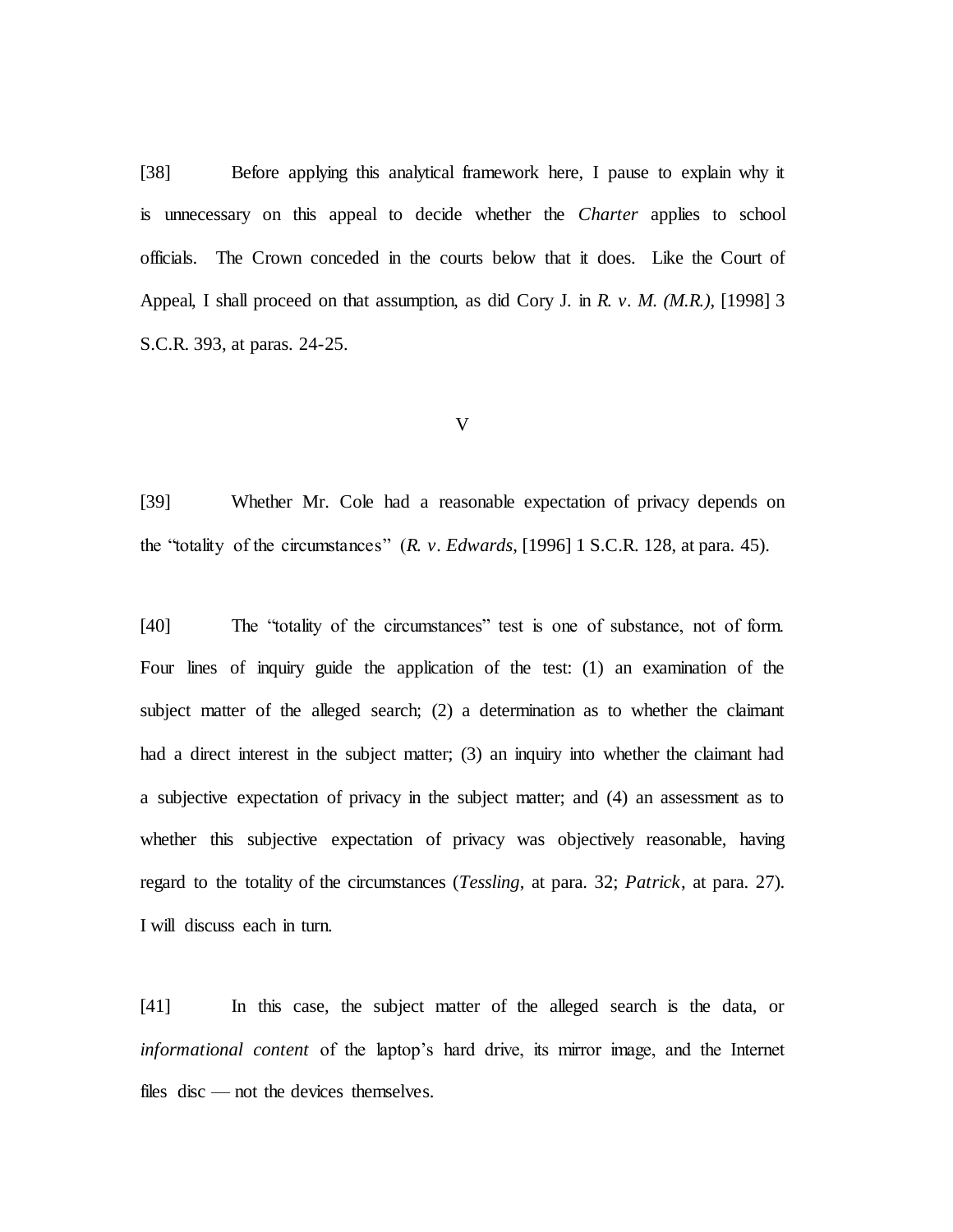[42] Our concern is thus with *informational privacy*: "[T]he claim of individuals, groups, or institutions to determine for themselves when, how, and to what extent information about them is communicated to others" (*Tessling*, at para. 23, quoting A. F. Westin, *Privacy and Freedom* (1970), at p. 7).

[43] Mr. Cole's direct interest and subjective expectation of privacy in the informational content of his computer can readily be inferred from his use of the laptop to browse the Internet and to store personal information on the hard drive.

[44] The remaining question is whether Mr. Cole's subjective expectation of privacy was objectively reasonable.

[45] There is no definitive list of factors that must be considered in answering this question, though some guidance may be derived from the relevant case law. As Sopinka J. explained in *R. v. Plant*, [1993] 3 S.C.R. 281, at p. 293:

> In fostering the underlying values of dignity, integrity and autonomy, it is fitting that s. 8 of the *Charter* should seek to protect a biographical core of personal information which individuals in a free and democratic society would wish to maintain and control from dissemination to the state. This would include information which tends to reveal intimate details of the lifestyle and personal choices of the individual.

[46] The closer the subject matter of the alleged search lies to the biographical core of personal information, the more this factor will favour a reasonable expectation of privacy. Put another way, the more personal and confidential the information, the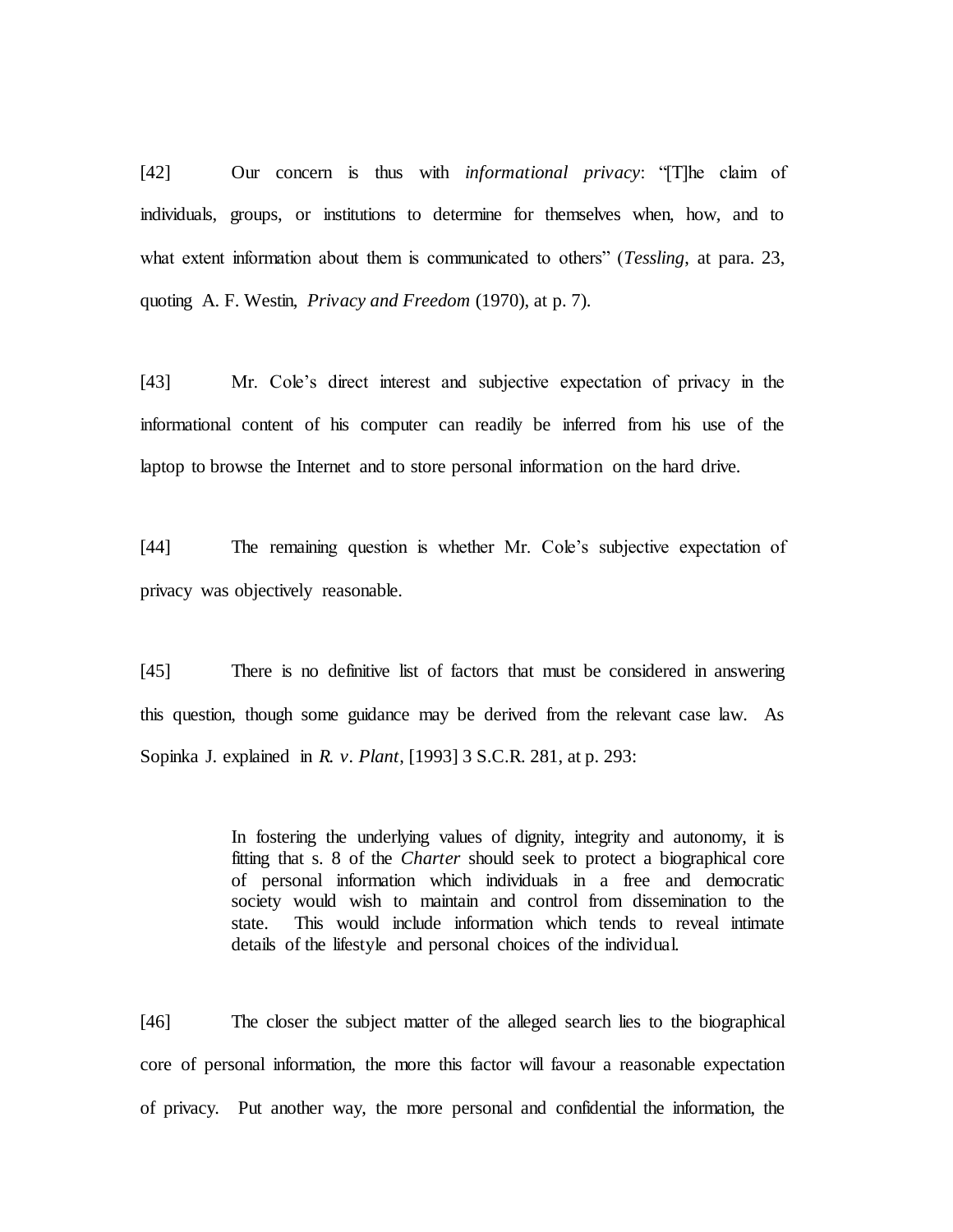more willing reasonable and informed Canadians will be to recognize the existence of a constitutionally protected privacy interest.

[47] Computers that are used for personal purposes, regardless of where they are found or to whom they belong, "contain the details of our financial, medical, and personal situations" (*Morelli*, at para. 105). This is particularly the case where, as here, the computer is used to browse the Web. Internet-connected devices "reveal our specific interests, likes, and propensities, recording in the browsing history and cache files the information we seek out and read, watch, or listen to on the Internet" (*ibid*.).

[48] This sort of private information falls at the very heart of the "biographical core" protected by s. 8 of the *Charter*.

[49] Like *Morelli*, this case involves highly revealing and meaningful information about an individual's personal life — a factor strongly indicative of a reasonable expectation of privacy. Unlike in *Morelli*, however, this case involves a *work-issued* laptop and not a personal computer found in a private residence.

[50] The Policy and Procedures Manual of the school board asserted ownership over not only the hardware, but also the data stored on it: "Information technology systems and all data and messages generated on or handled by board equipment are considered to be the property of [the board], and are not the property of users of the information technology".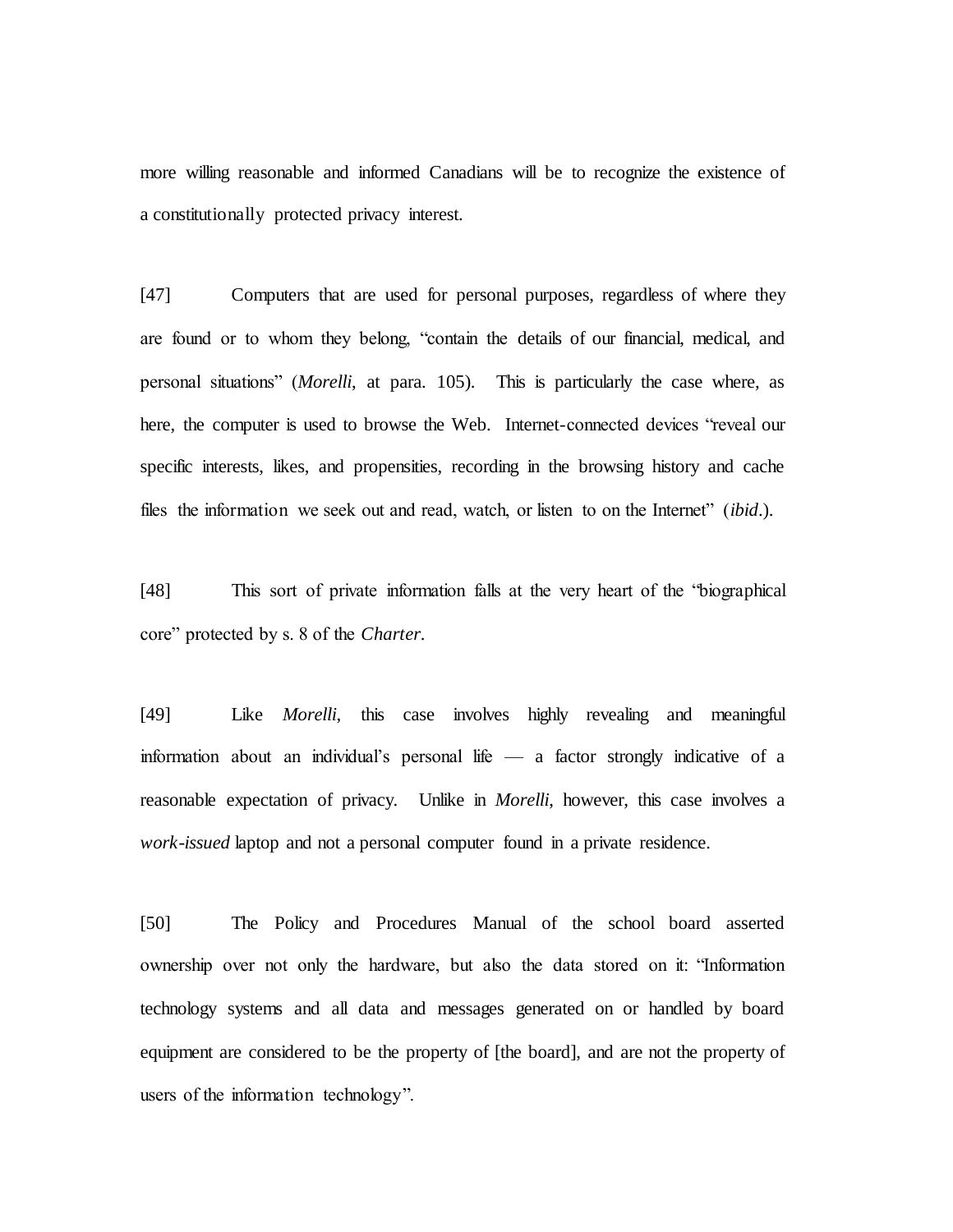[51] While the ownership of property is a relevant consideration, it is not determinative (*R. v. Buhay*, 2003 SCC 30, [2003] 1 S.C.R. 631, at para. 22). Nor should it carry undue weight within the contextual analysis. As Dickson J. (later C.J.) noted in *Hunter v. Southam*, at p. 158, there is "nothing in the language of [s. 8] to restrict it to the protection of property or to associate it with the law of trespass".

[52] The *context* in which personal information is placed on an employerowned computer is nonetheless significant. The policies, practices, and customs of the workplace are relevant to the extent that they concern the use of computers by employees. These "operational realities" may diminish the expectation of privacy that reasonable employees might otherwise have in their personal information (*O'Connor v. Ortega*, 480 U.S. 709 (1987), at p. 717, *per* O'Connor J.).

[53] Even as modified by practice, however, written policies are not determinative of a person's reasonable expectation of privacy. Whatever the policies state, one must consider the *totality* of the circumstances in order to determine whether privacy is a reasonable expectation in the particular situation (*R. v. Gomboc*, 2010 SCC 55, [2010] 3 S.C.R. 211, at para. 34, *per* Deschamps J.).

[54] In this case, the operational realities of Mr. Cole's workplace weigh both for and against the existence of a reasonable expectation of privacy. *For*, because written policy and actual practice permitted Mr. Cole to use his work-issued laptop for personal purposes. *Against*, because both policy and technological reality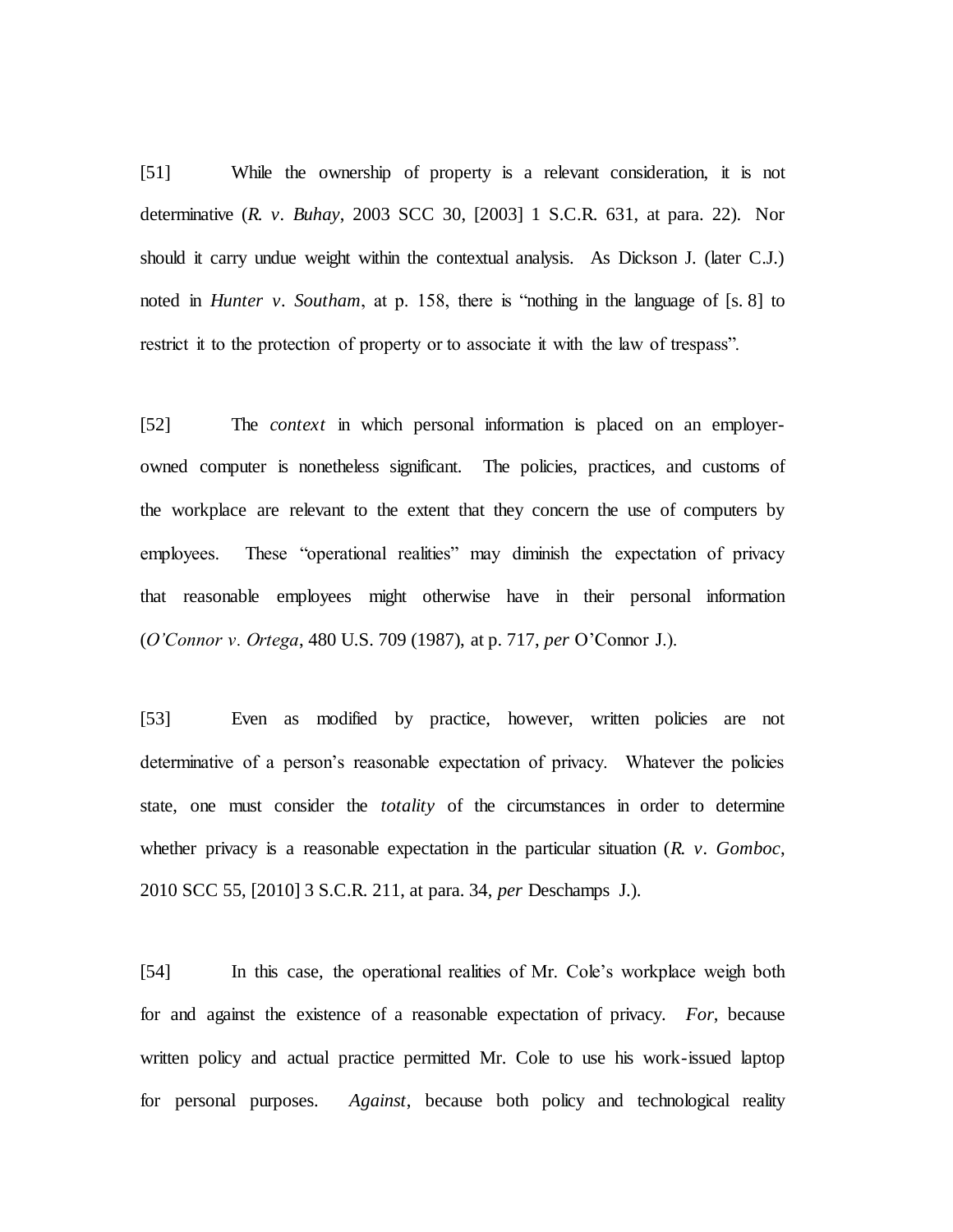deprived him of exclusive control over — and access to — the personal information he chose to record on it.

[55] As mentioned earlier, the Policy and Procedures Manual stated that the school board owned "all data and messages generated on or handled by board equipment". Moreover, the principal reminded teachers, annually, that the Acceptable Use Policy applied to them. This policy provided that "[t]eachers and administrators may monitor all student work and e-mail including material saved on laptop hard drives", and warned that "[u]sers should NOT assume that files stored on network servers or hard drives of individual computers will be private".

[56] Though Mr. Cole's laptop was equipped with a password, the contents of his hard drive were thus available to all other users and technicians with domain administration rights — at least when the computer was connected to the network. And even if the Acceptable Use Policy did not directly apply to teachers, as Mr. Cole maintains, he and other teachers were in fact put on notice that the privacy they might otherwise have expected in their files was limited by the operational realities of their workplace.

[57] The "totality of the circumstances" consists of many strands, and they pull in competing directions in this case. On balance, however, they support the objective reasonableness of Mr. Cole's subjective expectation of privacy.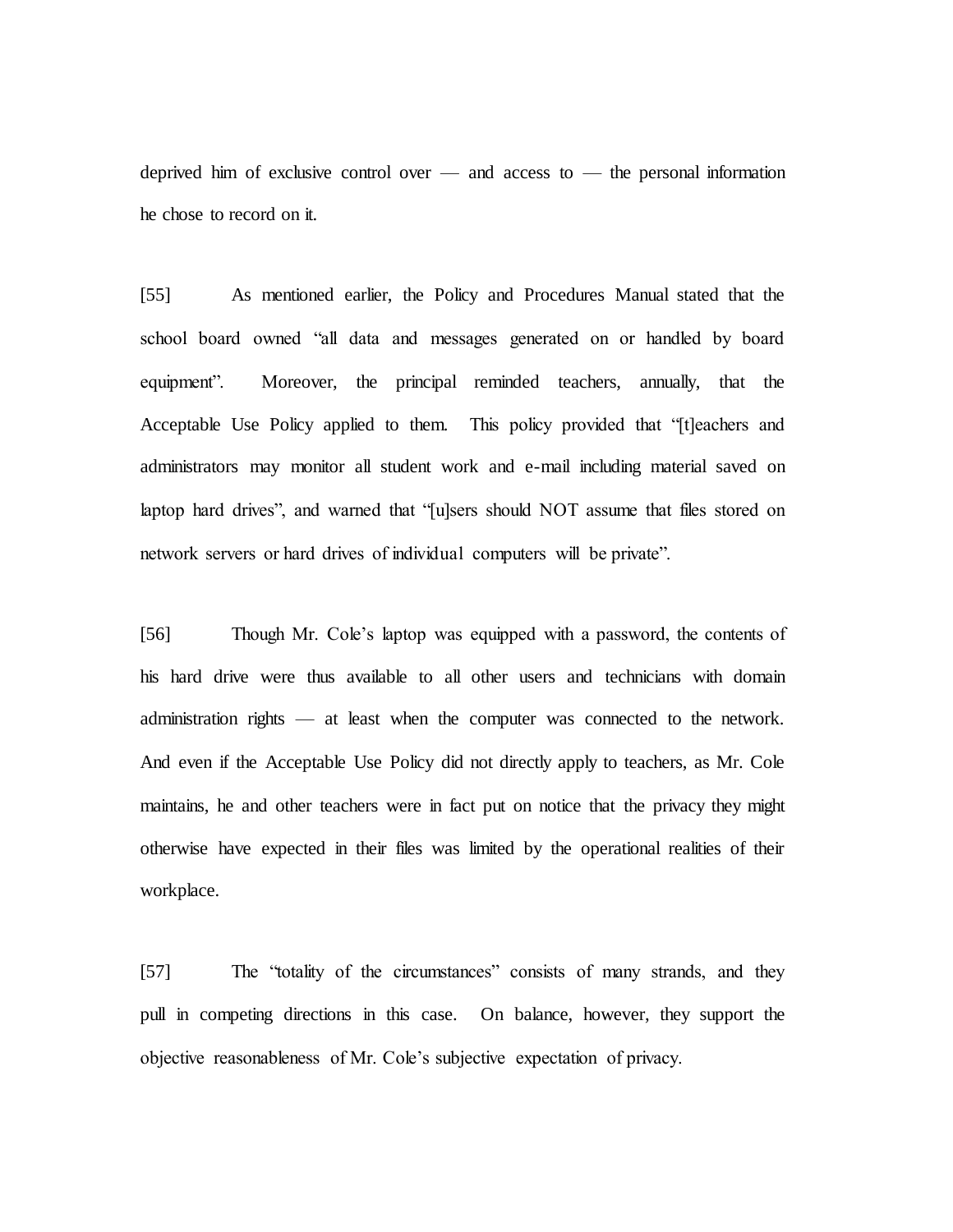[58] The nature of the information in issue heavily favours recognition of a constitutionally protected privacy interest. Mr. Cole's personal use of his workissued laptop generated information that is meaningful, intimate, and organically connected to his biographical core. Pulling in the other direction, of course, are the ownership of the laptop by the school board, the workplace policies and practices, and the technology in place at the school. These considerations diminished Mr. Cole's privacy interest in his laptop, at least in comparison to the personal computer at issue in *Morelli*, but they did not eliminate it entirely.

#### VI

[59] As Mr. Cole had a reasonable expectation of privacy in his Internet browsing history and the informational content of his work-issued laptop, any nonconsensual examination by the state was a "search"; and any taking, a "seizure".

[60] Mr. Cole does not challenge the initial inspection of the laptop by the school technician in the context of routine maintenance activities. He concedes, moreover, that the technician did not breach his s. 8 rights. In this light, I leave for another day the finer points of an employer's right to monitor computers issued to employees.

[61] The Court of Appeal concluded that, in the circumstances of this case, the subsequent search and seizure of the laptop by school officials acting under the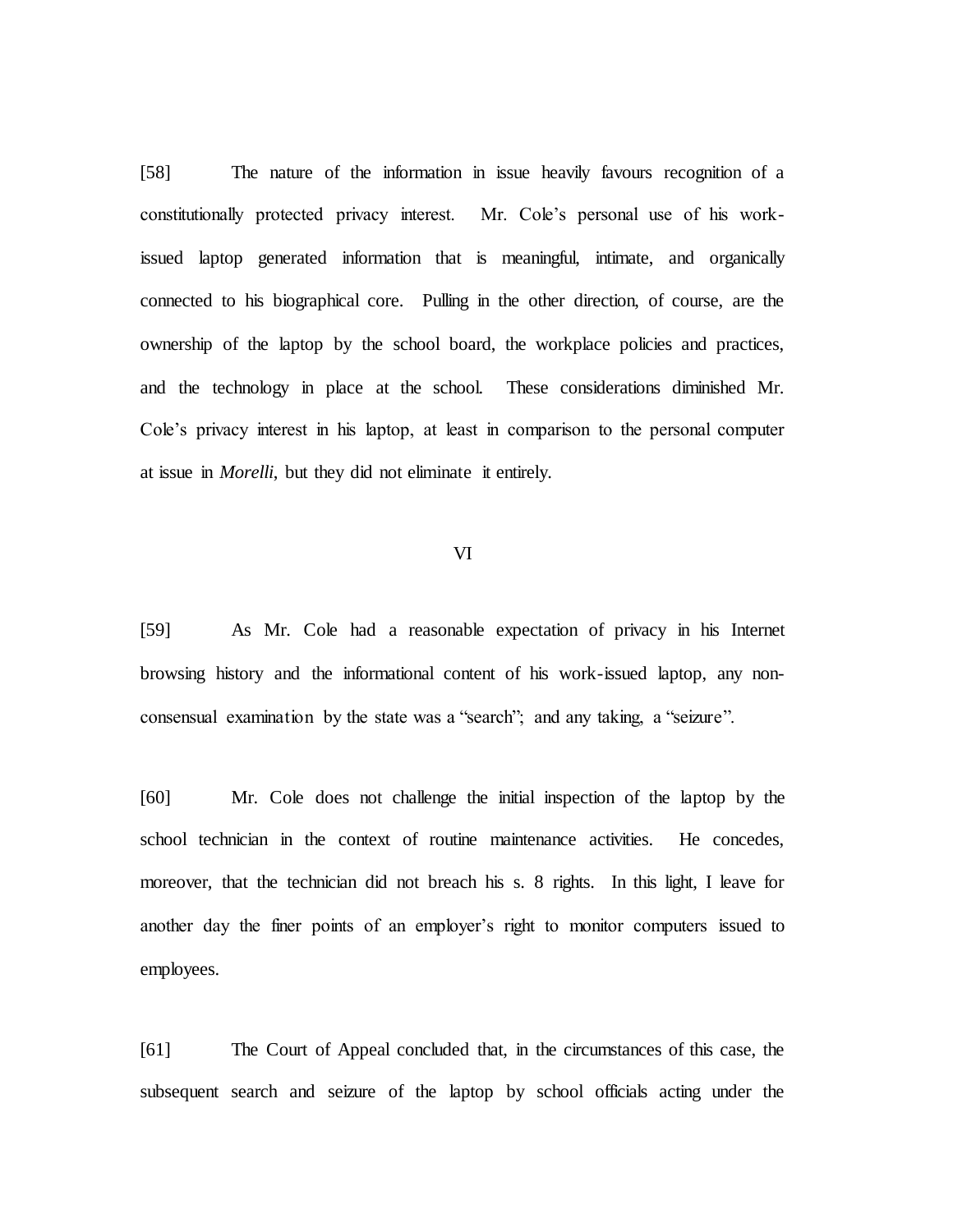direction of the principal was not unreasonable within the meaning of s. 8 of the *Charter*. Mr. Cole does not challenge this conclusion.

[62] In any event, I agree with the Court of Appeal. The principal had a statutory duty to maintain a safe school environment (*Education Act*, R.S.O. 1990, c. E.2, s. 265), and, by necessary implication, a reasonable power to seize and search a school-board-issued laptop if the principal believed on reasonable grounds that the hard drive contained compromising photographs of a student. This implied power is not unlike the one found by the majority of this Court in *M. (M.R.)*, at para. 51.

[63] I likewise agree with the Court of Appeal that other school board officials had the same implied powers of search and seizure as the principal (paras. 64-66).

[64] I turn then to the conduct of the police.

[65] The police may well have been authorized to take physical control of the laptop and CD *temporarily, and for the limited purpose of safeguarding potential evidence of a crime until a search warrant could be obtained*. However, that is not what occurred here. Quite the contrary: The police seized the laptop and CD *in order to search their contents for evidence of a crime* without the consent of Mr. Cole, and without prior judicial authorization.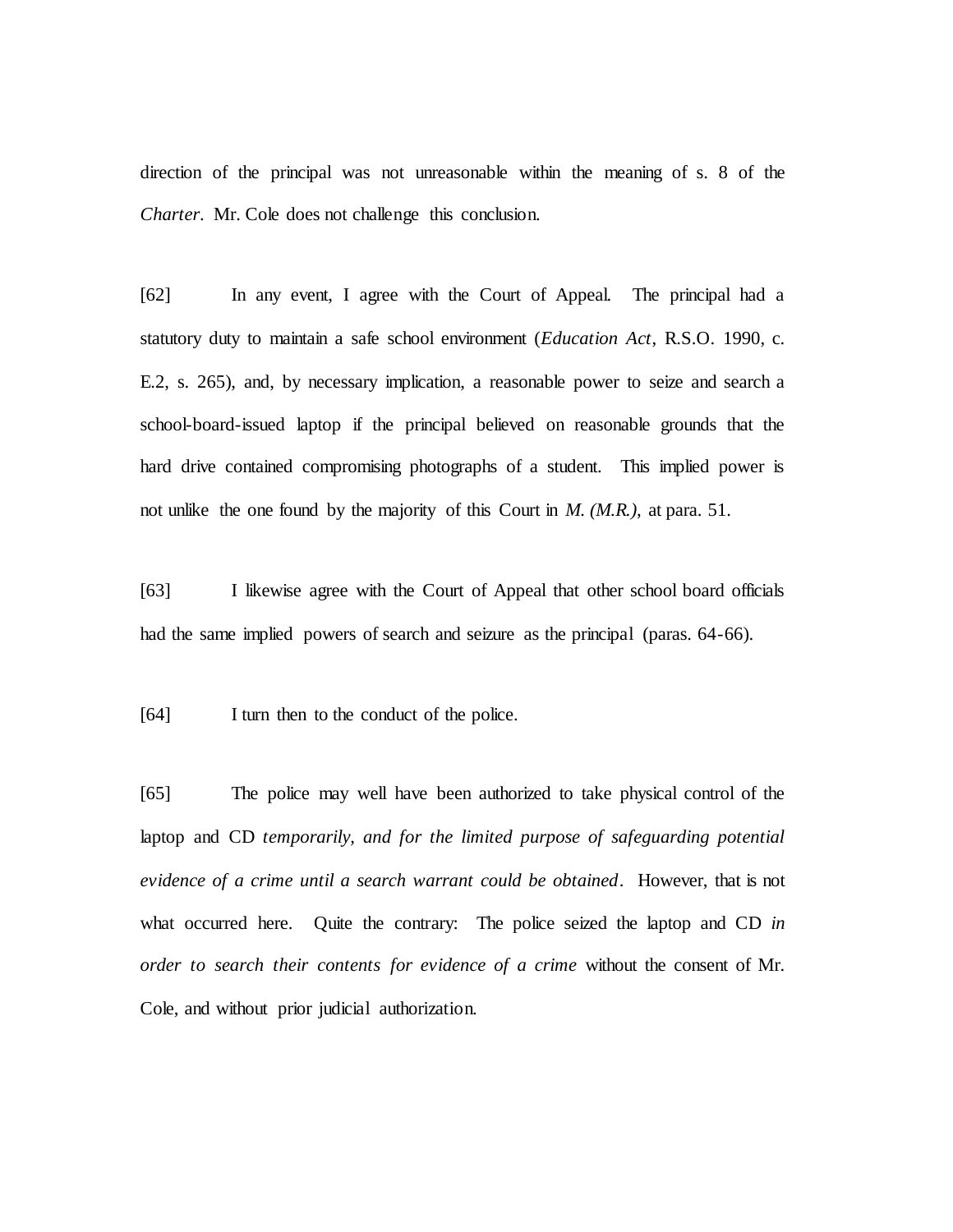[66] The unresolved question on this appeal is whether the authority of the school officials afforded *the police* lawful authority to conduct this warrantless search and seizure. In my view, it did not.

[67] In taking possession of the computer material and examining its contents, the police acted independently of the school board (*R. v. Colarusso*, [1994] 1 S.C.R. 20, at pp. 58-60). The fact that the school board had acquired lawful possession of the laptop *for its own administrative purposes* did not vest in the police a delegated or derivative power to appropriate and search the computer *for the purposes of a criminal investigation*.

[68] This was made clear in *Colarusso*, where a coroner who had lawfully seized bodily samples then turned them over to the police. As La Forest J. explained:

> The arguments advanced by the Crown seeking to establish the reasonableness of warrantless seizures by a coroner rely on the underlying premise that the coroner fulfils an essential non-criminal role. The state cannot, however, have it both ways; it cannot be argued that the coroner's seizure is reasonable because it is independent of the criminal law enforcement arm of the state while the state is at the same time attempting to introduce into criminal proceedings the very evidence seized by the coroner. It follows logically, in my opinion, that a seizure by a coroner will only be reasonable while the evidence is used for the purpose for which it was seized, namely, for determining whether an inquest into the death of the individual is warranted. Once the evidence has been appropriated by the criminal law enforcement arm of the state for use in criminal proceedings, there is no foundation on which to argue that the coroner's seizure continues to be reasonable. [pp. 62-63]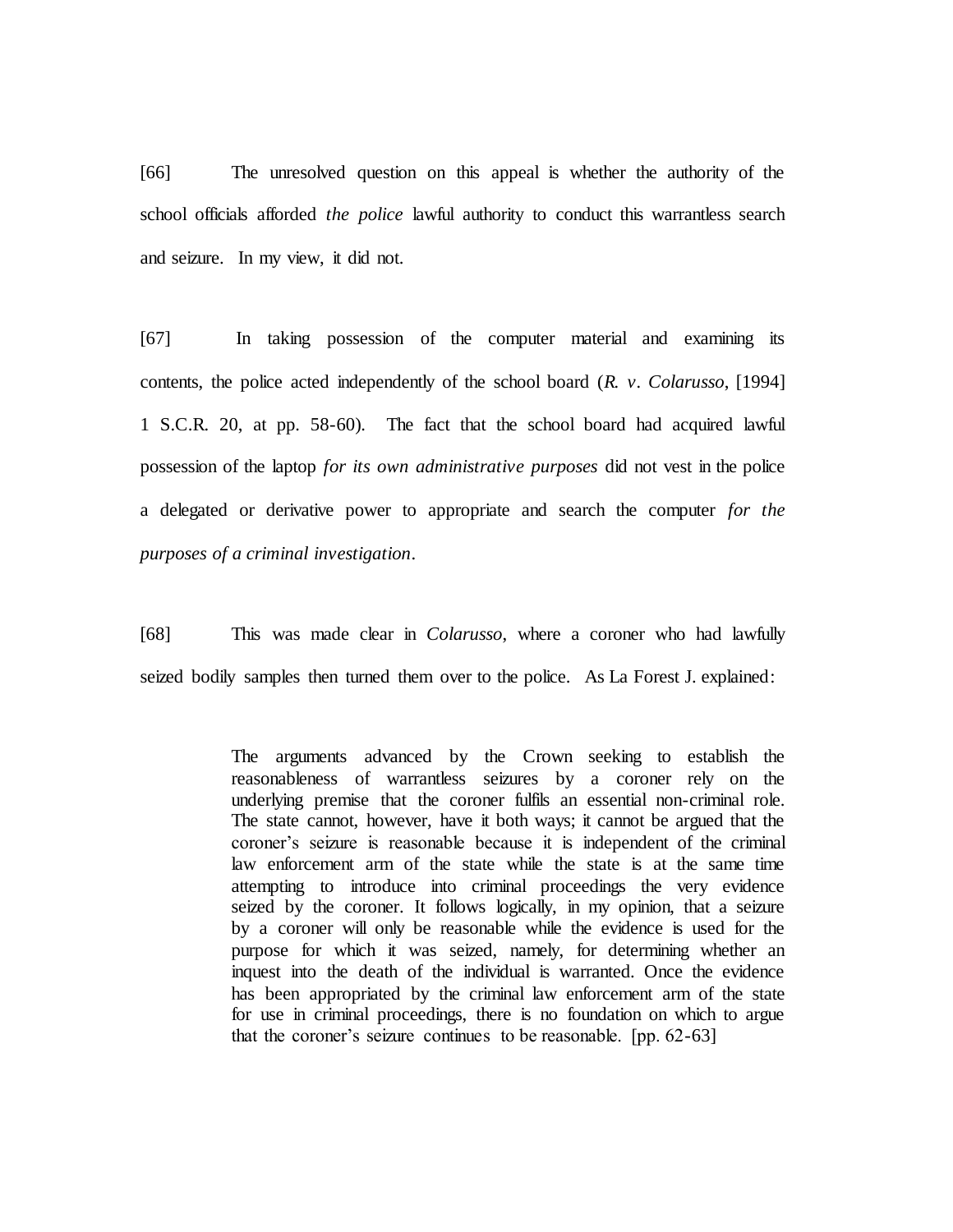[69] Where a lower constitutional standard is applicable in an administrative context, as in this case, the police cannot invoke that standard to evade the prior judicial authorization that is normally required for searches or seizures in the context of criminal investigations.

[70] The Crown relies on *Quebec (Attorney General) v. Laroche*, 2002 SCC 72, [2002] 3 S.C.R. 708, *R. v. Jarvis*, 2002 SCC 73, [2002] 3 S.C.R. 757, and *R. v. D'Amour* (2002), 166 C.C.C. (3d) 477 (Ont. C.A.), for the proposition that a warrant is not required for a regulatory authority to transfer material to law enforcement officers — and that this empowers the officers to examine the transferred materials without a warrant.

[71] I would reject this submission. All of the cases relied on by the Crown arose in heavily regulated environments. In each instance, given the regulated nature of the documents in question, the individual claiming the protection of s. 8 did not have a reasonable expectation of preventing or controlling the further dissemination of his or her information to the law enforcement branch of the state.

[72] No warrant was required because the claimants in the cases cited by the Crown, unlike Mr. Cole in this case, did not have a reasonable expectation of privacy in the information remitted to law enforcement officials. Mr. Cole, throughout, retained a reasonable and "*continuous*" expectation of privacy in the personal information on his work-issued laptop (*Buhay*, at para. 33 (emphasis added); *R. v. Dyment*, [1988] 2 S.C.R. 417, at p. 435).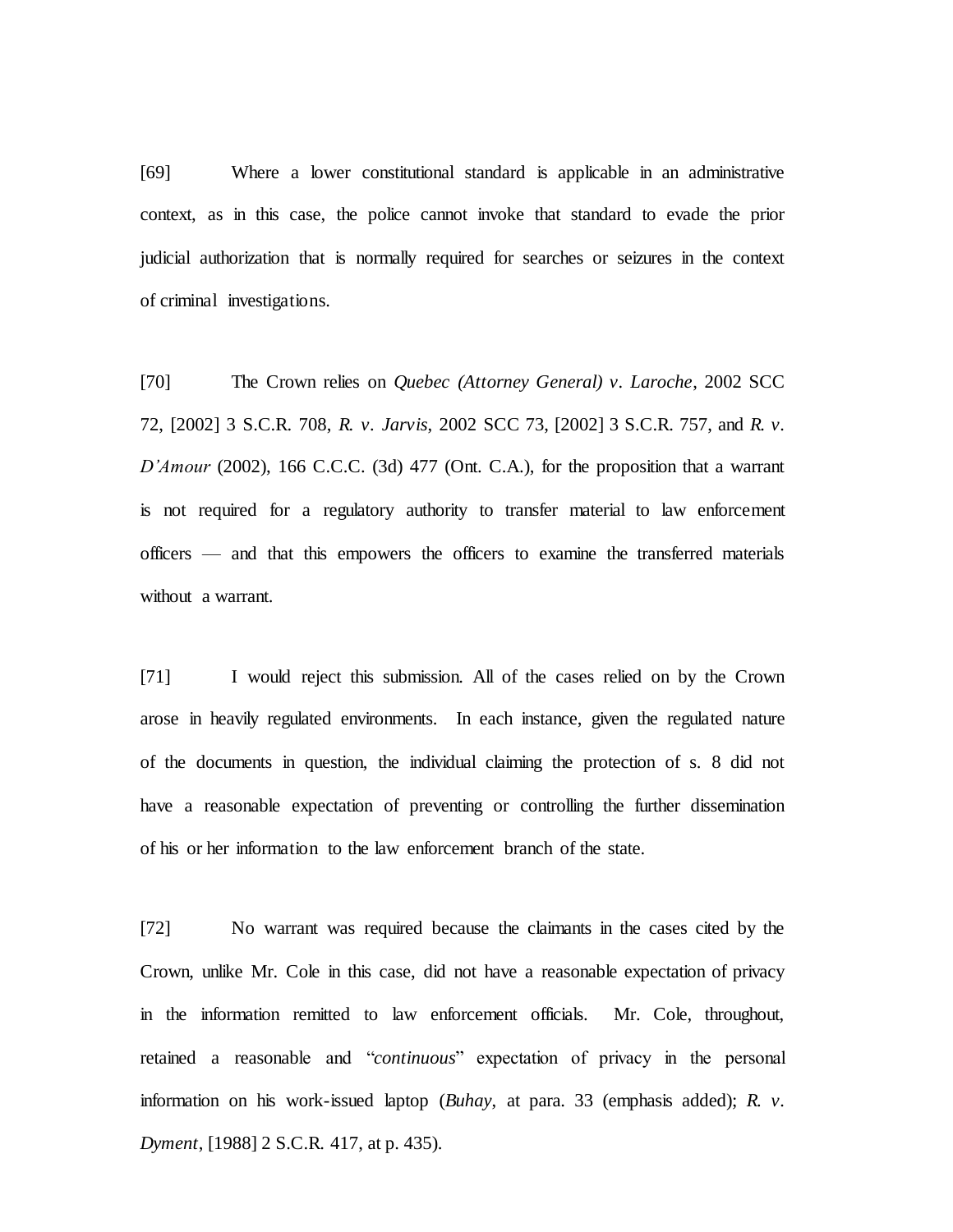[73] The school board was, of course, legally entitled to inform the police of its discovery of contraband on the laptop. This would doubtless have permitted the police to obtain a warrant to search the computer for the contraband. But receipt of the computer from the school board did not afford the police *warrantless access* to the personal information contained within it. This information remained subject, at all relevant times, to Mr. Cole's reasonable and *subsisting* expectation of privacy.

[74] The Crown alleges a second justification for the conduct of the police: third party consent. An employer (a third party), says the Crown, can validly consent to a warrantless search or seizure of a laptop issued to one of its employees. The underlying premise of this submission is that a third party may waive another person's privacy interest — thereby disengaging that person's guarantee under s. 8 of the *Charter*.

[75] In the United States, unlike in Canada, there is high authority for a doctrine of third party consent (*United States v. Matlock*, 415 U.S. 164, (1974); *Illinois v. Rodriguez*, 497 U.S. 177 (1990)).

[76] *Matlock* is premised on the notion that third party consent is justifiable because the individual voluntarily assumed the risk that his information would fall into the hands of law enforcement (see *United States v. Ziegler*, 474 F.3d 1184 (9th Circ. 2007), at p. 1191). However, this Court rejected that sort of "risk analysis" in *R. v. Duarte*, [1990] 1 S.C.R. 30, at pp. 47-48, and *R. v. Wong*, [1990] 3 S.C.R. 36, at p. 45.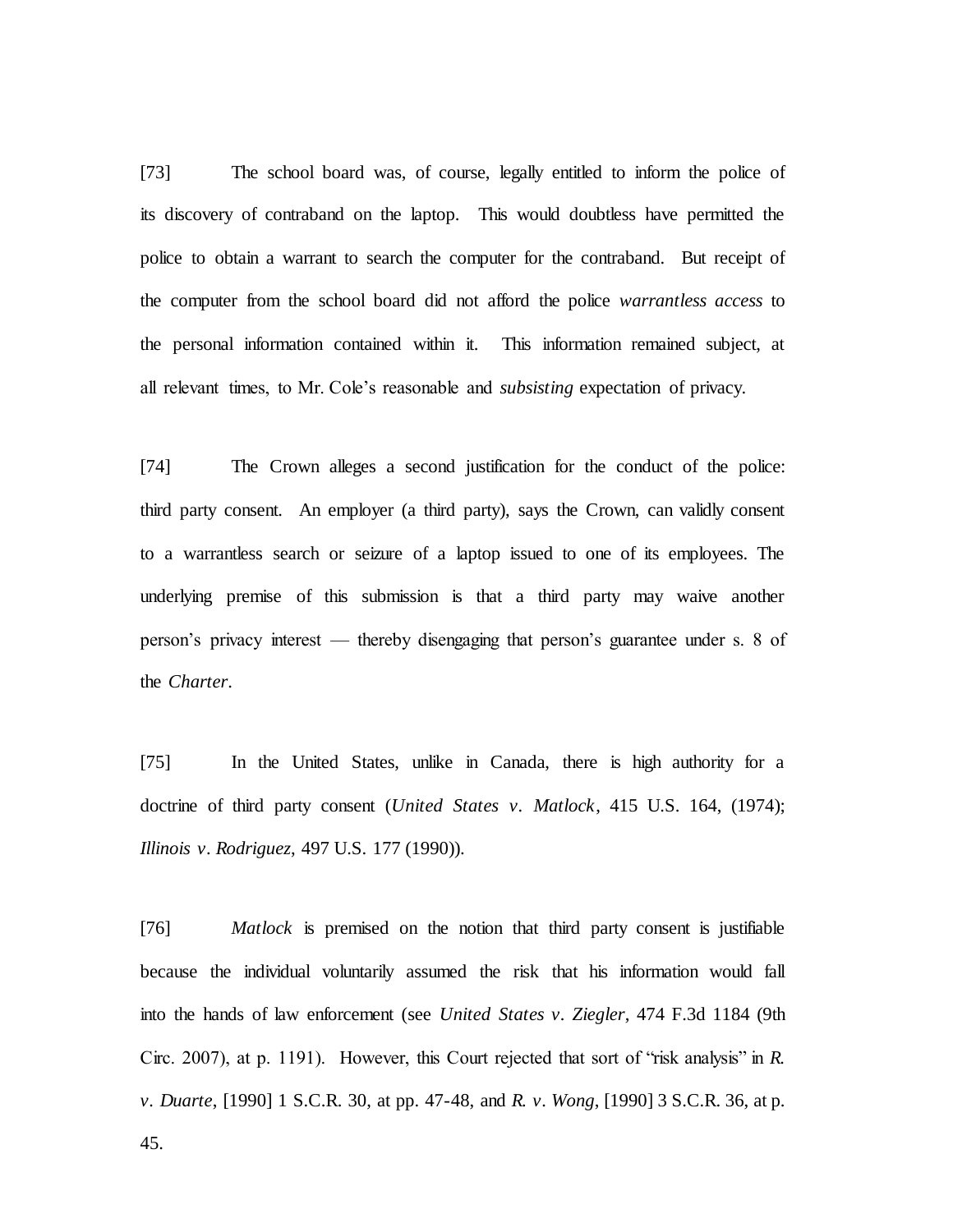[77] Moreover, the doctrine of third party consent is inconsistent with this Court's jurisprudence on *first party* consent. As Iacobucci J. explained in *Borden*, at p. 162, "[i]n order for a waiver of the right to be secure against an unreasonable seizure to be effective, the person purporting to consent must be possessed of the requisite informational foundation for a true relinquishment of the right."

[78] For consent to be valid, it must be both voluntary and informed. The adoption of a doctrine of third party consent in this country would imply that the police could interfere with an individual's privacy interests on the basis of a consent that is *not* voluntarily given by the rights holder, and *not* necessarily based on sufficient information in his or her hands to make a meaningful choice.

[79] I would therefore reject the Crown's contention that a third party could validly consent to a search or otherwise waive a constitutional protection on behalf of another.

#### VII

[80] With the *Charter* breach established, the inquiry shifts to s. 24(2).

[81] Unconstitutionally obtained evidence should be excluded under s. 24(2) if, considering all of the circumstances, its admission would bring the administration of justice into disrepute. This determination requires a balancing assessment involving three broad inquiries: (1) the seriousness of the *Charter*-infringing state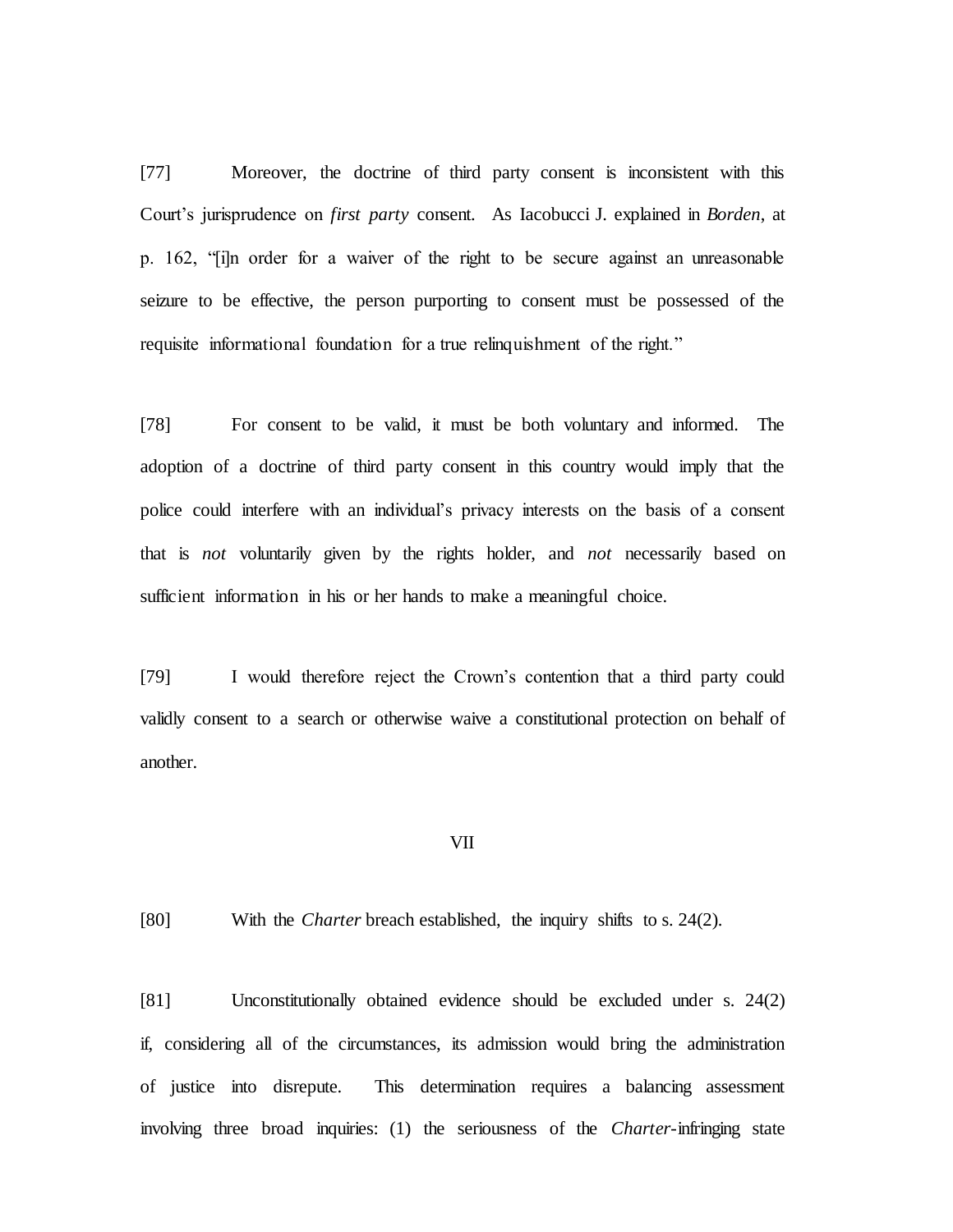conduct; (2) the impact of the breach on the *Charter*-protected interests of the accused; and (3) society's interest in the adjudication of the case on its merits (*R. v. Grant*, 2009 SCC 32, [2009] 2 S.C.R. 353, at para. 71).

[82] The standard of review is deferential: "Where a trial judge has considered the proper factors and has not made any unreasonable finding, his or her determination is owed considerable deference on appellate review" (*R. v. Côté*, 2011 SCC 46, [2011] 3 S.C.R. 215, at para. 44). But where the relevant factors have been overlooked or disregarded, a fresh *Grant* analysis is both necessary and appropriate.

[83] Both the trial judge and the Court of Appeal — erroneously, in my respectful view — excluded the unconstitutionally obtained evidence pursuant to s. 24(2) of the *Charter*.

[84] Regarding the seriousness of the *Charter*-infringing conduct, the courts below focused on the actions of Detective Constable Timothy Burtt, the officer who took possession of the computer material, who searched the discs, and who sent the laptop away for forensic examination. The trial judge concluded that this officer's actions were "egregious" (para. 26), and the Court of Appeal considered his conduct serious enough to favour exclusion.

[85] I am unable to share either conclusion.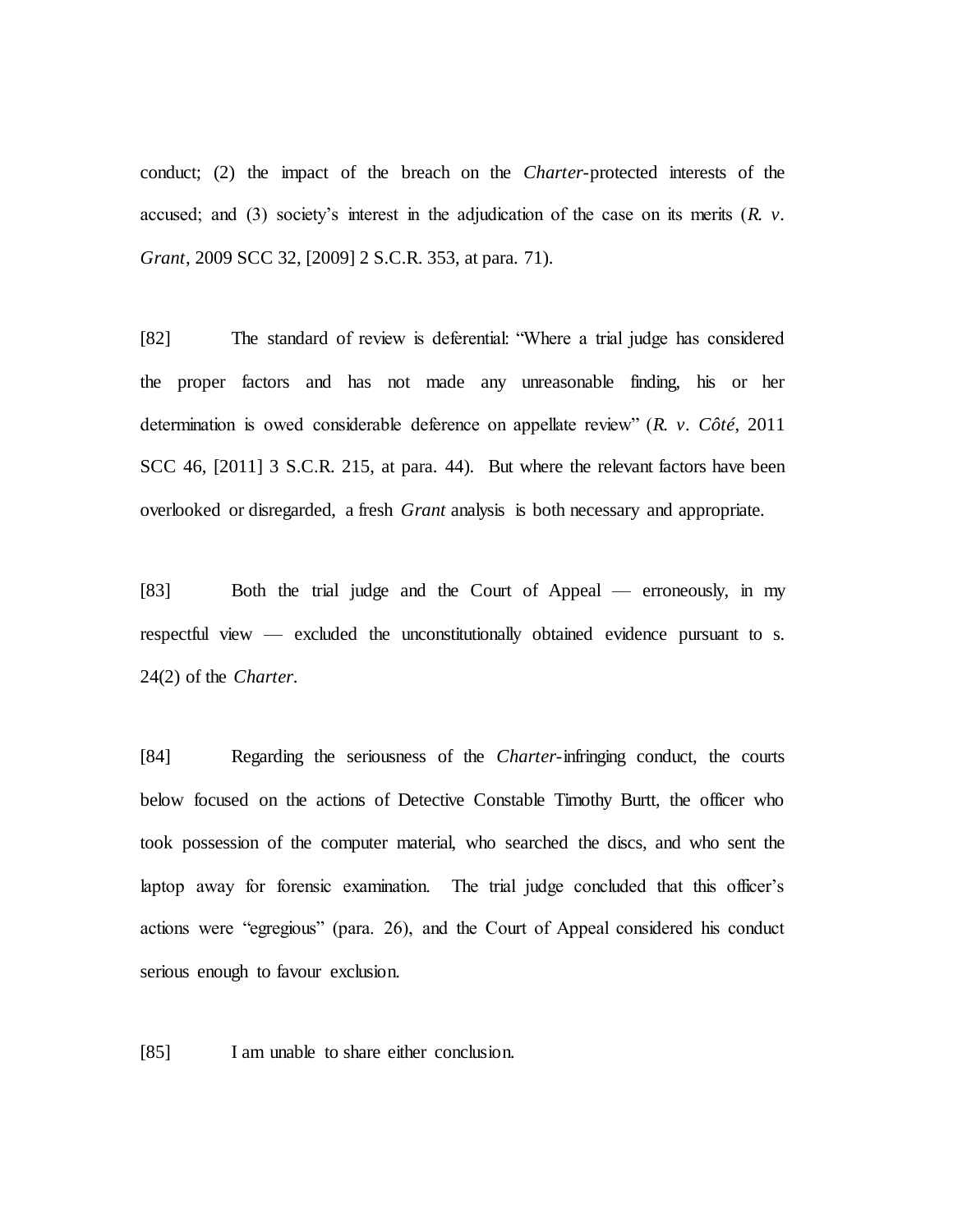[86] The police officer did not knowingly or deliberately disregard the warrant requirement. As events were unfolding in this case, the law governing privacy expectations in work computers was still unsettled. Without the guidance of appellate case law, D.C. Burtt believed, erroneously but understandably, that he had the power to search without a warrant.

[87] He did not act negligently or in bad faith. Nor does his conduct evidence insensitivity to *Charter* values, or an unacceptable ignorance of Mr. Cole's rights under the *Charter*. The officer did not rely exclusively, as the courts below suggested, on his mistaken belief that the ownership of the laptop was necessarily determinative. While this was an important factor underlying his decision not to obtain a search warrant, the officer also turned his mind to whether Mr. Cole had an expectation of privacy in the laptop (p. 130). He was alert to the possibility that the hard drive contained private or privileged material (pp. 130-31 and 164). And he testified that he intended to respect Mr. Cole's privacy interest in this regard (p. 131).

[88] More particularly, D.C. Burtt testified as follows:

Q. Did you consider whether or not Richard Cole had any expectation of privacy in that computer?

A. I did consider that. The information that I was receiving was that it was the School Board's computer and that was their property. I had never received any information in regards to Mr. Cole owning that computer *or that he had any privileged material*. And I've dealt with cases where there have been privileged material on a laptop or on a computer. And the only information I had received about any private material that was on that computer came from Mr. Bourget and that was in regards to some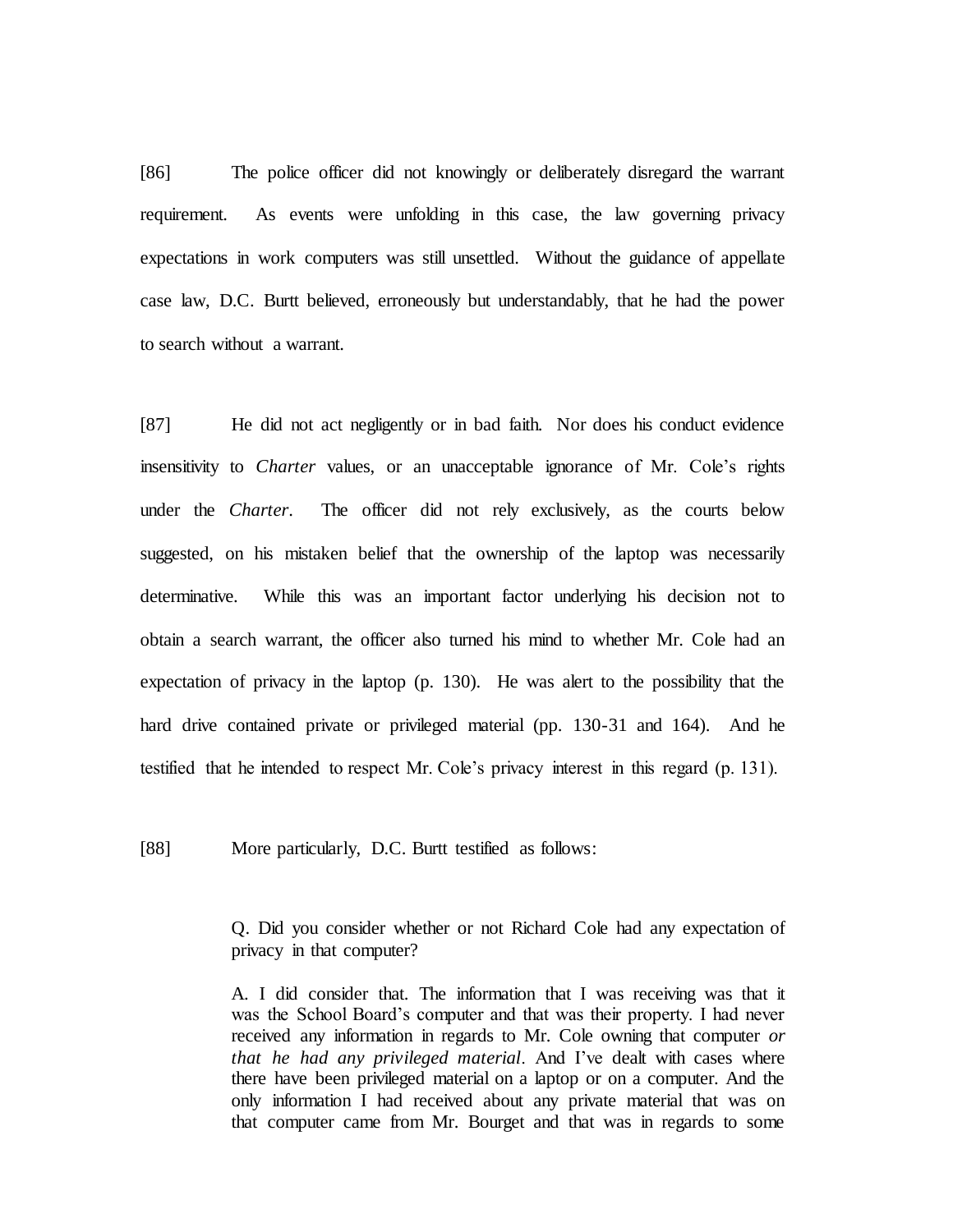images of Mr. Cole's — personal images of his wife and that was *the only information I had in regards to any private information there*.

Q. *And having received that information that there may be images of his wife on the laptop, would you respect that any privacy interest in those photographs?*

A. *Yes, sir.* Business computer or any computers may have some personal stuff on there. [Emphasis added.]

[89] What of the fact that the officer had reasonable and probable grounds to obtain a warrant? In some circumstances, this may aggravate the seriousness of the breach (*Côté*, at para. 71). Where a police officer could have acted constitutionally but did not, this might indicate that the officer adopted a casual attitude toward — or, still worse, deliberately flouted — the individual's *Charter* rights (*Buhay*, at paras. 63-64). But that is not this case: The officer, as mentioned earlier, appears to have sincerely, though erroneously, considered Mr. Cole's *Charter* interests.

[90] Accordingly, in my view, the trial judge's finding of "egregious" conduct was tainted by clear and determinative error (*Côté*, at para. 51). On the undisputed evidence, the conduct of the officer was simply not an egregious breach of the *Charter*. As earlier seen, the officer did attach great importance to the school board's ownership of the laptop, but not to the exclusion of other considerations. He did not, "confuse ownership of hardware with privacy in the contents of software" (trial reasons, para. 29).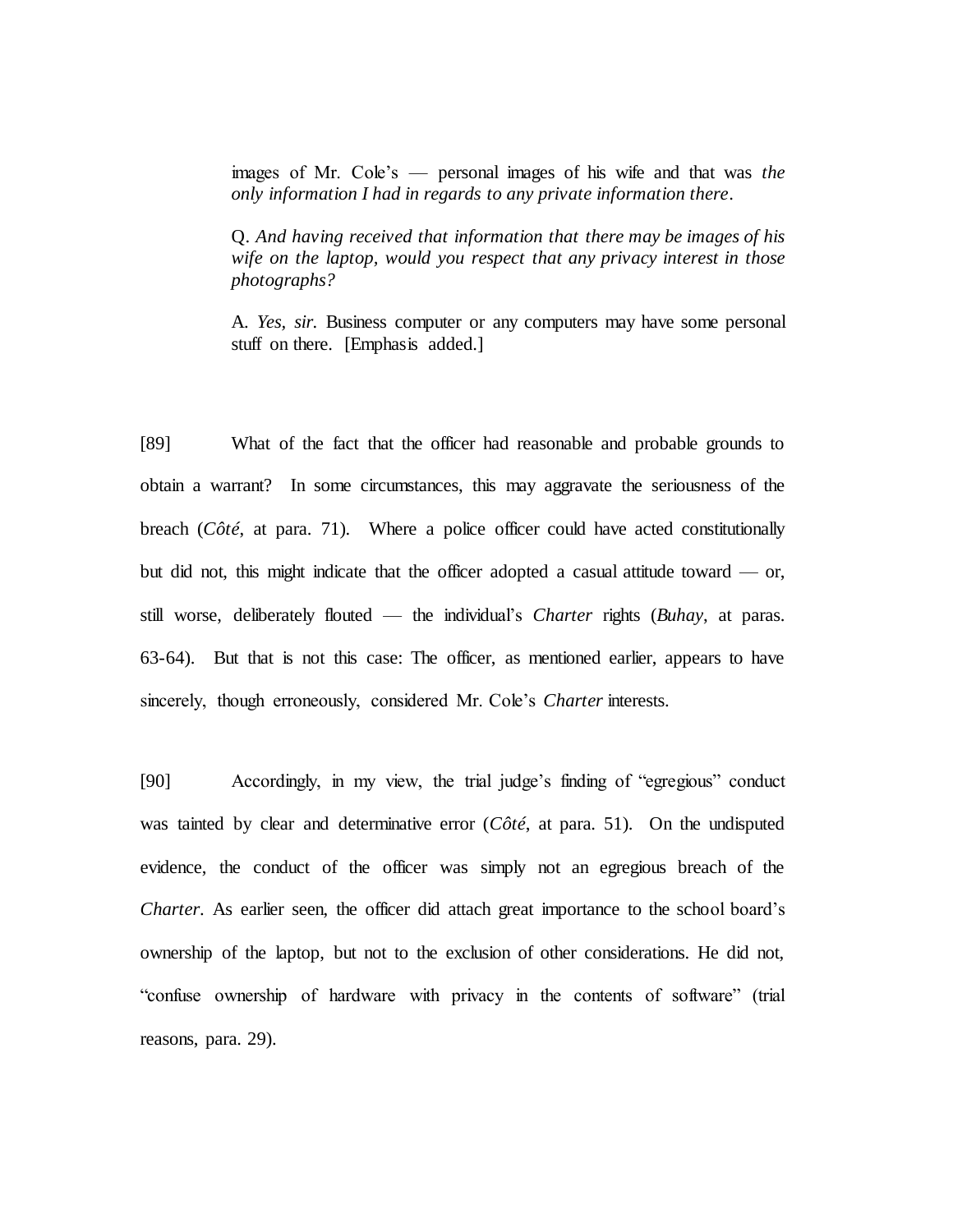[91] Turning then to the impact of the breach on Mr. Cole's *Charter*-protected interests, the question relates to "the extent to which the breach actually undermined the interests protected by the right infringed" (*Grant*, at para. 76). In the context of a s. 8 breach, as here, the focus is on the magnitude or intensity of the individual's reasonable expectation of privacy, and on whether the search demeaned his or her dignity (*R. v. Belnavis*, [1997] 3 S.C.R. 341, at para. 40; *Grant*, at para. 78).

[92] In his s. 24(2) analysis, the trial judge neglected entirely to consider the diminished nature of Mr. Cole's reasonable expectation of privacy. Likewise, the Court of Appeal overlooked the fact that the operational realities of Mr. Cole's workplace attenuated the effect of the breach on his *Charter*-protected interests.

[93] Moreover, the courts below failed to consider the impact of the "discoverability" of the computer evidence on the second *Grant* inquiry. As earlier noted, the officer had reasonable and probable grounds to obtain a warrant. Had he complied with the applicable constitutional requirements, the evidence would necessarily have been discovered. This further attenuated the impact of the breach on Mr. Cole's *Charter*-protected interests (*Côté*, at para. 72).

[94] Finally, I turn to the third *Grant* inquiry: society's interest in an adjudication on the merits. The question is "whether the truth-seeking function of the criminal trial process would be better served by admission of the evidence, or by its exclusion" (*Grant*, at para. 79).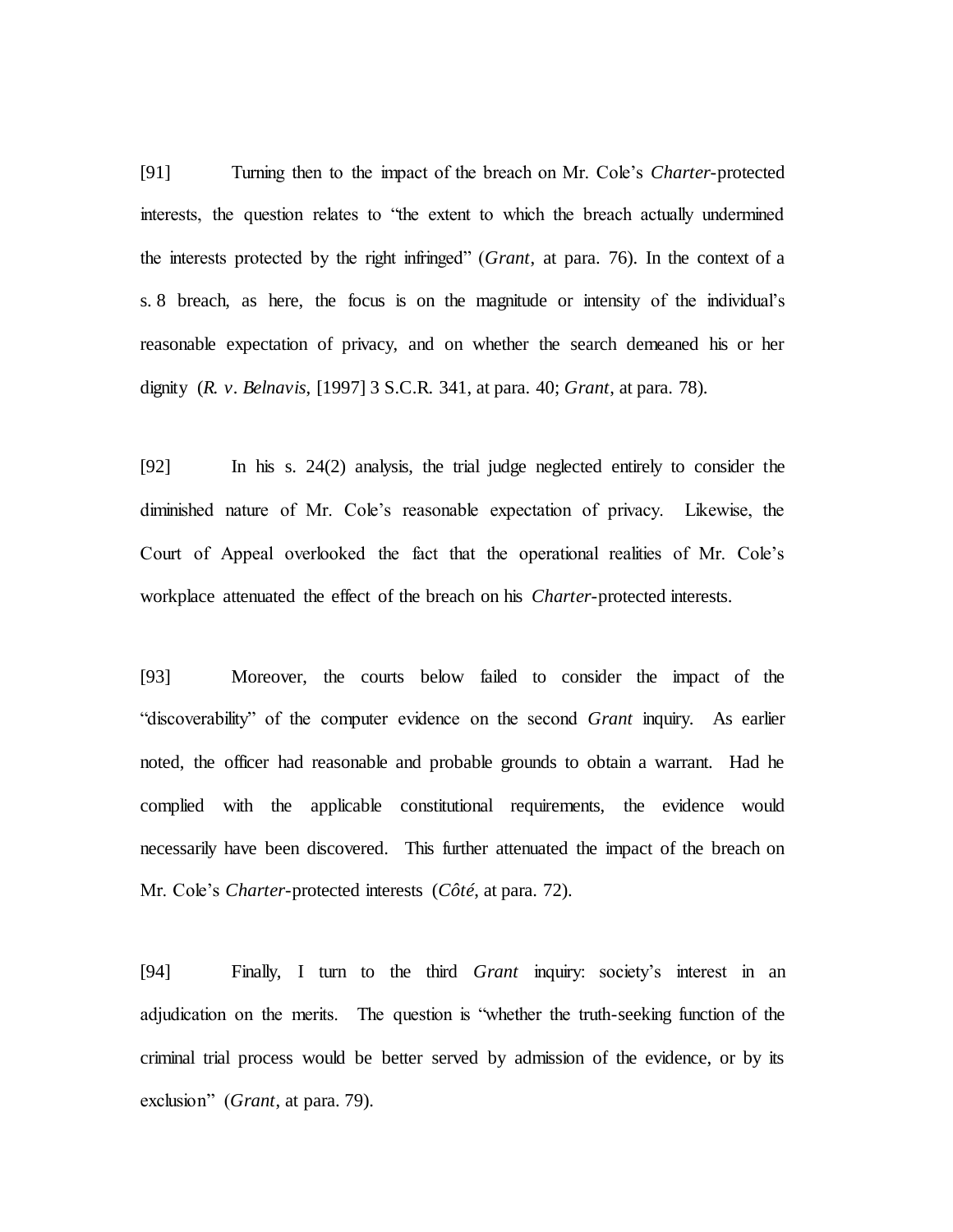[95] Not unlike the the considerations under the first and second inquiries, the considerations under this third inquiry must not be permitted to overwhelm the s. 24(2) analysis (*Côté*, at para. 48; *R. v. Harrison*, 2009 SCC 34, [2009] 2 S.C.R. 494, at para. 40). They are nonetheless entitled to appropriate weight and, in the circumstances of this case, they clearly weigh against exclusion of the evidence.

[96] The laptop, the mirror image of its hard drive, and the disc containing Mr. Cole's temporary Internet files are all highly reliable and probative physical evidence. And while excluding it would not "gut" the prosecution entirely, I accept the Crown's submission that the forensic examination of the laptop, at least, is "critical": the metadata on the laptop may allow the Crown to establish, for example, when the photographs were downloaded and whether they have ever been accessed.

[97] In sum, the admission of the evidence would not bring the administration of justice into disrepute. The breach was not high on the scale of seriousness, and its impact was attenuated by both the diminished privacy interest and the discoverability of the evidence. The exclusion of the material would, however, have a marked negative impact on the truth-seeking function of the criminal trial process.

[98] For all of these reasons, I would not exclude the evidence unlawfully obtained by the police in this case.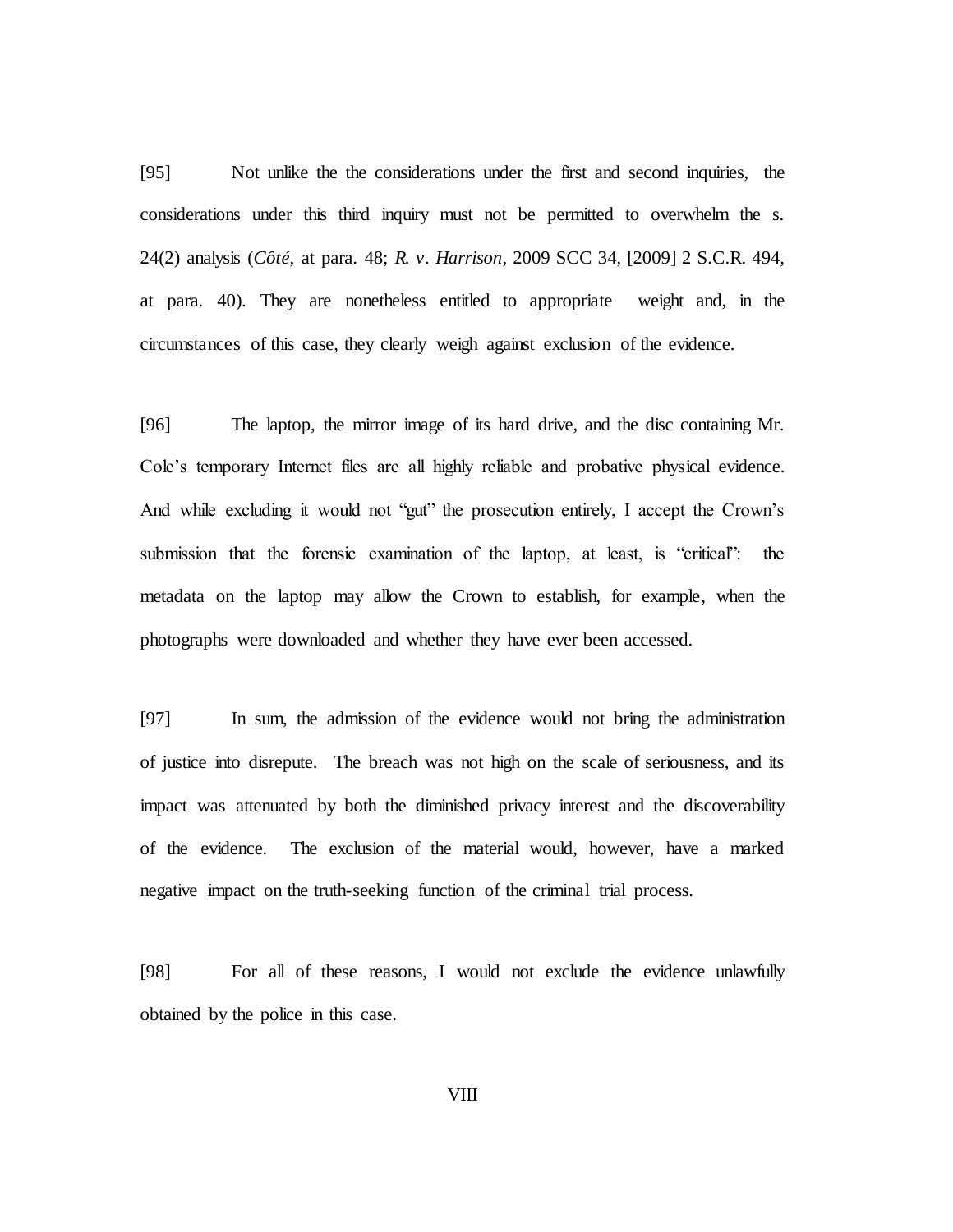[99] Having concluded that none of the computer evidence should have been excluded pursuant to s. 24(2), it is not strictly necessary to address the provisional nature of the Court of Appeal's ruling in respect of the Internet files disc. Nevertheless, I find it appropriate to do so.

[100] Generally speaking, the decision to exclude evidence under s. 24(2) should be final. In "very limited circumstances", however, a "material change of circumstances" may justify a trial judge to revisit an exclusionary order (*R. v. Calder*, [1996] 1 S.C.R. 660, at para. 35).

[101] For reasons of principle and of practice, the exclusion of evidence should generally be final. As the intervener Criminal Lawyers' Association (Ontario) points out, an accused is entitled, as a matter of principle, to know the case to meet. If an exclusionary order is revisited after the Crown closes its case, this principle is necessarily undermined. If the case to meet continues to shift, the prejudice is obvious and the trial might well become unmanageable (*R. v. Underwood*, [1998] 1 S.C.R. 77, at paras. 6-7).

[102] Moreover, even when an exclusionary order is revisited *before* the Crown closes its case, there is a serious danger of prejudice to the defendant. The decisions of defence counsel over the course of the trial — premised on the assumption that the evidence has been excluded — risk being undercut. It would be extraordinarily difficult for a trial court to remedy this sort of prejudice.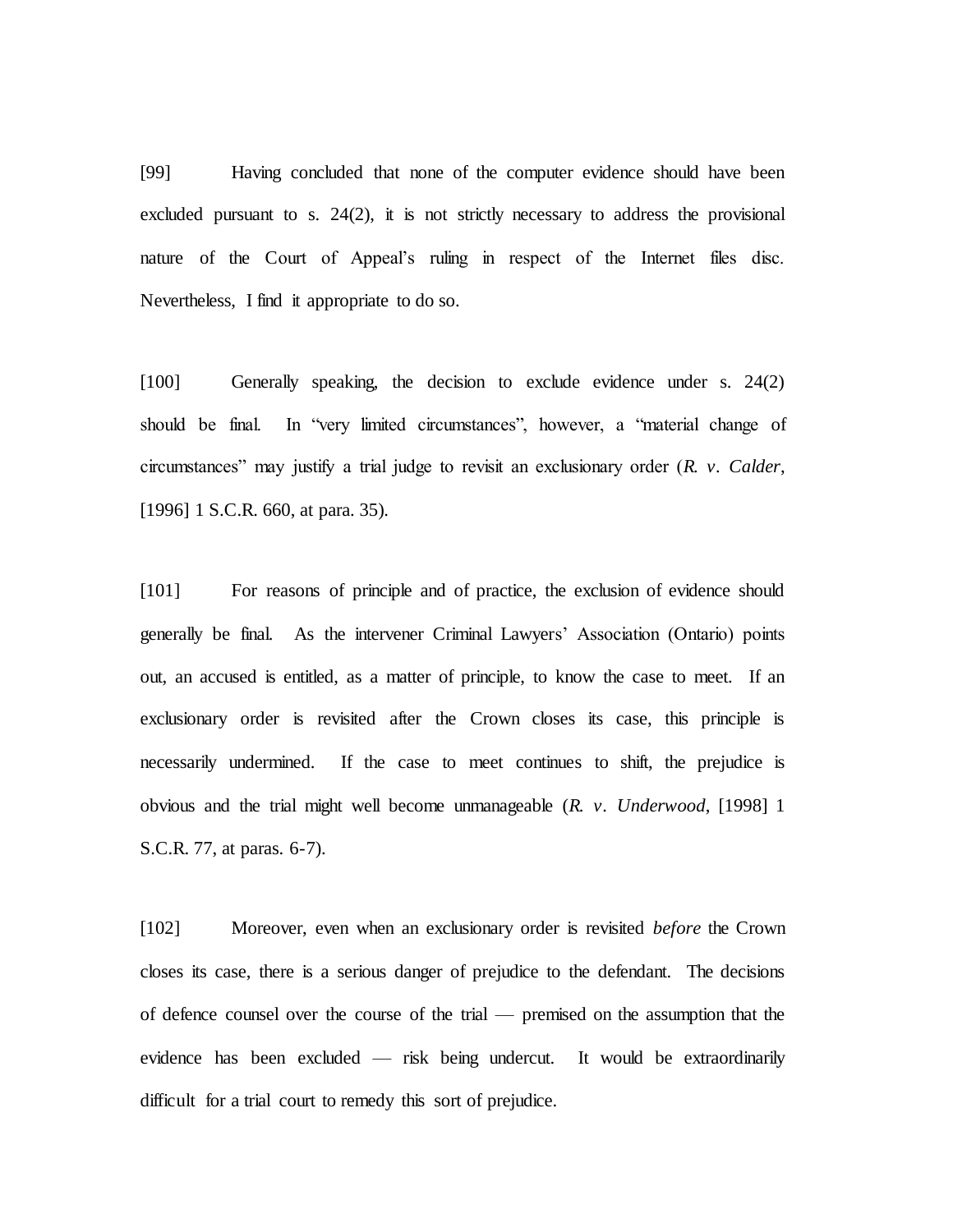[103] In this case, the Court of Appeal invited the trial judge "to re-assess the admissibility of [the temporary Internet files disc] if the evidence becomes important to the truth-seeking function as the trial unfolds" (para. 92).

 $[104]$  In my respectful view, this would not — at least not on its own — qualify as "very limited circumstances" justifying an exception to the rule. Unconstitutionally obtained evidence, once excluded, will not become admissible simply because the Crown cannot otherwise satisfy its burden to prove the guilt of the accused beyond a reasonable doubt.

## IX

[105] As stated at the outset, I would allow the appeal, set aside the exclusionary order of the Court of Appeal, and affirm the order of a new trial.

[106] Mr. Cole asks that he be awarded his costs regardless of the outcome of the appeal. While the Court has the discretion to make such an order, I would decline to do so. There is nothing "remarkable" about this case ― the principal criterion ― and there was no allegation of "oppressive or improper conduct" on the part of the Crown (*R. v. M. (C.A.)*, [1996] 1 S.C.R. 500, at para. 97; *R. v. Trask*, [1987] 2 S.C.R. 304, at p. 308).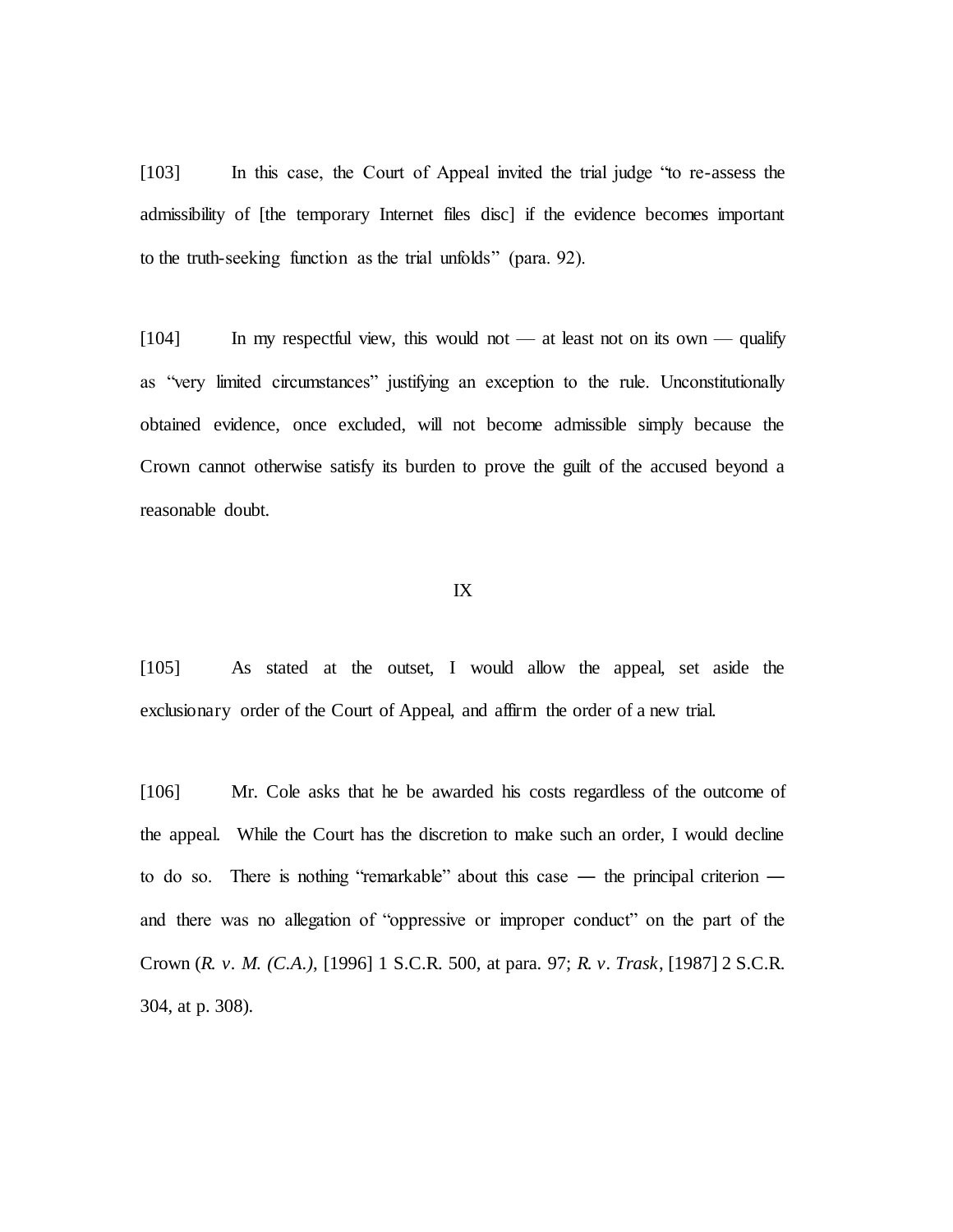The following are the reasons delivered by  $ABEIA$   $I$   $-$ 

[107] While I agree with Justice Fish that there has been a *Charter* breach, in my respectful view, like Justice Karakatsanis in the Court of Appeal, I would exclude the disc containing the temporary internet files and the copy of the hard drive.

[108] In *R. v. Morelli*, [2010] 1 S.C.R. 253, Fish J. observed that "it is difficult to imagine a more intrusive invasion of privacy than the search of one's home and personal computer" (para. 105). Workplace computers, while clearly engaging different considerations, nonetheless attract many of the same privacy concerns as home computers.

[109] Workplace computers are increasingly given to employees for their exclusive use, and employees are allowed — and often expected — to use them away from the workplace for both work-related and personal use. And as more data is stored in the cloud and accessed on both workplace and personal computers, the ownership of the device or the data, far from being determinative of the reasonable expectation of privacy, becomes an increasingly unhelpful marker. In deciding whether to exclude evidence illegally seized from workplace computers, this blurring of the line between personal and workplace usage should inform the analysis.

[110] Three considerations come into play in this case in determining whether to exclude the evidence. The first is the seriousness of the *Charter*-infringing state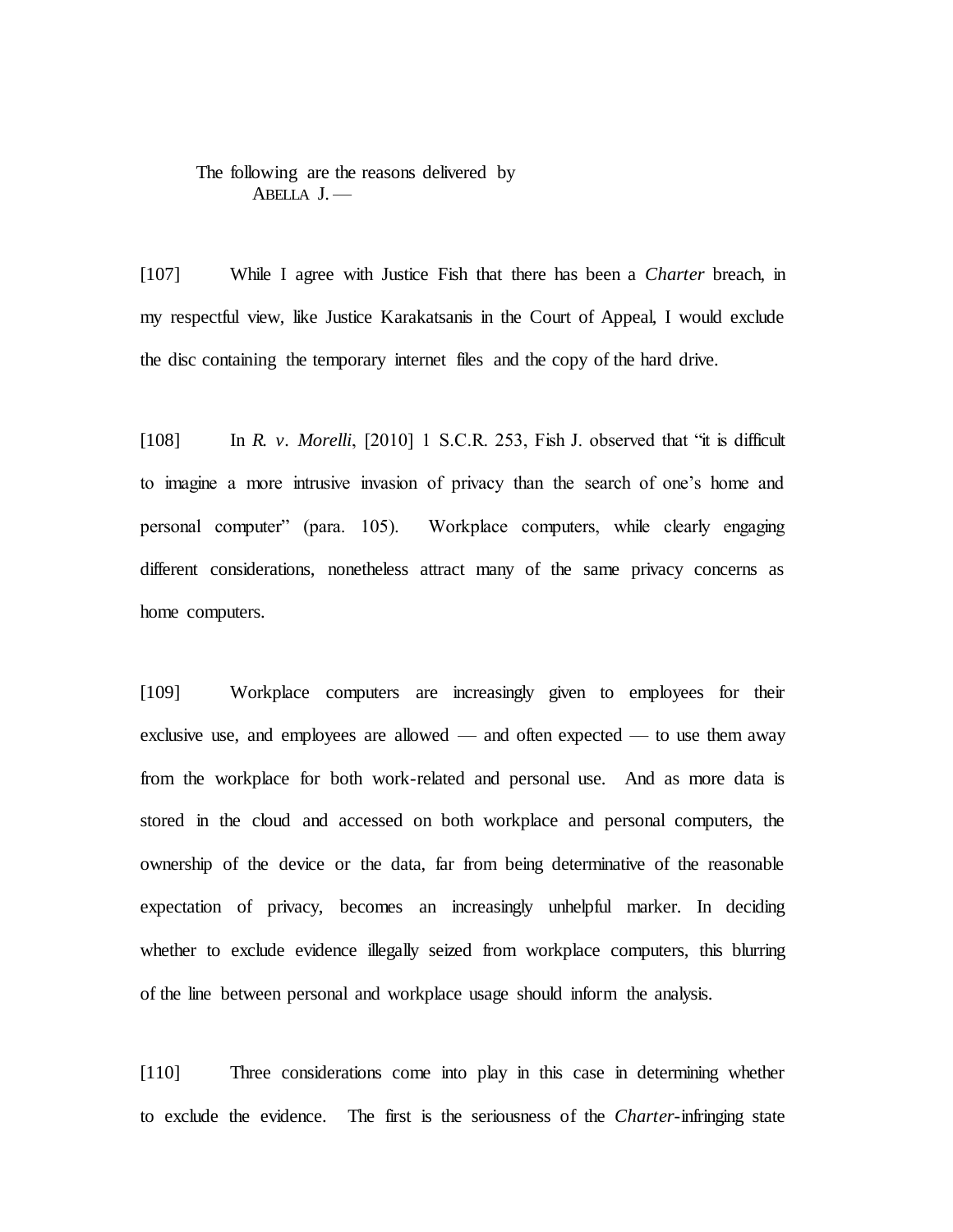conduct, which looks at whether the police acted in good faith based on their presumed knowledge of the law. Detective Constable Burtt, an experienced officer with years of experience in investigating cyber-crime, was expected to follow established *Charter* jurisprudence. His failure to do so, in my view, represents a serious breach.

[111] This Court's decision in *R. v. Kokesch*, [1990] 3 S.C.R. 3, is particularly helpful. In that case, the Court decided that a perimeter search of the accused's residence violated s. 8 of the *Charter*. Prior to *Kokesch*, it was unclear whether such a search violated the *Charter*. Nonetheless, the Court excluded the impugned evidence, noting that the law of trespass *was* firmly settled, and that the police "ought to have known" that they were trespassing. In the words of Sopinka J.:

> I do not wish to be understood as imposing upon the police a burden of instant interpretation of court decisions. The question of the length of time after a judgment that ought to be permitted to pass before knowledge of its content is attributed to the police for the purposes of assessing good faith is an interesting one, but it does not arise on these facts. The police here had the benefit of slightly more than twelve years to study *Eccles*, slightly less than six years to consider *Colet*, and slightly more than two years to digest the constitutional warrant requirement set out in *Hunter*. Any doubt they may have had about their ability to trespass in the absence of specific statutory authority to do so was manifestly unreasonable, and cannot, as a matter of law, be relied upon as good faith for the purposes of s. 24(2). [Emphasis added; p. 33.]

[112] In other words, the Court concluded that if, in conducting their search, the police disregarded settled law, any specific uncertainty in the law becomes far less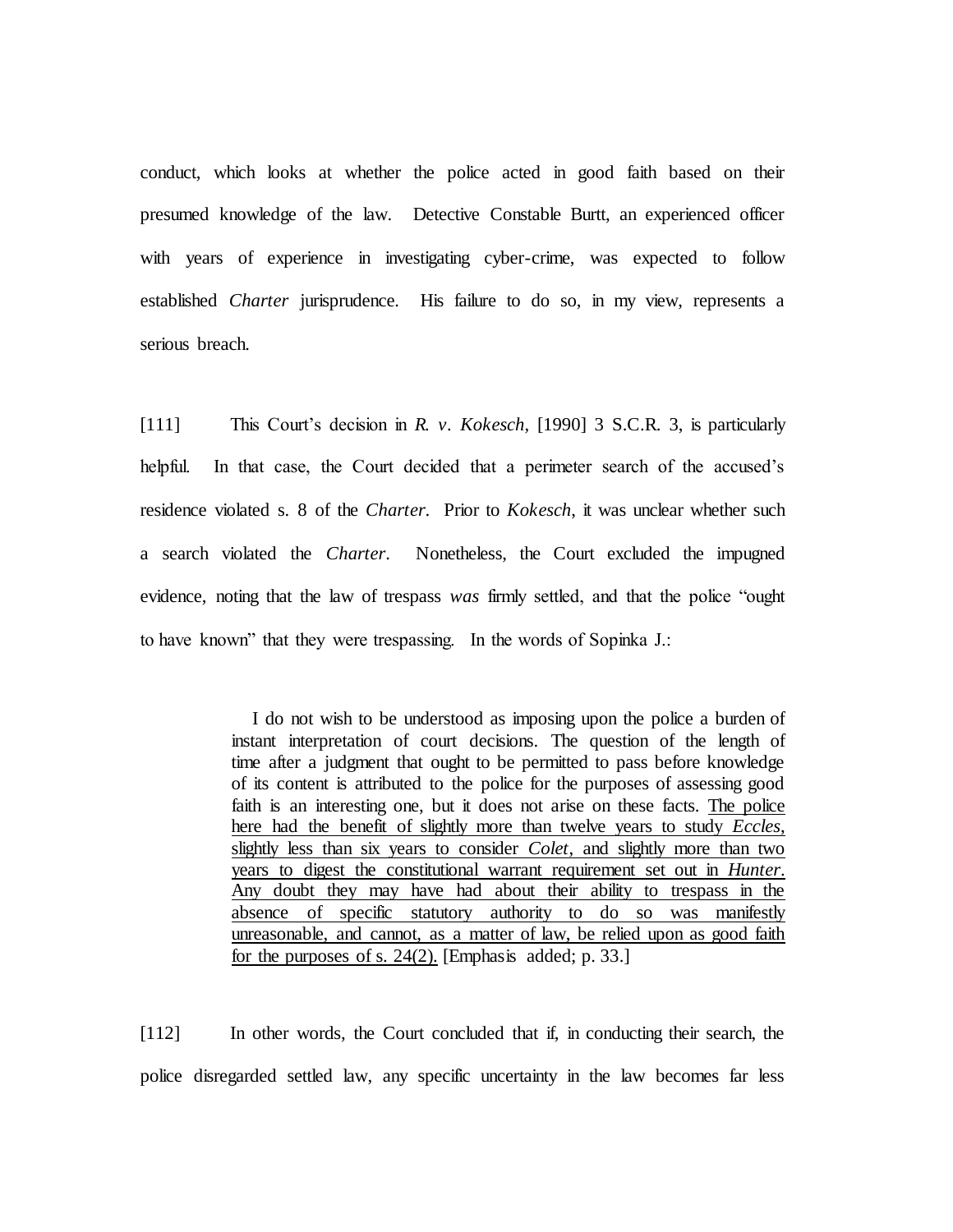determinative. Otherwise, it would open the door too widely for the admission of evidence under s. 24(2).

[113] In this case, the trial judge found that D.C. Burtt assumed that "because the laptop belonged to the Rainbow District School Board, there was no need for him to get a warrant". To borrow from *Kokesch*, D.C. Burtt's exclusive reliance on ownership to determine whether a warrant was required was unreasonable and cannot be relied on as good faith for the purposes of s. 24(2).

[114] While the law relating to the search of workplace computers was unsettled at the time of the search, what *was* settled was the fact that property rights did not determine whether a warrant was required. In 1984, *Hunter v. Southam Inc.*, [1984] 2 S.C.R. 145, at p. 159 divorced the concept of privacy from the law of trespass and said that s. 8 protects "people, not places". In 1990, the Court found a reasonable expectation of privacy in a hotel room in *R. v. Wong*, [1990] 3 S.C.R. 36, and in 2003, found a reasonable expectation of privacy in a rented locker in *R. v. Buhay*, [2003] 1 S.C.R. 631. The search in this case, in June 2006, occurred many years after this established jurisprudence, undeniably a sufficient amount of time for an officer who had years of experience in cyber-crime to have known that property interests did not determine the reasonable expectation of privacy.

[115] Justice Fish finds that the trial judge made a "clear and determinative" error in finding that D.C. Burtt wrongly relied on the ownership of the laptop in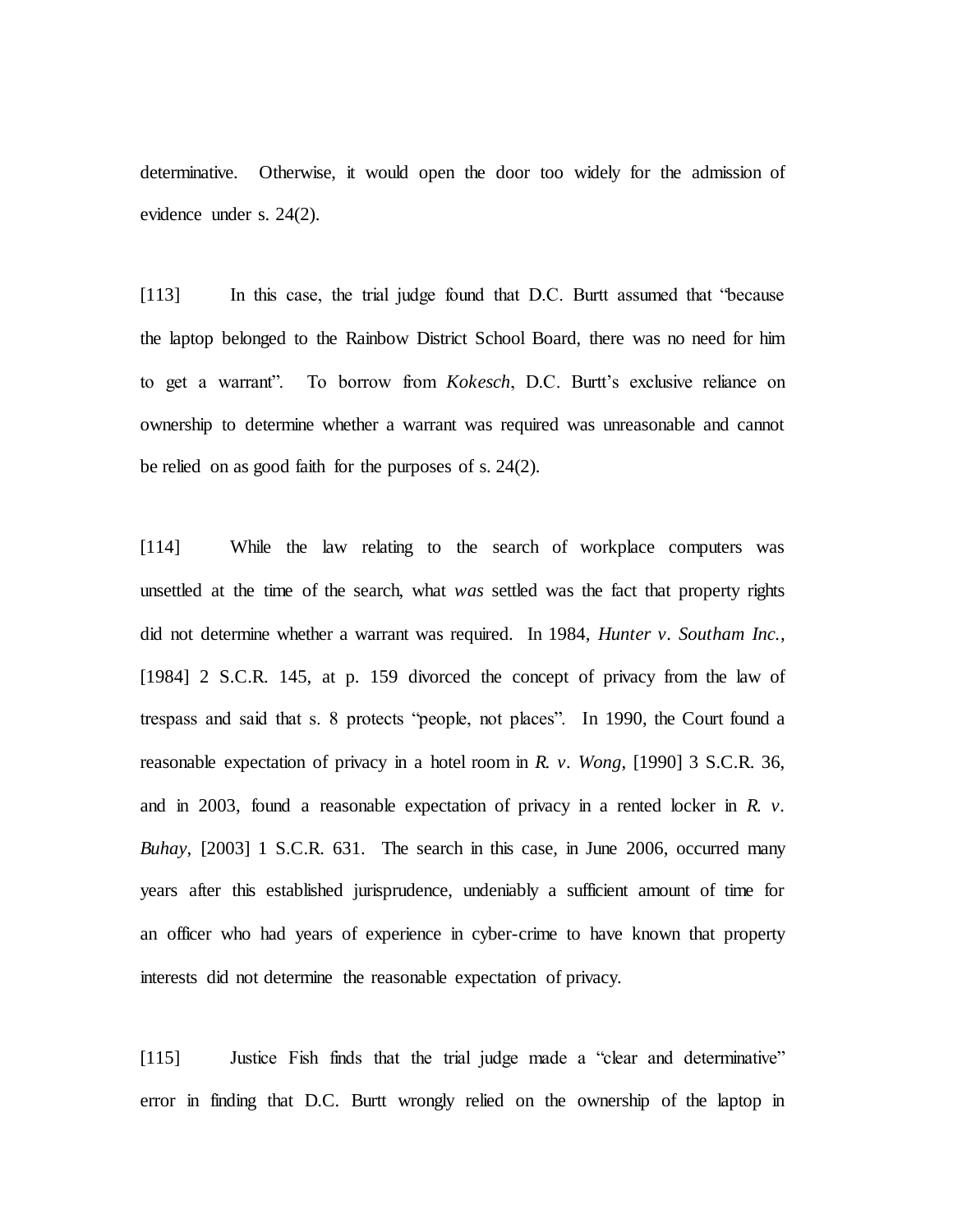deciding not to get a warrant. With respect, in my view the trial judge's conclusion is fully supported by the evidence.

[116] D.C. Burtt accepted that he had reasonable grounds for a warrant. Then, on multiple occasions, he stated explicitly that he chose not to obtain a warrant because the computer, and therefore its data, were the property of the School Board:

> [Crown Counsel Mr. Roy]. And did you consider obtaining a search warrant?

A. Yes, I did, sir.

Q. And whose decision was it to make with respect to whether or not you would be obtaining a search warrant? Did you consult with anyone else?

A. No, that was my decision, sir.

Q. And why did you decide not to obtain a search warrant?

A. It was my belief that the laptop in question was the property of the Rainbow District School Board, that Mr. Slywchuk had said that it was a teacher or a staff computer, that the sticker on the bottom of the laptop indicated it was property of Rainbow District School Board, and at that point I was advised that it was their property. . . .

Q. Now would your approach have been different if you were seizing a computer from a residence?

. . .

A. In a residence there are several users on computers. This is a personal computer as opposed to a business computer with a property. Most of us don't put a "Property of Tim Burtt" on the back of my computer as opposed to a property of an employer. So I would look in my household and there are three, four people who could use my computer and I believe that each one of them would have a privacy interest because my son may be chatting with someone or somebody in a household may be chatting and they may claim that they have some kind of privacy. I would get a search warrant even if, use an example, a wife catches her husband doing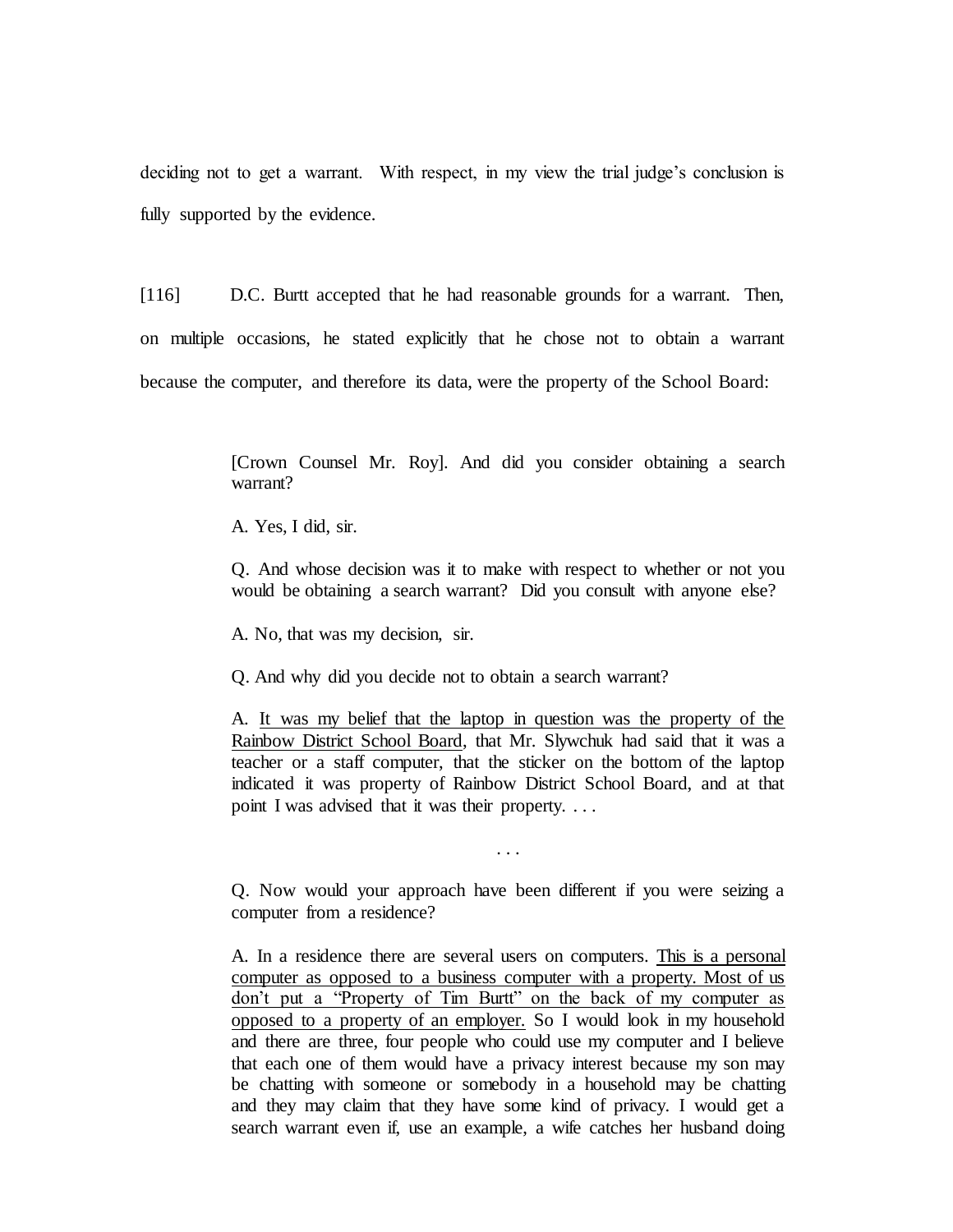something and says I don't want this computer, I want you to do this because I caught him doing something illegal, and it's in my possession already at headquarters, I would get a warrant for it in that time because I would be respecting the privacy of all those people on that personal computer.

Q. Did you consider whether or not Richard Cole had any expectation of privacy in that computer?

A. I did consider that. The information that I was receiving was that it was the School Board's computer and that was their property. I had never received any information in regards to Mr. Cole owning that computer or that he had any privileged material. And I've dealt with cases where there have been privileged material on a laptop or on a computer. And the only information I had received about any private material that was on that computer came from Mr. Bourget [the school principal] and that was in regards to some images of Mr. Cole's personal images of his wife and that was the only information I had in regards to any private information there.

[Defence Counsel Mr. Keaney]. Okay. And you decided not to get a search warrant before looking at that CD called the temporary internet folder. Why?

. . .

A. Because of the same reasons as I explained with the laptop, that  $I$ believe that the data and the images were all part of that laptop and that that laptop belonged to the Rainbow District School Board.

. . .

A. . . . if I believe that there's a privacy interest I would get a warrant. . . for it, but based on the information I collected up until the examination of the computer, including the procedures, the data contained within and that would be, I guess, a subject to review, the data contained and created within being the Board's property, what they call their property, I didn't believe that that data belonged to Mr. Cole. [Emphasis added.]

[117] Apart from vague references to "privileged material", the distinction that D.C. Burtt drew between the search of a shared home computer and that of a work computer was the fact that the laptop belonged to the School Board. He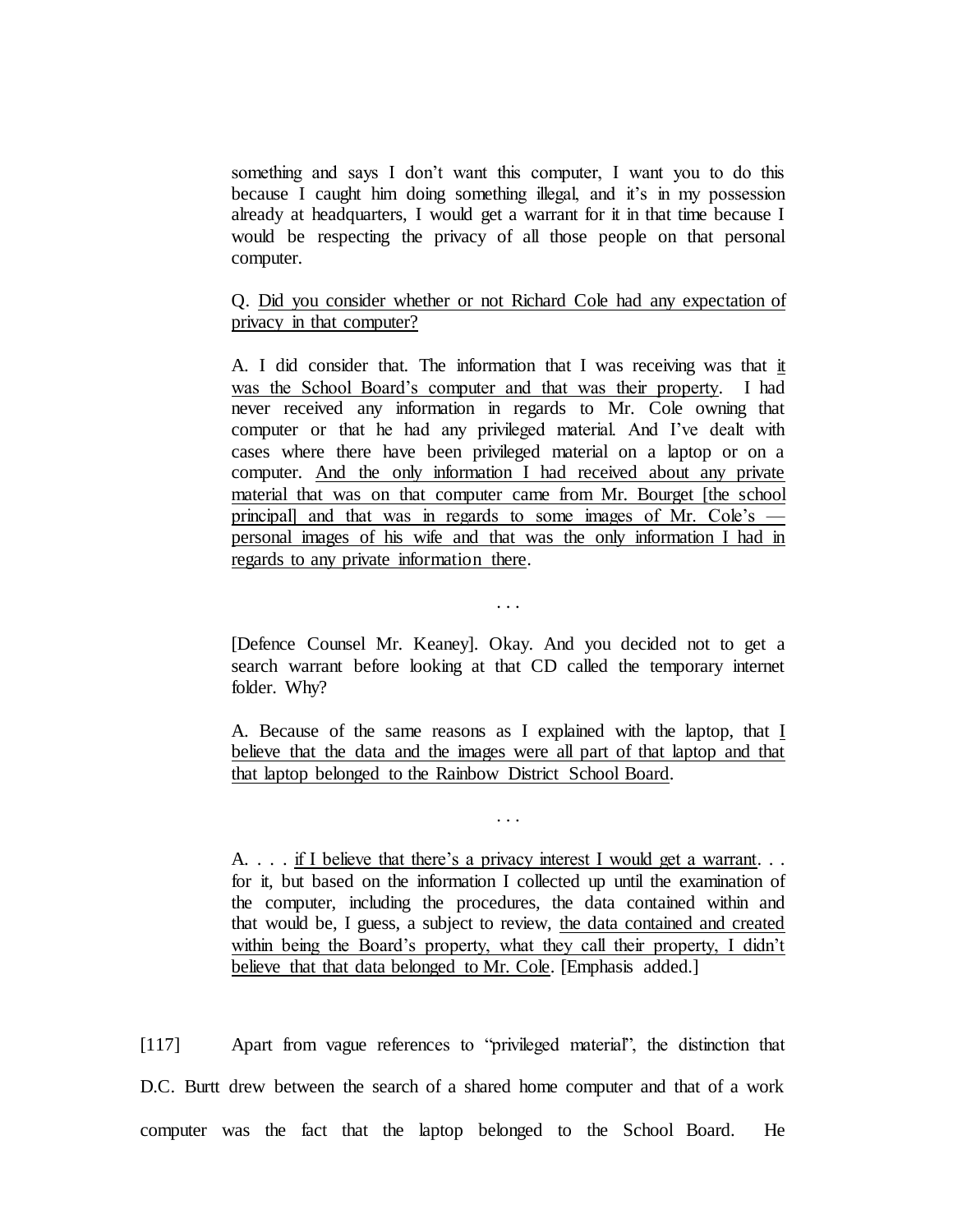acknowledged that if he were searching a home computer used by several people, he would obtain a warrant "because [he] would be respecting the privacy of all those people on that personal computer". The distinction for him appears to have been that "[m]ost of us don't put a 'Property of Tim Burtt' on the back of [a] computer as opposed to a property of an employer." Indeed, immediately after this statement, D.C. Burtt reaffirmed that he did not get a warrant in Mr. Cole's case *because of the School Board's ownership of the laptop*. This echoes the repeated statements he made throughout his testimony to justify his failure to get a warrant or to conduct a further inquiry into the privacy interests at play.

[118] Despite acknowledging that there could be personal information on Mr. Cole's computer, and despite being told by the principal of the school that Mr. Cole kept personal photographs on it, there is no evidence that D.C. Burtt took any steps to discover the extent of the private information on Mr. Cole's computer before effecting a warrantless search.

[119] D.C. Burtt acknowledged that he knew about the private use that Mr. Cole made of the laptop before he looked at the content of the CDs. He knew that Mr. Cole had a password to his computer. He had also received statements confirming that the photos were in a hidden folder, that teachers regularly kept personal information on their laptops and that Mr. Cole specifically had "personal private information on his computer", namely the photos of his wife. In fact, D.C. Burtt even acknowledged that, in conducting a warrantless search of Mr. Cole's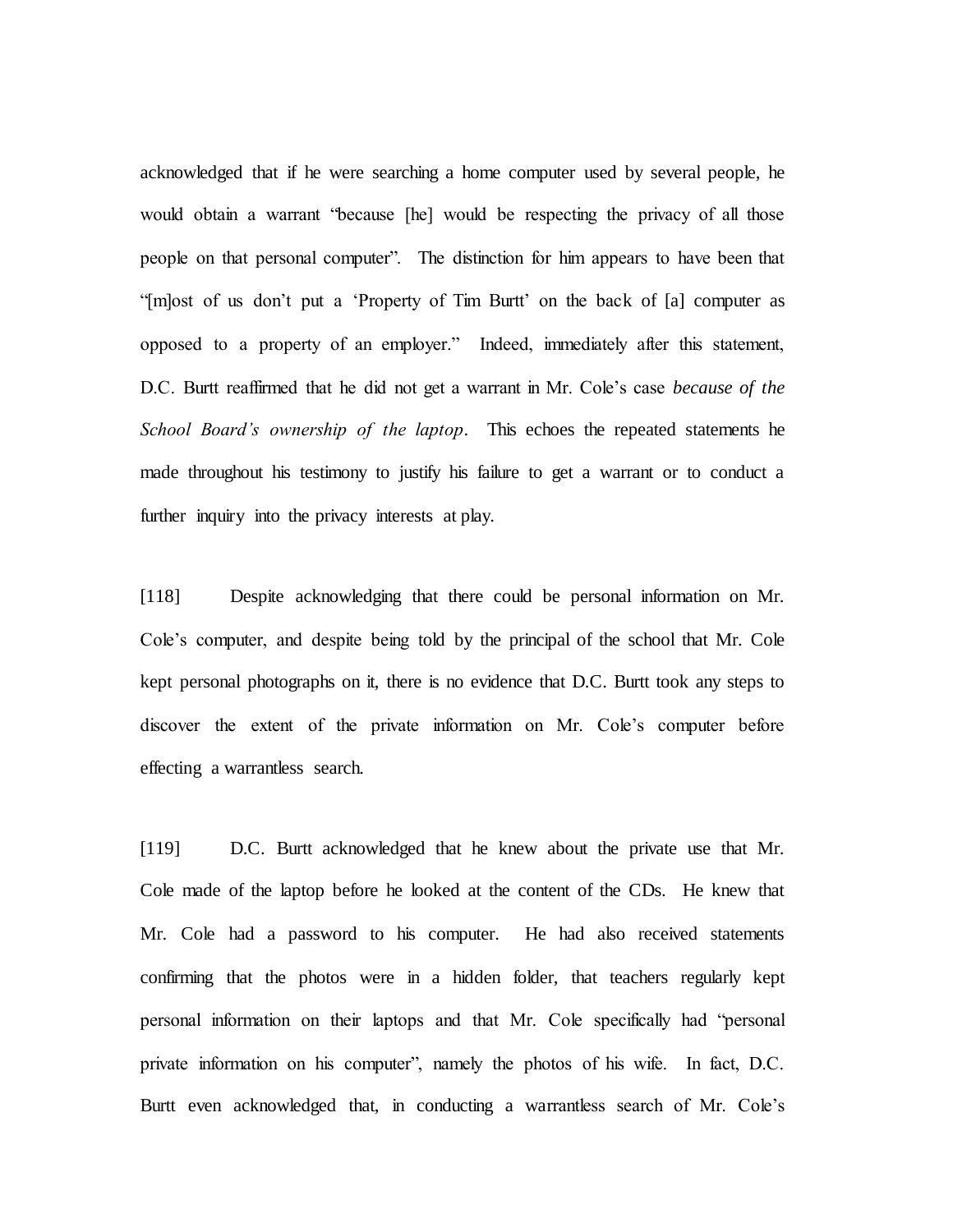workplace computer, he knew there could be "personal stuff on there", and would make efforts to avoid it:

> Business computer or any computers may have some personal stuff on there. I can even use an example from our own computers that I know that officers may check a website and may send an email. So some people will have a personal folder or a personal picture or something like that. I'll respect that because it's not what I'm looking for. Essentially I've been given information in regards to possible child pornography. Mr. Cole's wife is not part of the investigation and it's — when the forensic images obtain . . . It's hard to explain but the whole computer, when the . . . The forensic program takes all of the images, not just from one area. It takes it so that it can recreate a proper image. So when all those images come in I'm not particularly — I'm not looking for Mr. Cole's family pictures. I'm not looking for Mr. Cole's financial records. I'm not looking for anything that may be in there. What I'm looking for are images of child pornography or improper internet — not internet searches but web browsing where there may be access of child pornography and illegal activity related to child pornography or any other offence. [Emphasis added.]

[120] D.C. Burtt would not have been able to rely on the School Board's ownership of an office desk for a warrantless search of Mr. Cole's personal files in the desk's drawer, in complete disregard for Mr. Cole's privacy interests (see *Buhay*). The same should be true of Mr. Cole's school-owned laptop.

[121] There were also no exigent circumstances or other legitimate reasons that forced the police to proceed without a warrant. As the trial judge noted, "[h]ad the legal route to accessing the data in that computer been followed, it is likely that it could have been obtained without alerting Richard Cole about what was transpiring." There was therefore no urgent need on the part of the police to preserve the evidence.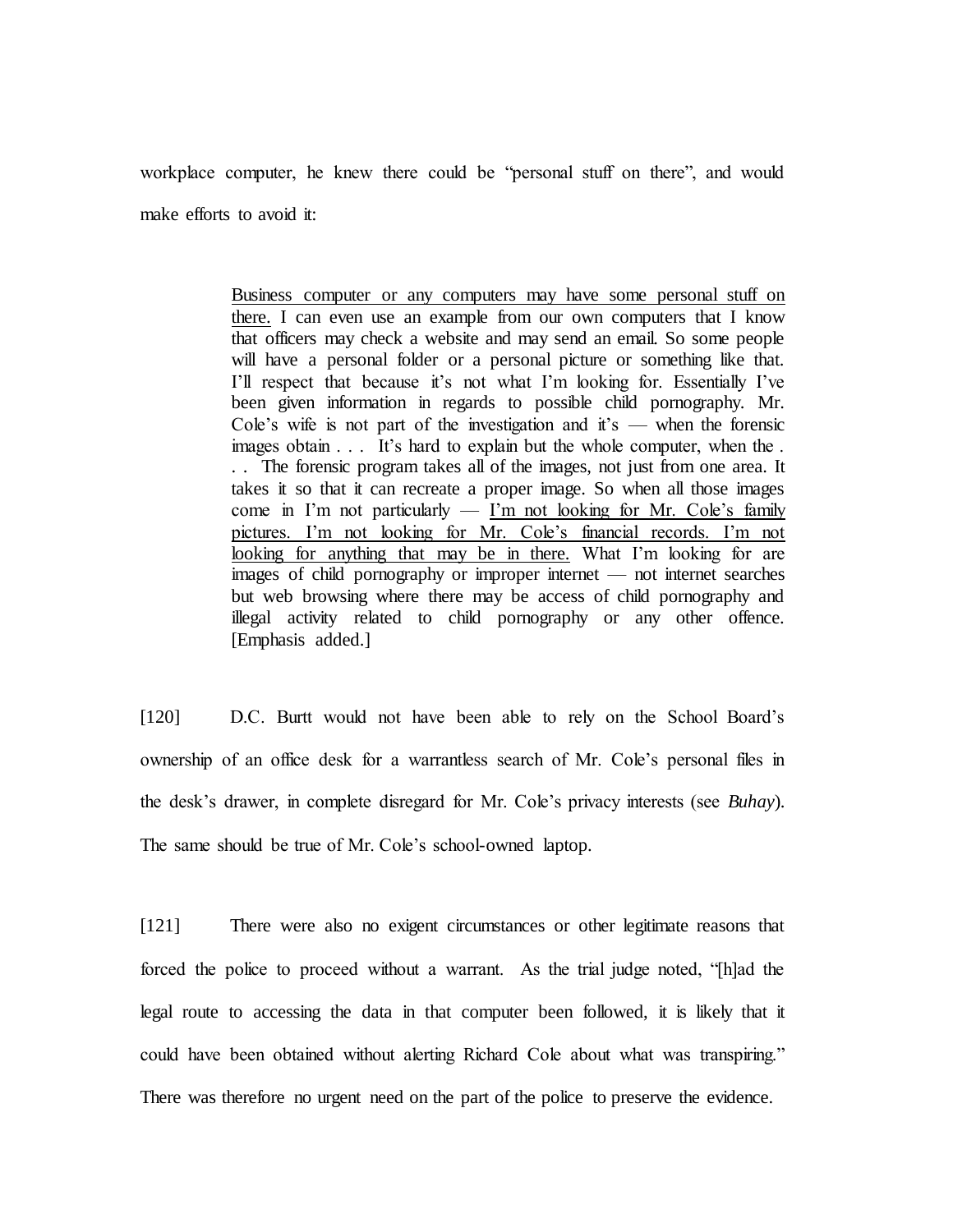[122] In his testimony, D.C. Burtt accepted that once he received the CDs and the laptop, he was confident that they would remain uncompromised, that their integrity would not be at issue, and that there was ample time to get a warrant. In fact, though he looked at the CDs immediately after seizing the materials on June 28, the laptop was not sent for forensic analysis until August 18, nearly two months later. This too weighs in favour of exclusion.

[123] It is also uncontested that D.C. Burtt not only had ample time to obtain a warrant, he had reasonable and probable grounds to do so. The relevance of this factor was recently discussed in *R. v. Côté*, [2011] 3 S.C.R. 215, where the Court said that the failure to obtain a warrant can either be a mitigating or an aggravating factor under the first branch of the *Grant* test, depending on whether the police had a "legitimate" reason for it (*R. v. Grant*, [2004] 2 S.C.R. 353). In this case, it seems to me that the "legitimacy" of the warrantless search hinges on the finding that D.C. Burtt's good faith was compromised by his disregard for the established law. Since I see no reason justifying his decision not to get a warrant, this factor too mandates in favour of exclusion.

[124] The second aspect of the *Grant* test considers the impact on the *Charter*protected interests of the accused. This factor "calls for an evaluation of the extent to which the breach actually undermined the interests protected by the right infringed" (*Grant*, at para. 76). The interest in this case is privacy. *Grant*, *R. v. Harrison*, [2009] 2 S.C.R. 494, and *Côté* address the key relevant concerns at play in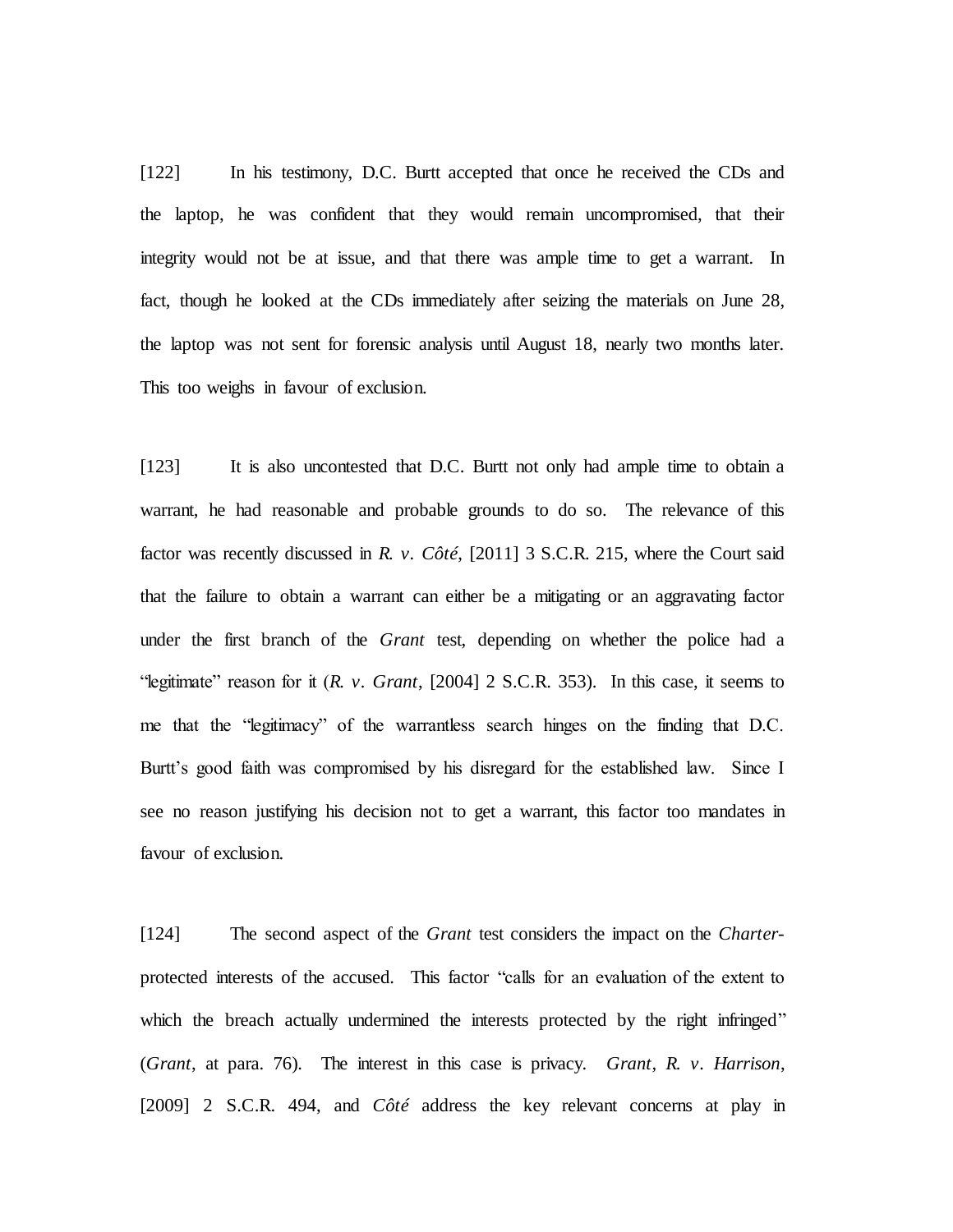determining the impact of a breach of a privacy interest in this case: the reasonable expectation of privacy and the extent of the intrusion.

[125] The reasonable expectation of privacy is central to assessing the impact of the breach on the accused's *Charter*-protected interests. Even if it can be said that there is a diminished expectation of privacy in a workplace computer, this is not the end of the inquiry. The record shows that teachers at the school kept a great deal of personal information on their computers, a fact that was known both to the school and to D.C. Burtt prior to the police search. Mr. Cole himself kept personal photos, financial records, tax records, and information about a property he owned on his computer. The search also included Mr. Cole's internet browsing history, which would provide an extensive, unfiltered view of many aspects of his life. As Justice Fish recognized, the information that was available on the search of Mr. Cole's computer was "meaningful, intimate, and organically connected to his biographical core".

[126] The substantial amount of private information which was seized by the police from Mr. Cole's computer meant that it was a highly intrusive search. In other words, regardless of whether there is a diminished expectation of privacy in a workplace computer, the *extent* of the seizure in a given case should be relevant under s. 24(2). In *Harrison*, the Court asked whether "the breach [was] merely transient or trivial in its impact" and considered it a mitigating fact that, "[h]ad it not turned up incriminating evidence, the detention would have been brief" (paras. 28 and 30). In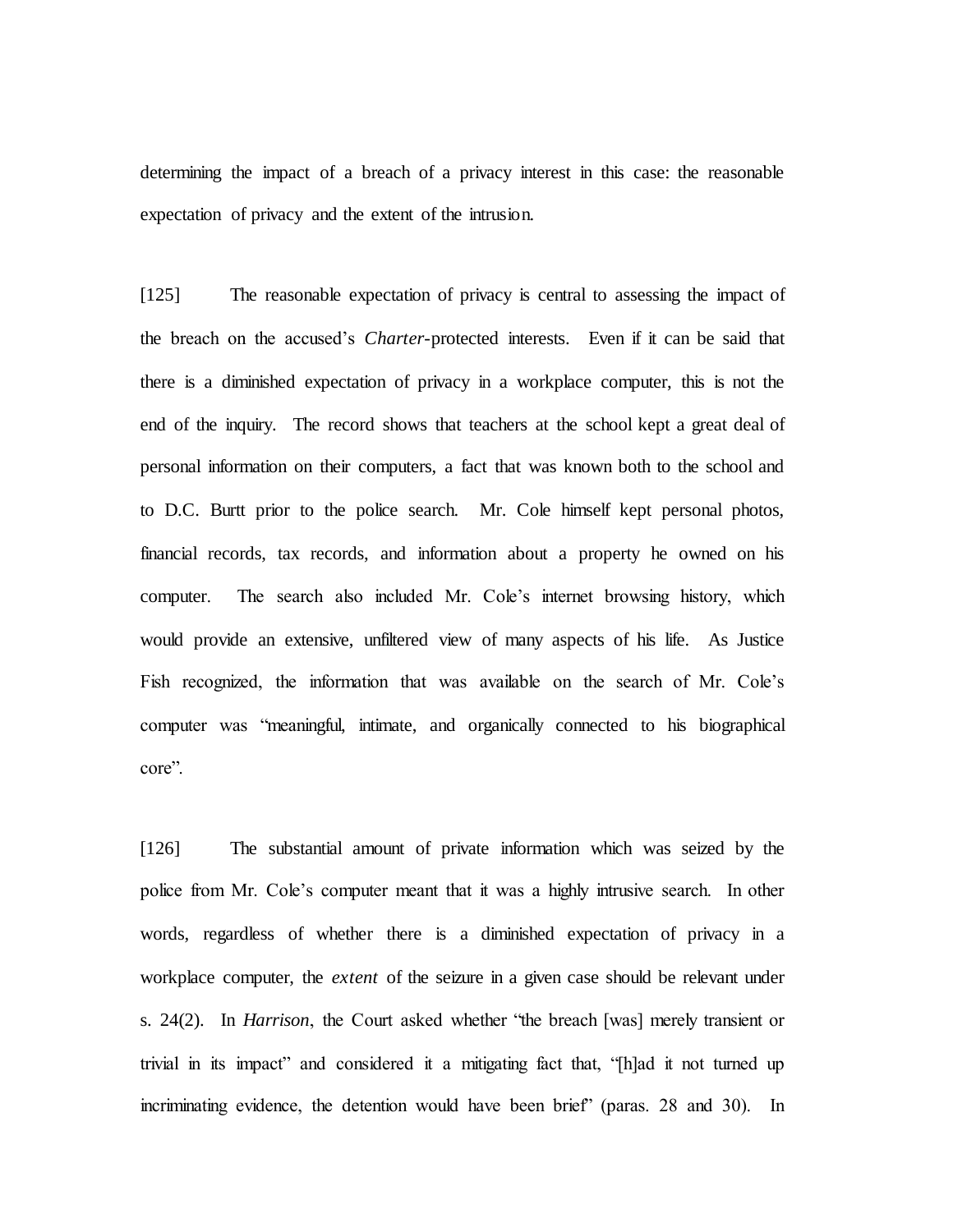*Côté*, the Court noted that the police had conducted a two-hour warrantless search of the accused's home (para. 85). And in *Morelli*, the breadth of the search of the accused's computer was significant to the analysis (paras. 104-5).

[127] The warrantless search and seizure in this case included not only the impugned photos, but also the computer and a copy of the data on the hard drive. In other words, it had no restrictions as to scope. As a result, regardless of any diminished reasonable expectation of privacy in a workplace computer, the *extent* of the search of Mr. Cole's hard drive and browsing history was significant, which weighs in favour of exclusion.

[128] The fact that the police had reasonable and probable grounds to obtain a search warrant and discover the evidence does little to attenuate the intrusiveness of the search that actually occurred. As this Court explained in *Côté*,

> . . . the absence of prior judicial authorization still constitutes a significant infringement of privacy. Indeed, it must not be forgotten that the purpose of the *Charter*'s protection against unreasonable searches is to prevent them before they occur, not to sort them out from reasonable intrusions on an *ex post facto* analysis: *R. v. Feeney*, [1997] 2 S.C.R. 13, at para. 45. Thus, prior authorization is directly related to, and forms part of, an individual's reasonable expectation of privacy. [para. 84]

[129] The third and final factor in *Grant* is society's interest in an adjudication on the merits, which "asks whether the truth-seeking function of the criminal trial process would be better served by admission of the evidence, or by its exclusion" (para. 79). Three considerations have been emphasized by the Court in weighing this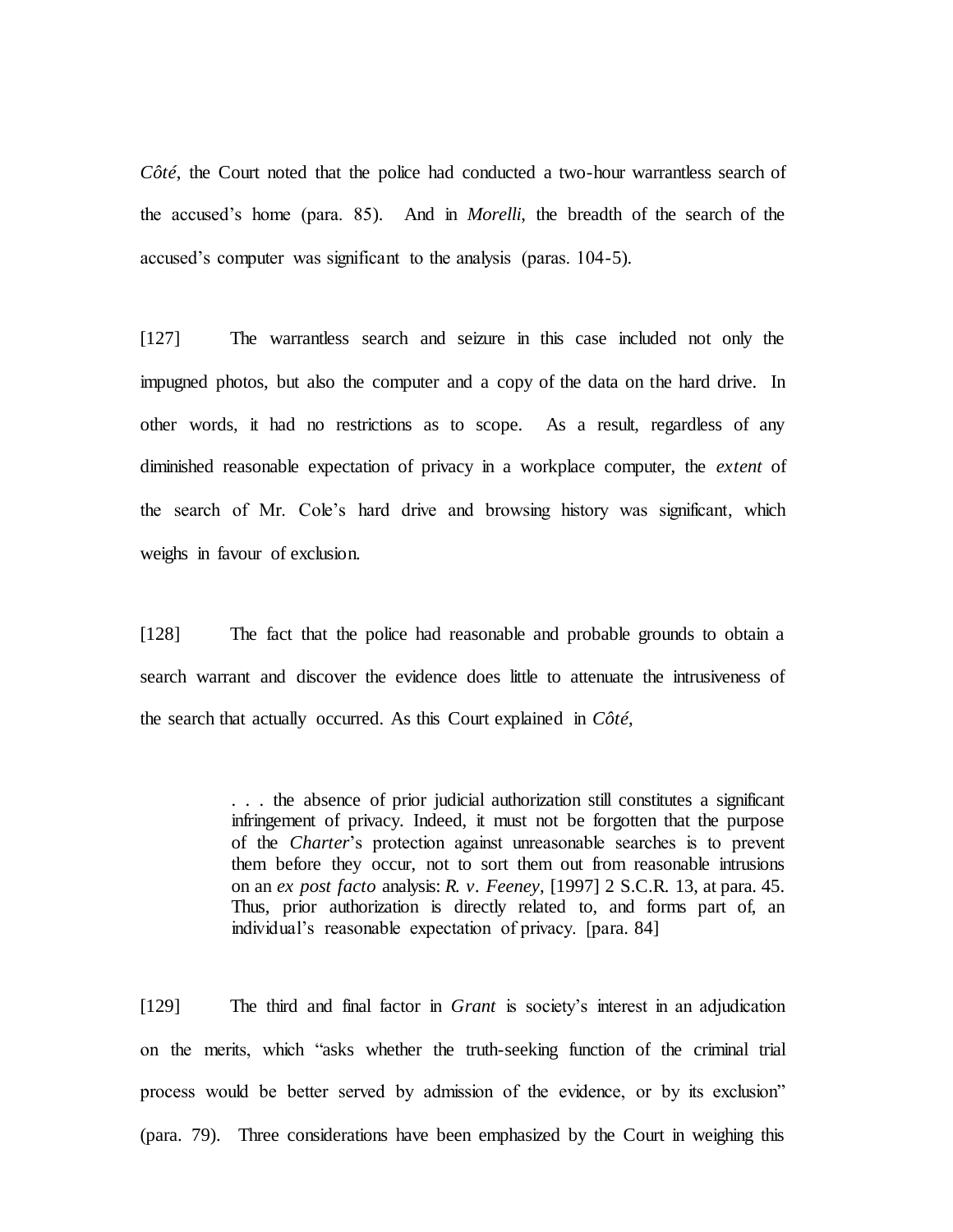factor: the reliability of the evidence, its importance to the prosecution's case, and the seriousness of the offence.

[130] First, "[i]f a breach . . . undermines the reliability of the evidence, this points in the direction of exclusion of the evidence" (*Grant*, at para. 81). While I agree with Justice Fish that the evidence in this case is reliable, a factor arguing in favour of admission, its importance to the prosecution's case is, it seems to me, minimal, and it can hardly be said to reach the level described in *Grant* of "effectively gut[ting] the prosecution" (para. 83).

*[131]* There is little evidence in this case about the particular relevance of the laptop and internet browsing history, especially given that the pornographic photographs themselves, as well as the screenshot showing their location on Mr. Cole's computer, were both admitted. The Crown suggests that the information in the laptop, including the metadata accompanying the photos (data stored on each file that records when it was created and altered) and the internet browsing history, help establish the context in which the files were downloaded and whether the files were viewed, copied or transmitted.

*[132]* At best, the Crown's need for Mr. Cole's *entire* hard drive and his browsing history in order to establish possession of child pornography, is highly speculative. In *Morelli*, the Court held that in order to be guilty of possession of child pornography, "one must knowingly acquire the underlying data files and store them in a place under one's control", such as by storing it on the hard drive (para. 66).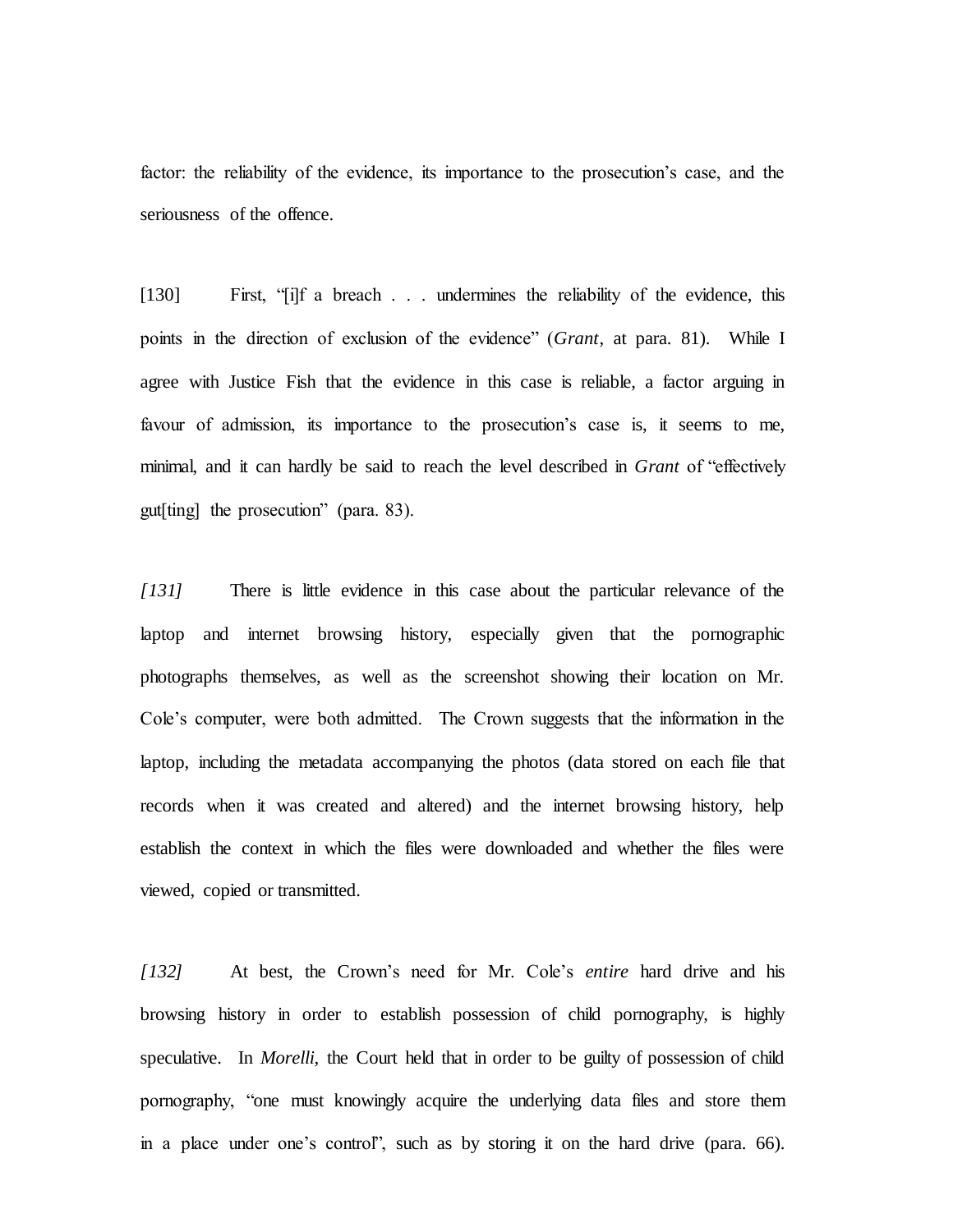That knowledge and control can be inferred if the pornography is found in a folder where users typically keep their personal files.

*[133]* In Mr. Cole's case, the pornographic photos were stored in a folder under "My Documents" and the screenshot records their location. This location supports an inference that they were deliberately placed there by Mr. Cole. As a result, the Crown may well be able to establish possession without the metadata and browsing history.

[134] Finally, while the seriousness of the offence is a relevant factor to consider, *Grant* observed that it "has the potential to cut both ways". Section 24(2) is focussed on the longer-term reputation of the administration of justice. As a result, "while the public has a heightened interest in seeing a determination on the merits where the offence charged is serious, it also has a vital interest in having a justice system that is above reproach, particularly where the penal stakes for the accused are high" (para. 84). This statement was reaffirmed in *Harrison* and *Côté*, cases where the Court excluded evidence that was central to the prosecution of a serious offence. It seems to me that the result of these decisions is to seriously attenuate the impact of the seriousness of the offence in the s. 24(2) analysis.

[135] This brings us to balancing these factors. The *Charter*-infringing conduct in this case was serious in its disregard for central and well-established *Charter* standards. Nor were there any exigent circumstances or other legitimate reasons preventing the police from getting a warrant. The impact of the breach on Mr. Cole's *Charter*-protected interests, even assuming that his reasonable expectation of privacy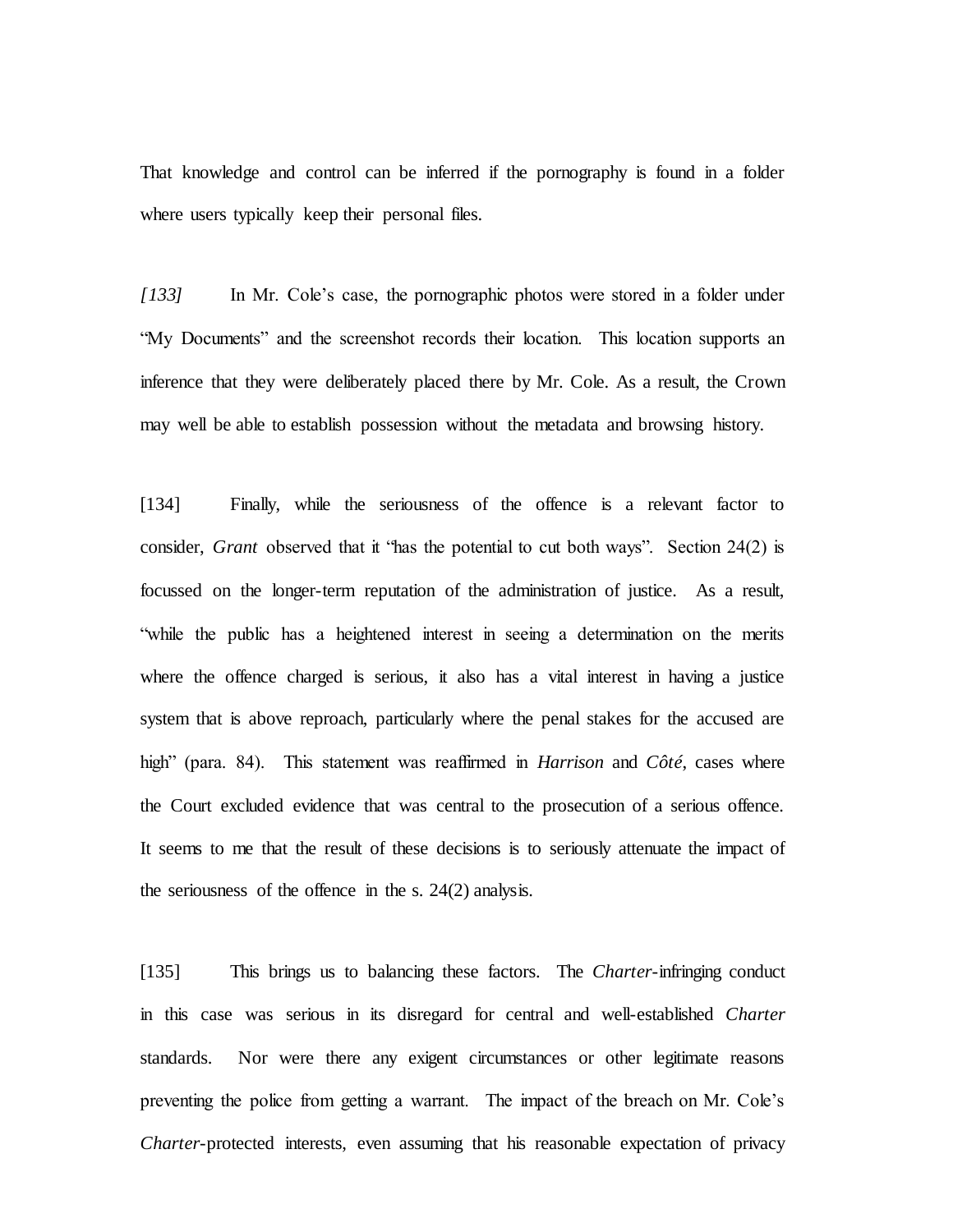was reduced because it was a workplace computer, was significant given the extent of the intrusion into his privacy. And while the evidence in this case is reliable, its importance to the prosecution's case is at best speculative. Balancing these factors, and in light of the deference owed to trial judges in applying s. 24(2), it seems to me that the trial judge was reasonable in excluding the evidence.

[136] I would dismiss the appeal.

*Appeal allowed,* ABELLA J. *dissenting.*

*Solicitor for the appellant: Attorney General of Ontario, Toronto.*

*Solicitors for the respondent: Addario Law Group, Toronto; Ruby Shiller Chan, Toronto.*

*Solicitor for the intervener the Director of Public Prosecutions: Public Prosecution Service of Canada, Edmonton.*

*Solicitor for the intervener the Attorney General of Quebec: Attorney General of Quebec, Québec.*